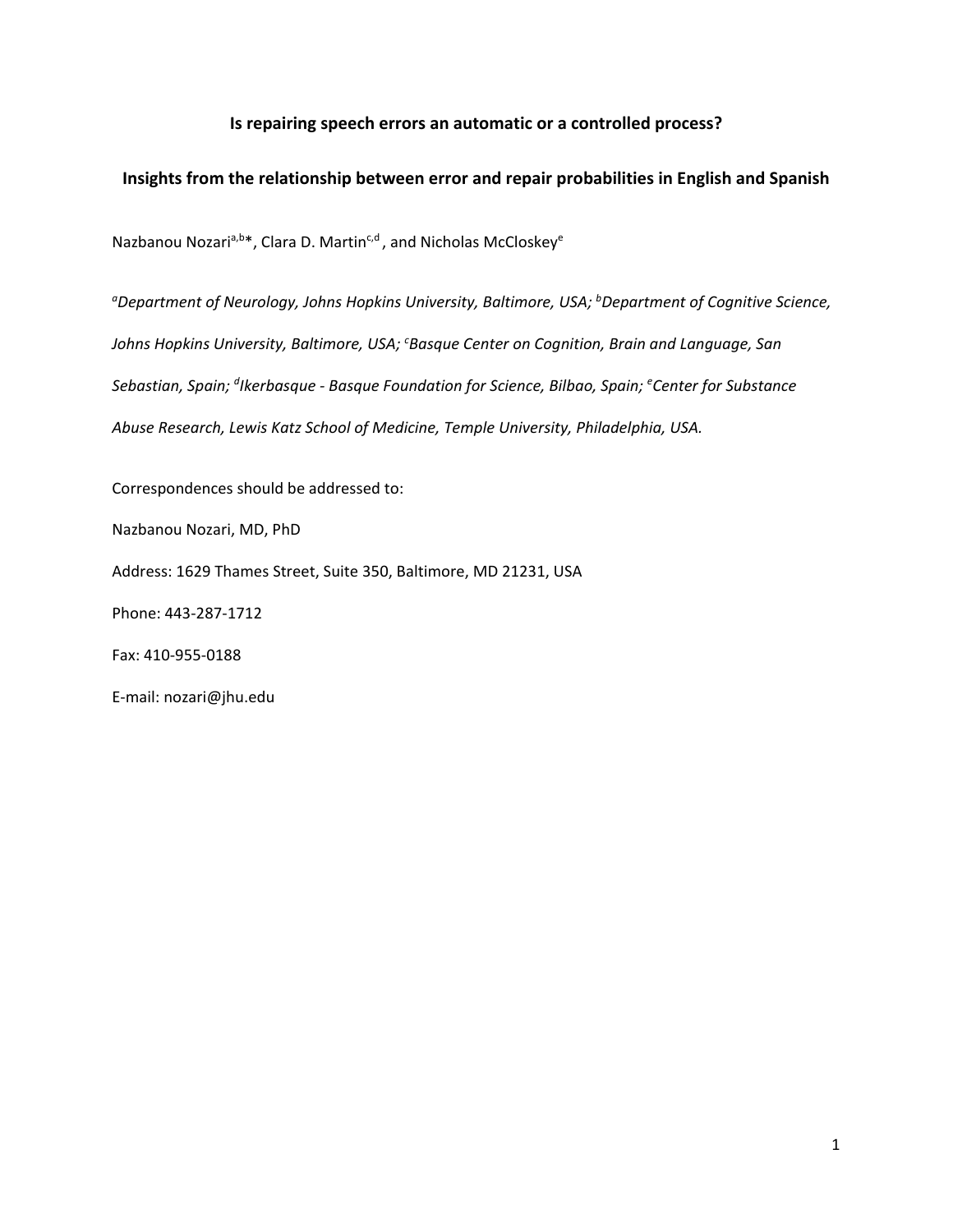# **Abstract**

Speakers can correct their speech errors, but the mechanisms behind repairs are still unclear. Some findings, such as the speed of repairs and speakers' occasional unawareness of them, point to an automatic repair process. This paper reports a finding that challenges a purely automatic repair process. Specifically, we show that as error rate increases, so does the proportion of repairs. Twenty highlyproficient English-Spanish bilinguals described dynamic visual events in real time (e.g., "*The blue bottle disappears behind the brown curtain")* in English and Spanish blocks. Both error rates and proportion of corrected errors were higher on (a) noun phrase (NP)2 vs. NP1, and (b) word1 (adjective in English and noun in Spanish) vs. word2 within the NP. These results show a consistent relationship between error and repair probabilities, disentangled from position, compatible with a model in which greater control is recruited in error-prone situations to enhance the effectiveness of repair.

**Keywords:** speech errors, monitoring, repair, cognitive control, bilingualism, sentence production, semantic interference, incremental planning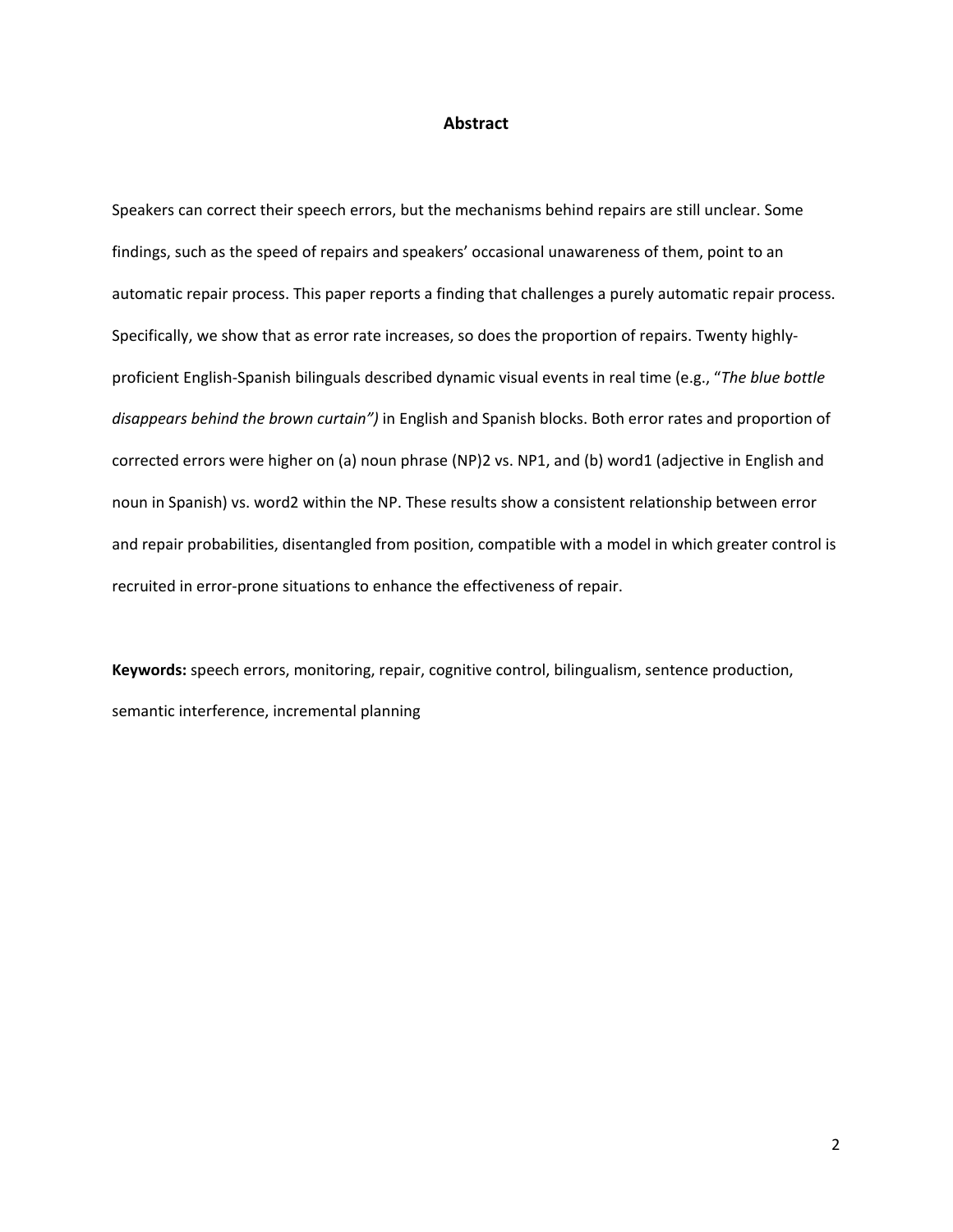## **Introduction**

Speakers detect and correct their speech errors from an early age. Children show evidence of spontaneous error correction almost as soon as they start producing speech (Karmiloff-Smith, 1986), and this ability increases steadily with age (Hanley, Cortis, Budd, & Nozari, 2016) until adulthood. While the mechanisms of error *detection* have received much attention in the literature (see Nozari & Novick, 2017 for a review), relatively little is known about the mechanisms underlying error *correction*. This is in part due to the sparsity of empirical reports on the properties of repairs, which are necessary for proposing a formal model of repairing errors in speech production. This paper investigates one of the key properties of repairs, namely whether they are products of an automatic or a controlled process.

#### **Repair as an automatic process**

The question of automaticity is one of the oldest and most debated issues in psychology, dating back to William James in the 19<sup>th</sup> century (James, 1890). Various criteria, as well as different approaches such as feature-based vs. construct-based views, have been proposed to define automatic processes, and even feature-based approaches have created disagreement on whether judgments of automaticity should hinge on all or a subset of critical features, giving rise to all-or-none vs. decompositional views, respectively (see Moors & De Houwer, 2006 for a comprehensive review). Part of this divergence is due to the large diversity in the scopes and domains to which applying definitions of automaticity has been attempted: for example, automaticity has been investigated in the context of tasks as simple as retrieving the name of a picture to much more complex tasks such as driving from home to work in a crowded city. Despite the differences, however, there is at least some agreement that certain criteria are highly relevant to the question of automaticity, and have also been useful in evaluating automaticity in the language processing system. Some of these criteria include being *unintentional, goal-independent,*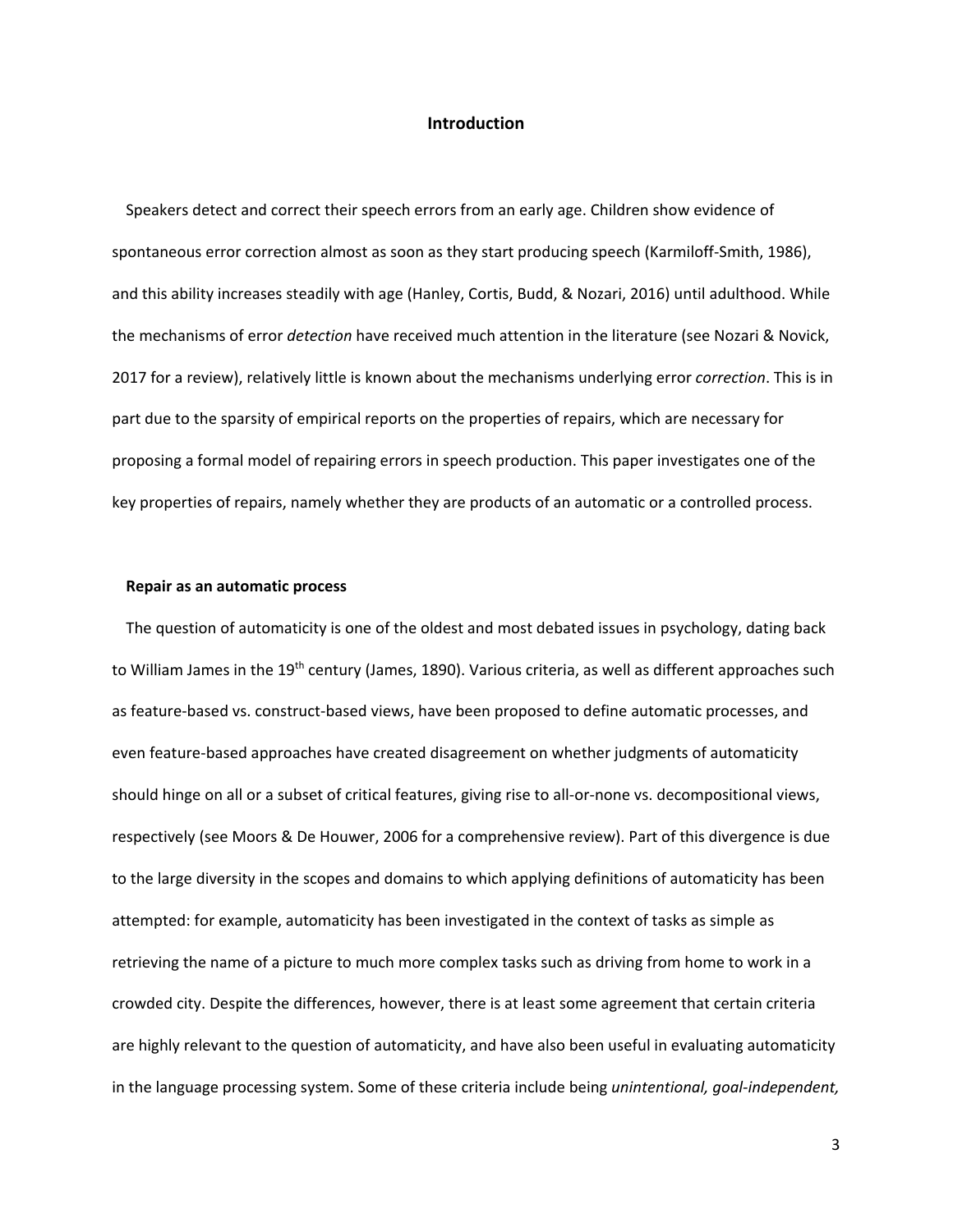*stimulus-driven, fast, efficient (i.e., effortless), and unconscious*. As pointed out by Moors and De Houwer (2006), even partial presence of these features is useful for placing a task closer to the automatic end of the automatic vs. controlled spectrum.

In language processing, Fodor's seminal essay on "The modularity of mind" presented a strong defense of automaticity in language comprehension by arguing for its fast, efficient, and mostly unintentional and unconscious nature (as in overhearing others without planning to do so; Fodor, 1983). Interestingly, there were only occasional references to language *production* in that essay, and those few remarks indicated that Fodor viewed language production to be fundamentally different from comprehension in that the former stemmed from thought. The link to thought processes, in Fodor's view, puts language production in the domain of conscious planning, as opposed to automatic processing which he held responsible for comprehension, although he briefly mentioned that the motor part of production may indeed behave more similarly to comprehension in terms of automaticity (Fodor, 1983, p. 42). Fodor's dilemma with language production reflects a larger problem of evaluating the automaticity of production in light of the standard criteria for automaticity. The most important caveat is that language production is, on the one hand, a clearly intentional and goal-oriented task, and such goals affect the inner processes of production such as the placement of a selection criterion (Nozari & Hepner, 2018). On the other hand, many production processes that are carried out to map meaning onto sound, such as spreading activation, do meet many criteria of automaticity such as being fast, efficient and largely subconscious (Dell, 1986). Still some aspects of the same operations, such as resolution of conflict between competing alternatives during both lexical and syntactic processing, seem to require control (see Hartsuiker & Moors, 2016 and Nozari, 2018 for comprehensive reviews).

In the current context, we are less concerned with an ontological classification of repairs as automatic or controlled. The goal, instead, is to define properties of repairs that would bring us closer to developing a functional model of error repairs in speech production. To this end, we will employ some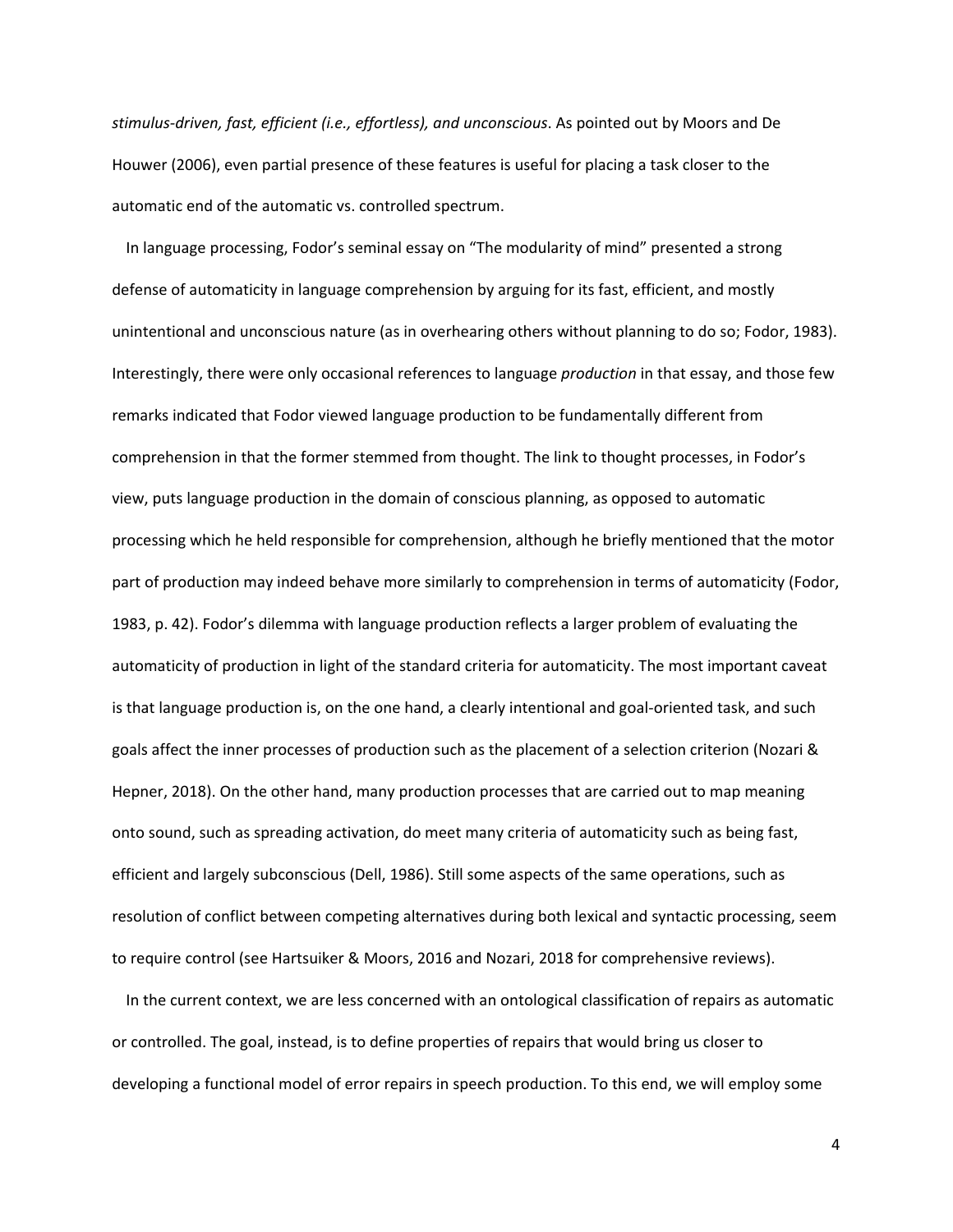of the criteria previously proposed to distinguish automatic vs. controlled processes, but we are not committing to any specific theory of automaticity.

In the non-linguistic domain, fast, efficient and sometimes unconscious repairs have been reported in tasks such as the anti-saccade task. In such tasks participants must suppress the natural urge to saccade towards a pop-up stimulus appearing on one side of the visual field and instead move their eyes to the opposite side. Several studies have shown that participants sometimes correct a saccade (e.g., move their eyes to the left, if they had originally performed a saccade to the right), without awareness of having committed and corrected an error (Endrass, Reuter, & Kathmann, 2007; Nieuwenhuis, Ridderinkhof, Blom, Band, & Kok, 2001; Wessel, Danielmeier, & Ullsperger, 2011).

Although not directly speaking to the repair process per se, findings on post-error adjustments also imply that these processes do not depend heavily on conscious processing. One such adjustment is posterror slowing (e.g., Notebaert et al., 2009): participants' tendency to respond more slowly on the trial after an error trial, which has also been shown in the context of speech errors (Freund & Nozari, 2018). In non-verbal tasks, post-error slowing has been observed on trials where participants were not necessarily aware of the error (Hester, Foxe, Molholm, Shpaner, & Garavan, 2005). In a clever study, Hester, Simoes-Franklin, and Garavan (2007) showed that cocaine users, despite having significantly poorer error awareness than non-users, showed nevertheless similar post-slowing behavior.

These and similar pieces of evidence from the non-verbal tasks suggest that post-error adjustments, including repairs, may be at least partially automatic. The tasks from which these findings were recovered, however, are inarguably much simpler than language production, and often have a very limited response set. It is thus important to consider whether an automatic model of repair is even viable in language production.

#### **Evidence pointing to an automatic repair process in language production**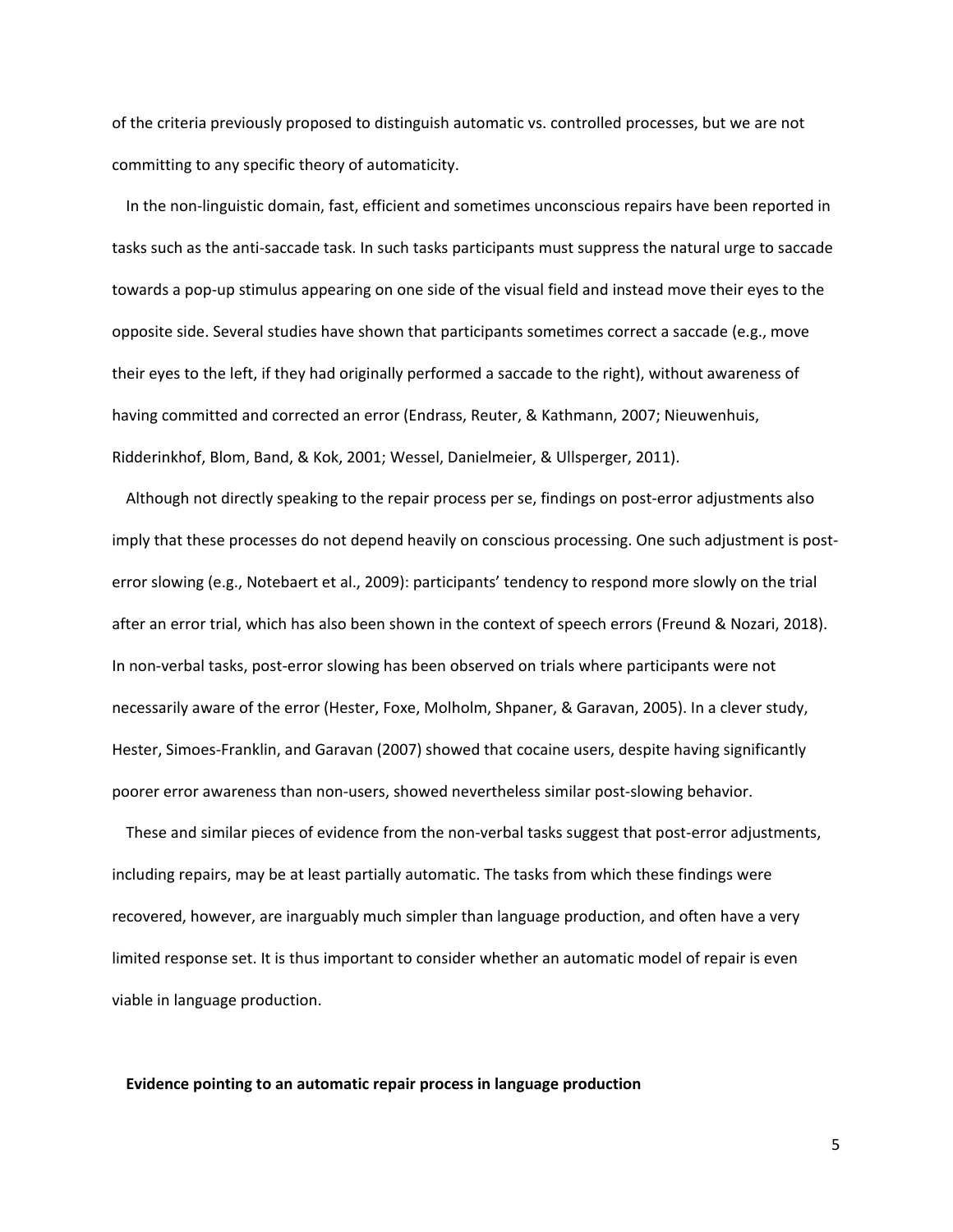At the global task level (i.e., producing the correct word from meaning), it is clear that production has an intention and a goal. On many occasions, there is no external "stimulus" triggering production, so the production process per se cannot be defined as a purely stimulus-driven process. It is thus reasonable to ask whether a repair process that does not meet the explicit criterion of intentionality is even viable. The answer is that although the overall production process has a goal, one could envision a repair process that is partially unintentional. An example of such a process would be simply selecting the next most highly activated item once the produced item is deemed to be an error (see Nooteboom & Quené, 2019, for a similar view). In such a case, the repair process did not set and follow a new goal. Instead, a simple operation, i.e., selection, was triggered when an error was signaled. It is thus theoretically possible to have a repair model that is at least partially unintentional and in some sense "stimulus-driven", i.e., driven by a fixed prior event which in this case is an error signal. In light of this, one can examine whether speech error repairs meet some of the other criteria for automaticity.

Repairing speech errors certainly meets the criteria of fast and efficient processing: errors can be repaired very quickly with very little temporal gap between the point of error interruption and the start of the repair (sometimes as short as 0 ms; Blackmer & Mitton, 1991; Hartsuiker & Kolk, 2001; Nooteboom & Quené, 2019). While not incompatible with a very efficient controlled process, fast operations are often taken to indicate some degree of automaticity (Fodor, 1983; Nozari, 2018). Complementing these findings, the nature of repairs in certain individuals with post-stroke aphasia is also relevant to this debate: some such individuals, despite having difficulty with primary production processes, apply numerous fast repairs to their errors. In conduction aphasia this is called conduite d'approche and is often observed in phonological errors (e.g., Target = igloo: response = /aj-, aj-, ajk-, ajgpl, ajpg-, ajglu, ej, iglu, ajglu, rgglu, glu, o, ajglu, IrJglu, li-, gli-, ajglu/, **igloo,** /iglu/, igloo; (Kohn, 1984)). The interesting finding here is that repair attempts do not always bring the response closer to the target. Sometimes the affected individuals even produce the correct response in the course of their multiple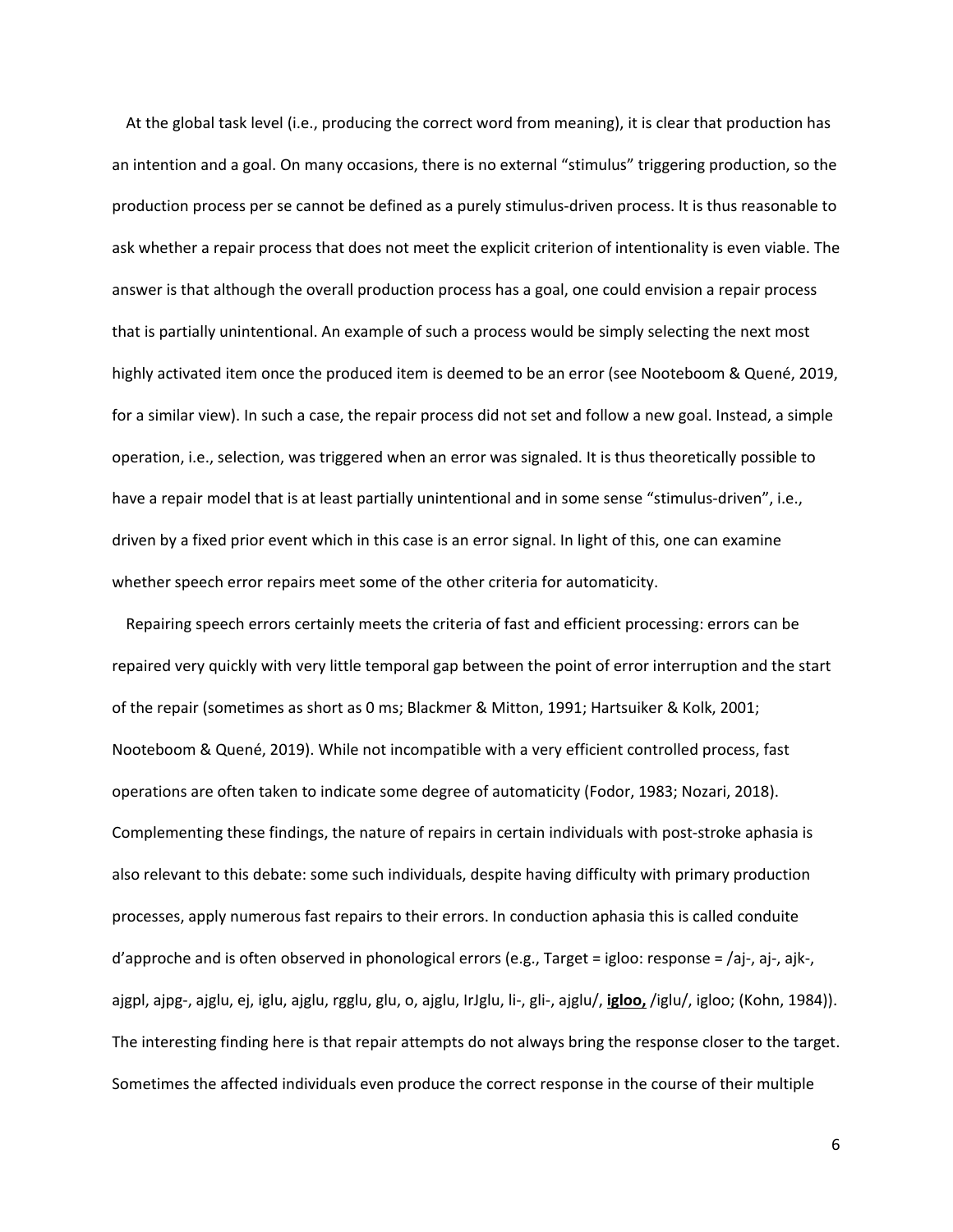attempts (the bold and underlined response in the example given here), but move right along to producing other incorrect responses. Similar correction behavior is sometimes observed in nonconduction aphasics attempting to correct their lexical errors. For example, Nozari (2019) reported an individual with intact comprehension and predominantly semantic errors in production who frequently attempted to correct his errors, but sometimes unwittingly passed over a correct repair (e.g., Target = orange; response = apple, pineapple, pumpkin, orange, pineapple, peach?). This pattern is exactly what is predicted by a repair process which automatically outputs the activated alternatives without tight control over matching the response to the target.

Direct evidence for unconscious repair of speech errors is hard to obtain in speech production of neurotypical adult speakers, because single word production (e.g., picture naming) rarely leads to errors to begin with, and failed awareness of errors and repairs in multi-word utterances may reflect memory lapses as opposed to genuine lack of awareness at the time of repair. Nevertheless, apart from anecdotal evidence of unconscious repairs (Laver, 1973), there is some evidence that repairs without full consciousness over the errors may be possible. For example, Postma and Noordanus (1996) asked participants to press a button whenever they detected an error in their speech. They found that occasionally self-repairs were unaccompanied by a button press, although this might simply mean that the participant temporarily forgot the task instructions. In a just-completed study in our lab, participants heard single words and typed them under time pressure without immediately seeing the results on the screen. After each trial, they were asked whether they made a mistake. On 359 occasions, participants denied having made an error, even though they had made an error and had repaired it. These reports were not driven by the outcome (i.e., participants did not deny having made an error more often if the final response was correct), and were observed in the majority of participants (80% out of 60). Still, this effect may be exclusive to typing and not extendable to oral production. Finally, it has been reported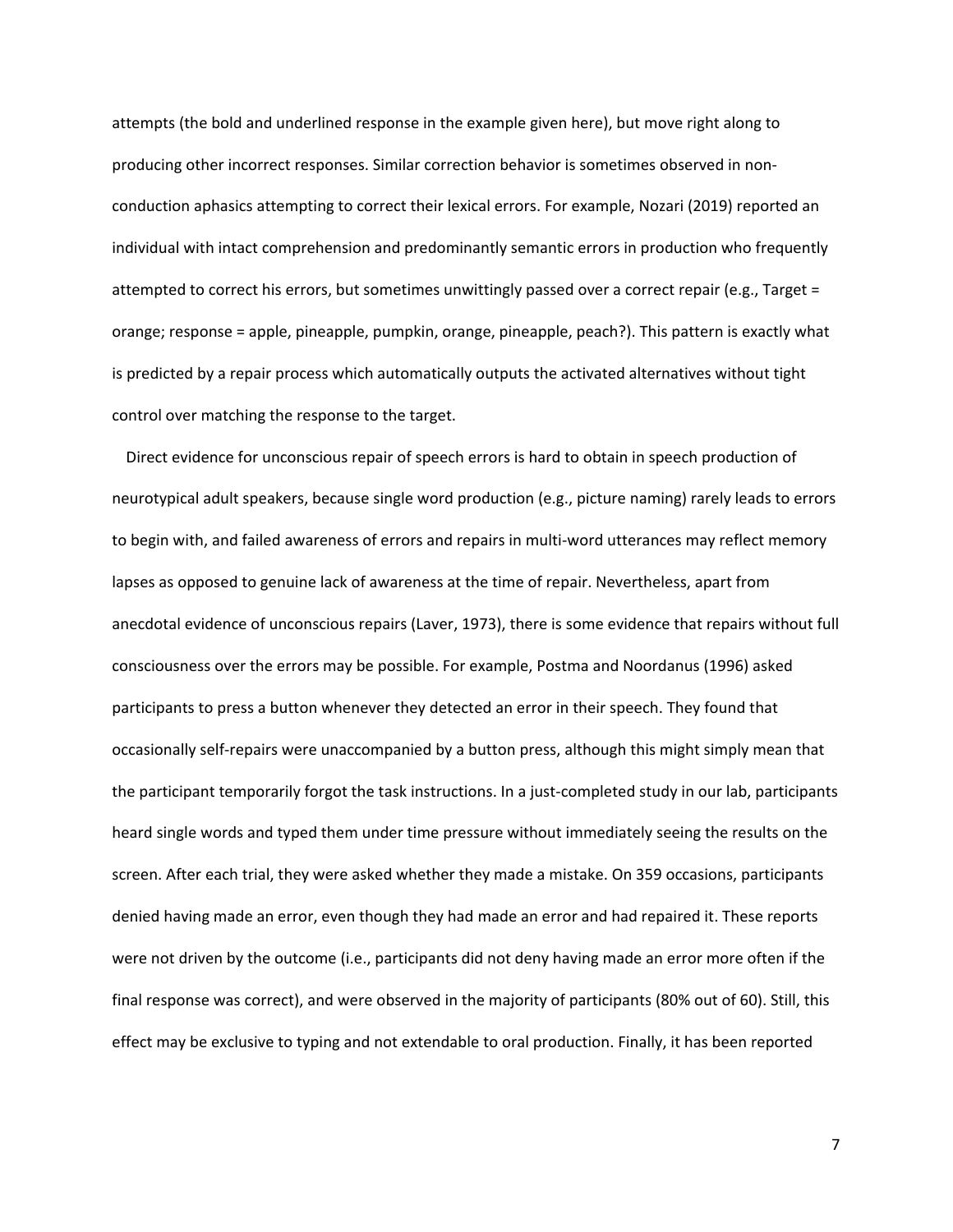that children as young as 2 years of age, who lack awareness over what went wrong in their speech, can nevertheless repair their errors (Clark, 1978; Karmiloff-Smith, 1986).

To summarize, although direct evidence for an automatic repair process is hard to obtain for language production, various pieces of evidence point to the possibility of such a process.

## **Evidence pointing to a controlled repair process in language production**

There is also indirect evidence for a potential influence of attentional and control processes on error correction. For one thing, the percentage of corrected errors in speech is relatively low, which could suggest that only errors that are attended to are corrected. For example, Nooteboom's (1980) analysis of Meringer's speech corpus revealed a 75% correction rate for phonological errors and only a 53% correction rate for semantic errors. Lapses in attention could explain missed repairs, but these may also result from an automatic process that does not have a high hit rate. A more convincing piece of evidence for the attentional account is that when instructed to correct their errors in the experimental setting, speakers' repair rate often goes up, showing that they can strategically allocate more resources to increase the repair rate. But even under these circumstances, the percentage of repaired errors often remains below 80%, showing some form of resource limitation, generally aligned with the claims of attentional effects on repair processing (Levelt, 1983; Oomen, Postma, & Kolk, 2005), although resource limitation is not a unique feature of controlled processes (Moors & De Houwer, 2006). In a similar vein, error detection performance in children increases with age, with 5, 6, and 8 year olds correcting on average 40%, 50% and 70% of their errors in a sentence production task (Hanley et al., 2016). This is the age when children's attentional and executive control abilities also develop fast (Weighall, 2008), but the influence of other maturation processes cannot be ruled out.

The most convincing evidence for the influence of attention on repairs is the finding that the percentage of detected errors increases towards the end of the utterance. Levelt (1983) had participants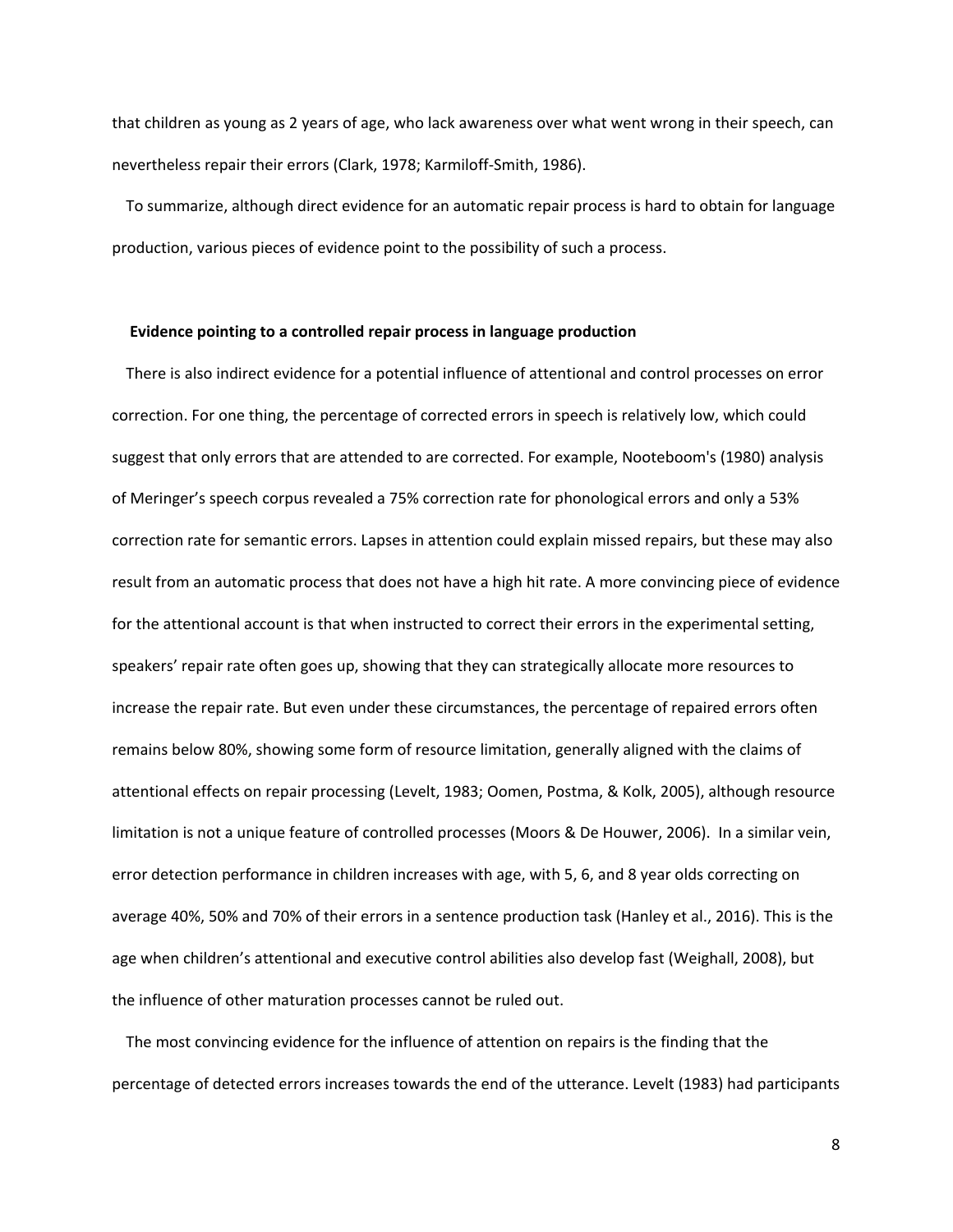describe colored objects in a network and investigated the proportion of corrected errors on colors that were 0, 1, 2, and 3 syllables away from the end of the phrase (e.g., "And then you come to the *blue*" = 0 syllable gap; "There is a *yellow* node" = 1 syllable gap, etc.). He found that the correction rate for phrasefinal errors (i.e., gap 0) was 57%. In comparison, less than 20% of errors in longer gaps were corrected. Levelt (1989) interpreted this finding as an influence of attention on monitoring: attentional resources are used for primary production processes (e.g., message planning, selecting the lexical items, selecting a syntactic frame, etc.) at earlier parts of the sentence, but are shifted to monitoring processes towards the end of the phrase, when they are no longer needed for primary production processes. This explanation is certainly plausible, but there is another striking finding there. The total number of errors in the gap 0 position is 329, 4.5 times greater than the number of errors in gap 1  $(n = 73)$ .

The much greater rate of errors towards the end of the utterance suggests a three-way relationship between position, error rate, and correction rate: Correction rate is highest at the end position, which also happens to be the most error-prone position. There are thus two possibilities: a) that the higher correction rate is directly related to position and indirectly related to error rates. This account maintains that speakers strategically shift their attentional processes from primary production to monitoring processes from the beginning to the end of the sentence, as the more primary production processes have been completed towards the end of the sentence. According to this account, the higher error rate in the final position is either irrelevant to repair rates, or may be a result of the strategic shift of attentional processes towards monitoring and repair instead of primary production processes. Either way, it does not view the higher probability of errors as the cause of the higher probability of repairs. Empirically, this account predicts that later positions in the sentence should be associated with a higher probability of repairs, as more primary production processes have been completed in later compared to earlier positions in the sentence.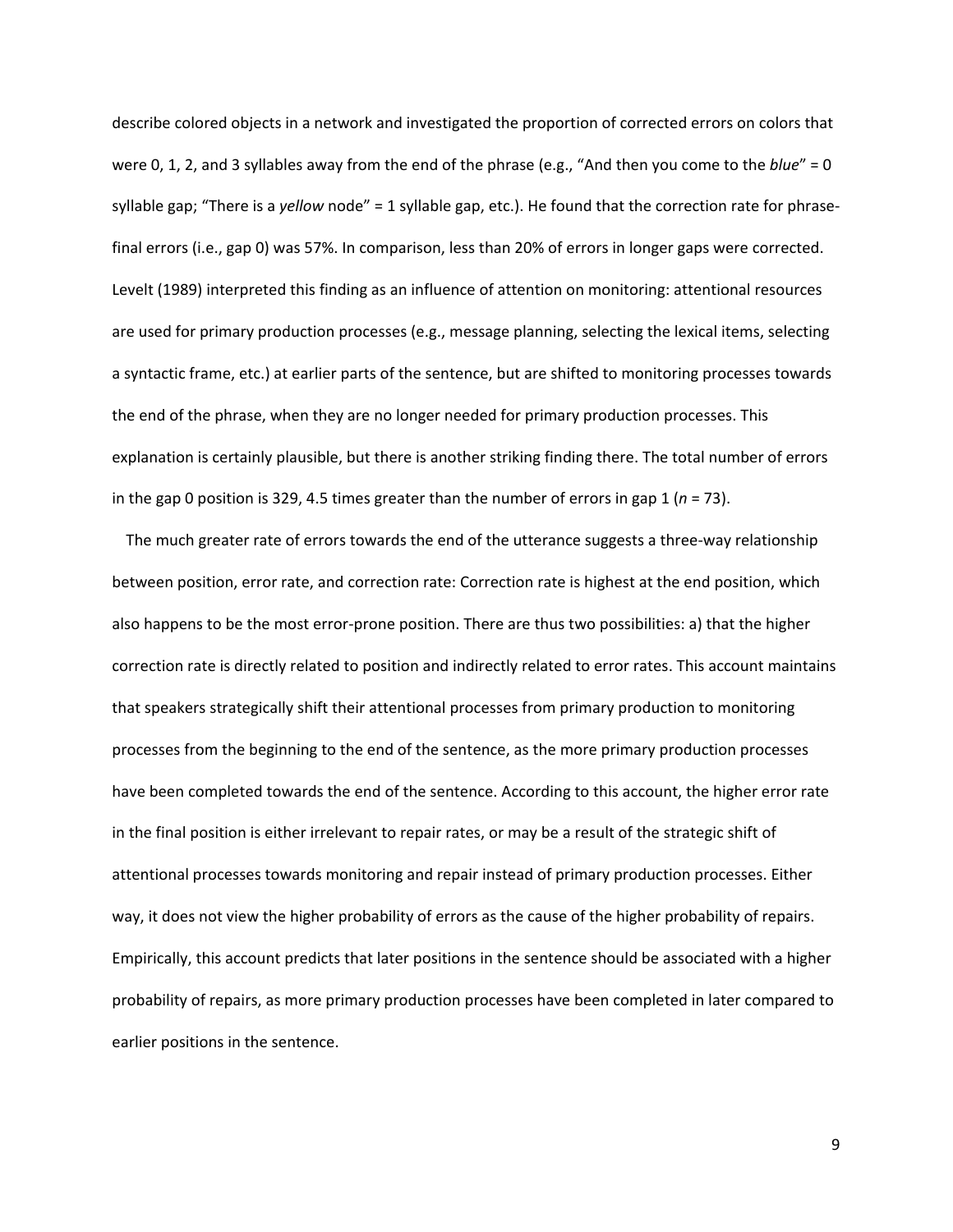b) The second possibility is that the repair rate is directly related to the error rate, and only accidentally related to position. The greater proportion of repairs in more error-prone situations could be explained as follows: when production becomes more difficult, the increased need for control leads to the deployment of additional control resources (e.g., Freund & Nozari, 2018). If unsuccessful in preventing errors from surfacing in overt speech, these newly deployed resources could at least catch them after they are uttered. Therefore this account predicts that the probability of repairs may be higher in earlier than later positions in the sentence, if those earlier positions are more error-prone.

#### **Current study**

While the characteristics of phonological repairs have been studied in some detail (Nooteboom & Quené, 2013a,b; 2015; 2017; 2019), much less attention has been paid to studying lexical repairs. There are, however, good reasons for studying lexical repairs separately from segmental repairs, as the two show different properties. For example, a study of spontaneous repairs in picture naming in aphasia found that phonological repairs were started faster than lexical repairs, even after controlling for the degree of phonological overlap in lexical and segmental error-repair pairs (Schuchard, Middleton, & Schwartz, 2017). This difference might in turn point to at least partially different mechanisms for detecting and repairing lexical and segmental errors. For example, forward models (e.g., Hickok, 2012), which are highly plausible for monitoring segmental errors, are much less readily applicable to the detection of lexical errors, while other mechanisms such as conflict detection can be easily applied to lexical error detection/repair (Nozari & Novick, 2017).

One notable exception in the relatively understudied field of lexical repairs are studies in which participants were externally prompted to change their response, e.g., because the picture they are naming suddenly changed while they were producing its name (e.g., Hartsuiker, Catchpole, de Jong, & Pickering, 2008; Hartsuiker, Pickering, & De Jong, 2005; Tydgat, Diependaele, Hartsuiker, & Pickering,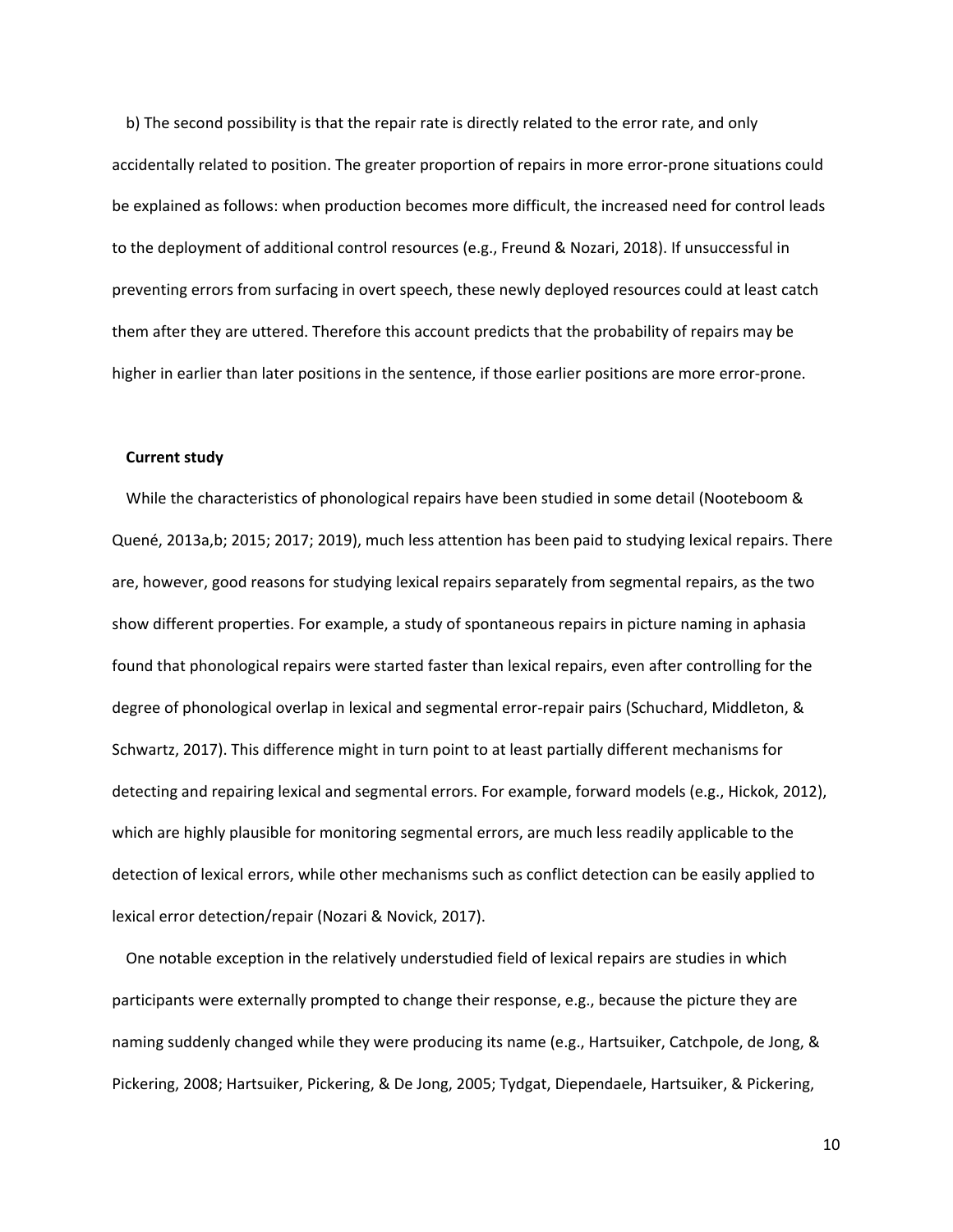2012; Tydgat, Stevens, Hartsuiker, & Pickering, 2011; Van Wijk & Kempen, 1987). While valuable in evaluating many aspects of the repair process including, but not limited to, potential interactions between externally induced control processes and internal dynamics of the language production system (Nozari, Freund, Breining, Rapp, & Gordon, 2016), such paradigms do not capture other aspects of the monitoring and repair processes at work during everyday speech production. Most importantly, they overlook a key feature of repairs, namely that the repair does not just spring into the speaker's consciousness after an error is detected, but in many cases has been actively competing with the error for some time before the error has surfaced. The fact that the repair is already highly activated in the production system by the time of error detection is of vital importance for quick and subconscious repairs. This, in turn, calls for studies that capture lexical repairs under conditions in which co-activation of the reparandum and the repair is a natural consequence of planning an utterance from a conceptual message (e.g., Levelt, 1983). The current study was designed with this goal in mind. Specifically, the design aimed to establish whether the probability of lexical repairs fluctuated with changing control demands and resources, as a function of error position in the sentence or error probability.

As discussed earlier, several pieces of evidence suggest some degree of automaticity in repairing speech errors. Performance in pure automatic processes that are not subject to regulation by control processes such as attention is usually stable within the same individual. For example, if the repair process entails a mechanism of "replacing the rejected response with the next most highly activated response", there is no reason that this mechanism should be implemented more frequently at the end of the sentence than at its beginning. The fact that the proportion of repaired errors is different in different positions (Levelt, 1983, 1989) points to a process that is at least to some degree subject to fluctuations of control. To better understand the relationship between control and repairs, we must first disentangle the relationship between position, error probability, and repair probability. To this end, we conducted an experiment which allowed us to a) attempt to replicate Levelt's (1983) findings of the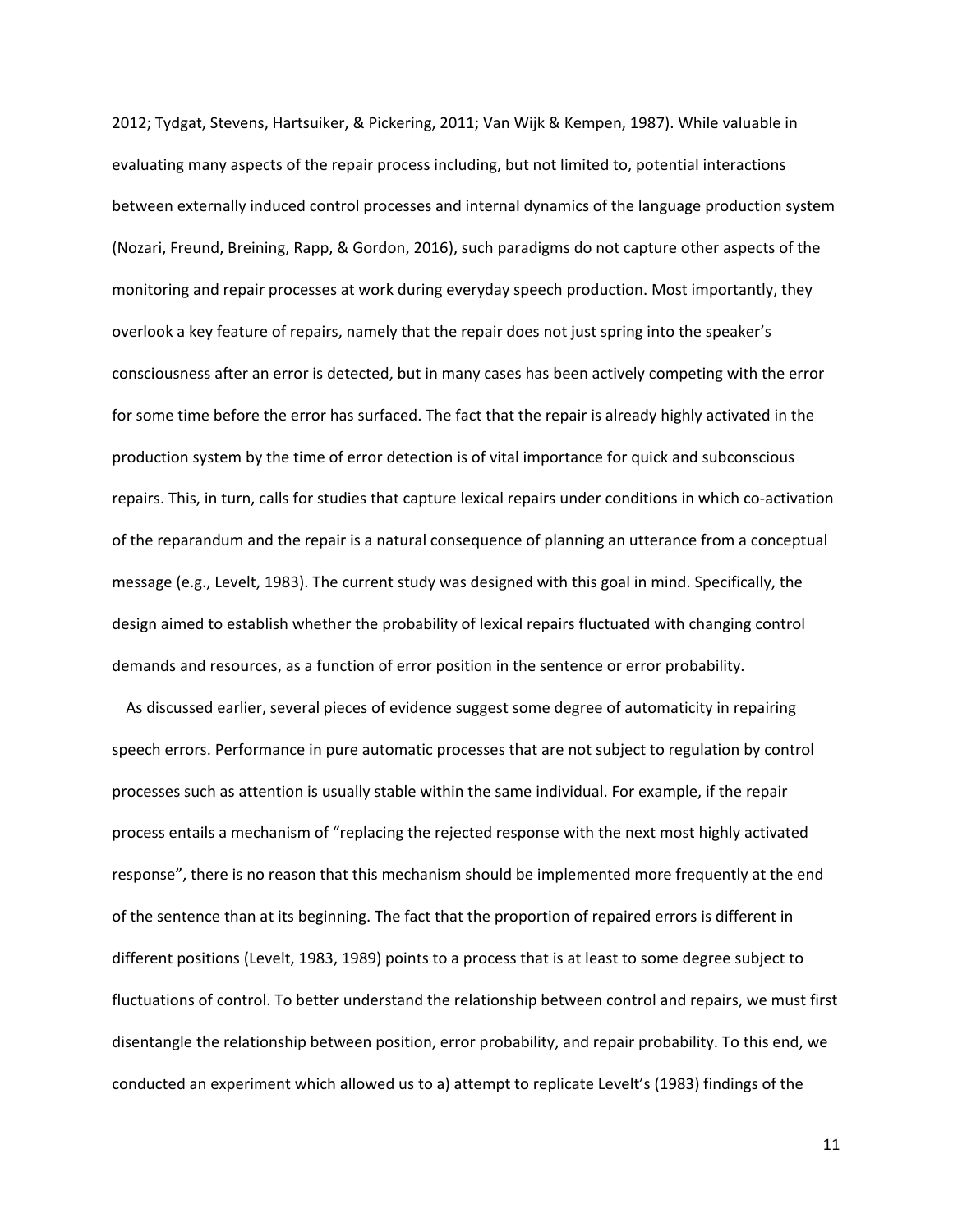three-way relationship between position, error and repair probability, and b) to investigate whether the probability of repair follows position or the probability of errors, and in which direction.

To capture the cognitive processes involved in producing sentences from meaning, with the purpose of a communicative message, we used a paradigm similar to Levelt's (1983). In the "Haunted Hotel" paradigm, participants were presented with objects in a hotel room (e.g., window, curtain, suitcase, telephone). They then learned that they would be viewing scenes of a haunted room, where these objects moved around and interacted with one another. They were instructed to describe what was going on in the room to a confederate (the experimenter) under time pressure. Each event consisted of two objects performing one action, e.g., *"The blue bottle disappears behind the brown curtain*", and could always be described using a [NP1 (Noun Phrase) + verb + NP2] structure. NPs always consisted of a determiner, an adjective, and a noun. The choice of this type of event (and its corresponding structure) allows us to conduct two sets of analyses.

Analysis 1 aimed to replicate the findings of Levelt (1983), by comparing repair rates on NP2 vs. NP1. The NPs were semantically related in two ways: (a) colors which form a taxonomically related category, and (b) nouns that are made to be semantically related in the experiment by creating the common theme of "objects found in the haunted hotel room" which has been introduced to the participants in the orientation phase. Abdel Rahman and Melinger (2011) showed that creating such ad hoc categories is an effective way to induce semantic interference. Because the NPs are semantically related and are named repeatedly, we expected significantly more errors on NP2 compared to NP1, because of the wellestablished semantic blocking effect (Belke, Meyer, & Damian, 2005; Belke & Stielow, 2013; Damian & Als, 2005; Damian & Bowers, 2003; Nozari et al., 2016; Schnur, Schwartz, Brecher, & Hodgson, 2006; Schnur et al., 2009). This effect, which we suspect also underlies the significantly larger number of errors in the final position in Levelt (1983), would predict higher error rates in the later compared to earlier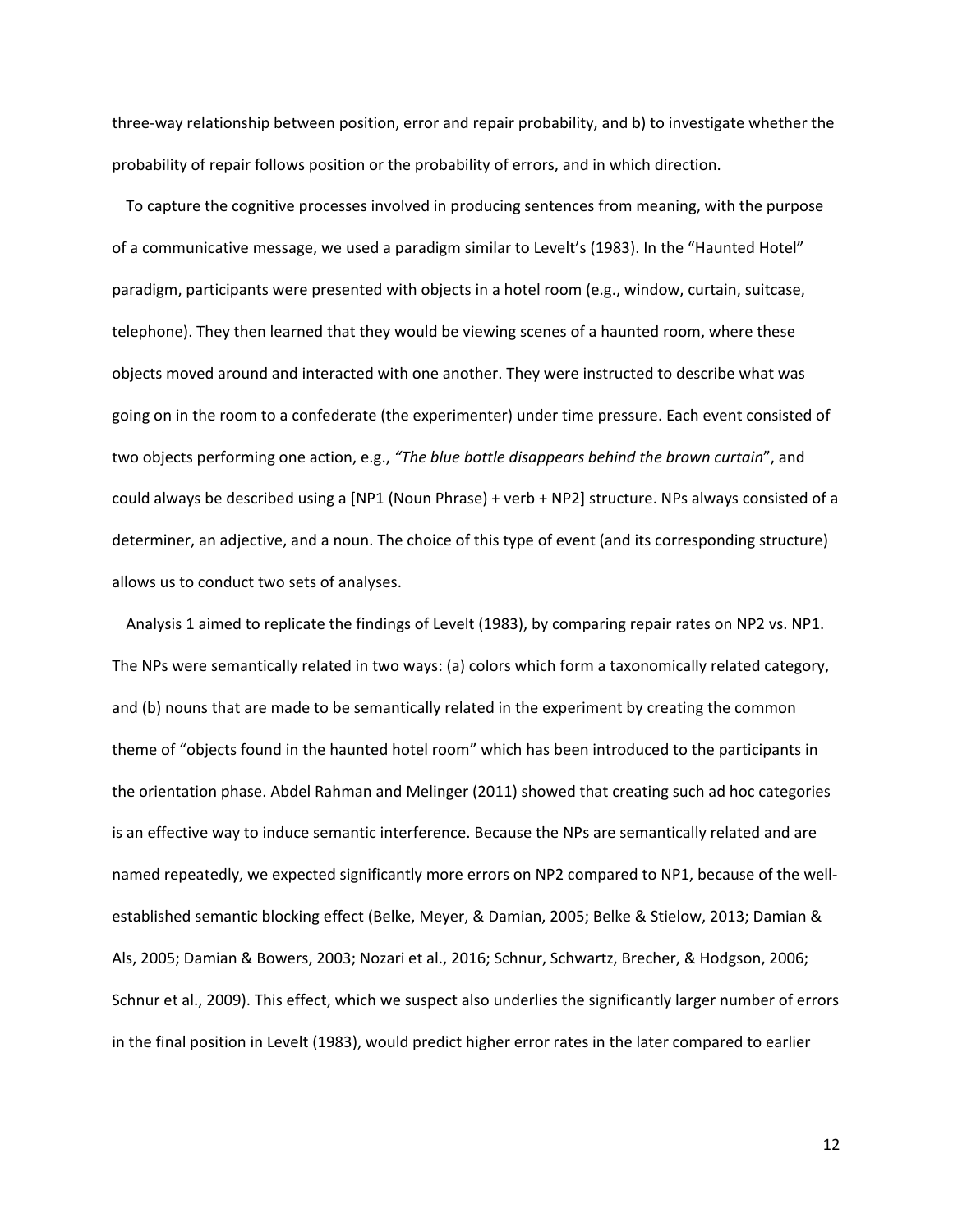positions in the sentence. If the relationship between position, error rate, and probability of repairs observed in Levelt (1983) is robust, analysis 1 should be able to replicate those findings.

Analysis 2 then aimed to disentangle the effect of position and probability of errors on the probability of repairs, by comparing error rates on the two elements of the NP (color and noun). Findings from similar paradigms used in previous experiments suggest that the time pressure of describing dynamic events encourages incremental planning (Arnold & Nozari, 2017). Under these circumstances, there is always less time to plan the earlier element of the NP, compared to the later element (which can be planned as the earlier element is being articulated). For example, Nozari, Arnold, & Thompson-Schill (2014) found that error rates were comparable on adjectives and nouns in NPs such as "red trapezoid" even though the lexical frequency of the noun was much lower than the adjective, which may indicate that the retrieval of the low-frequency noun could have benefitted from the additional planning time provided during the articulation of the adjective. Similarly, anodal stimulation of the left prefrontal cortex was less successful in decreasing the error rates on adjectives compared to nouns, pointing to the limited planning time to produce the early element of the NP as a serious obstacle in producing the correct target word. Based on these findings we predicted that when incremental planning is encouraged by the task (e.g., describing dynamic events under time pressure), earlier elements of the NP would be more error prone than later elements. Therefore, in a sentence like *"The blue bottle disappears behind the brown curtain*", we would expect more errors on "blue" and "brown" (*word1*) compared to "bottle" and "curtain" (*word2*).

If position is the determining factor, the probability of repair should be higher on word2. If, on the other hand, error rate is the critical factor, repair probability should be higher on word1. But there is a problem here: in English adjectives come before nouns, thus the position within NP is systematically confounded with part of speech. It is thus impossible to study the true effect of position on the proportion of repairs unless we can disentangle position and part of speech. The solution to this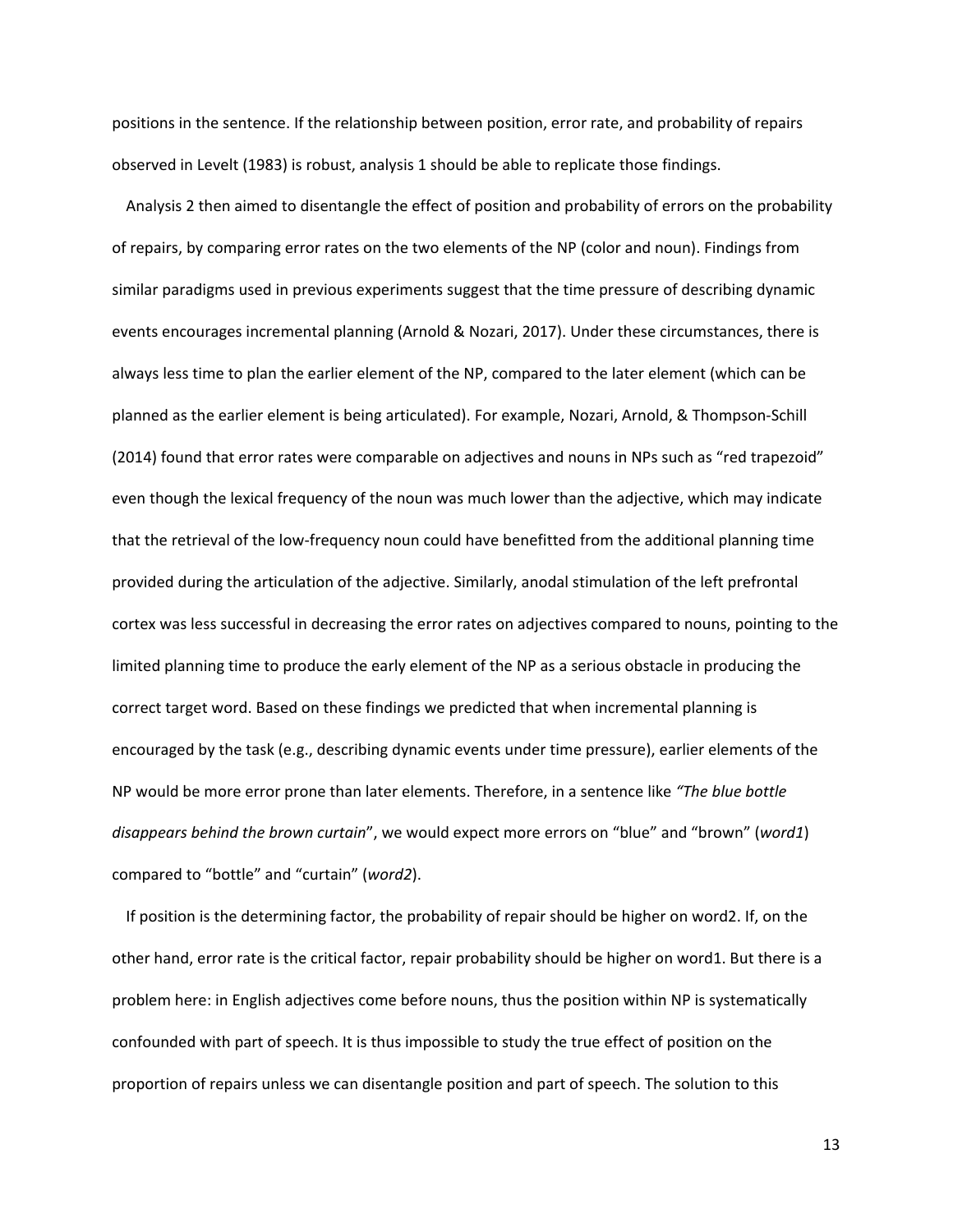problem is to use a language in which the word order within the NP is reversed. For example, the Spanish equivalent of the sentence above would be "La botella azul desaparece por detrás de la cortina marrón." where "botella" and "cortina" are now word1, and "azul" and "marrón" are word2. If our assumption about the higher probability of error on earlier NP elements holds regardless of part of speech, English and Spanish should show very similar pattern of errors based on position. We can then test the effect of position on repairs without the confound of part of speech.

Adding Spanish has two additional advantages: 1) it provides an opportunity for replication across both analyses. 2) It allows us to examine whether the effects are language-specific or not. As far as predictions go, there is no clear reason to expect that one account would hold in one language but not the other, at least as long as speakers are more or less equally proficient in producing sentences in both languages. To this end, we recruited 20 highly proficient Spanish-English bilingual speakers who still used Spanish with at least some family members and friends, although they lived and worked in an English-speaking environment (Baltimore, Maryland, United States). They completed four blocks of the same task, two in English, and two in Spanish in counterbalanced order, generating a corpus of 500+ speech errors on NPs. Note that our primary interest in this experiment is not to compare monitoring in L1 and L2. As far as proficiency and fluency are comparable for the task at hand, we would expect fairly comparable baseline performance in terms of number of errors and repairs across the two languages. Thus, in this case, the use of two languages is aimed at replicating the same findings in two languages, and ruling out the confound of part of speech in order to have a clean test of the two hypotheses of main interest.

Below is a summary of the three possible outcomes of the experiment and accounts supported by each:

1) No relationship between error rates, position, and repair proportions (i.e., a failure to replicate Levelt's 1983 findings). This scenario would be most compatible with an account in which repair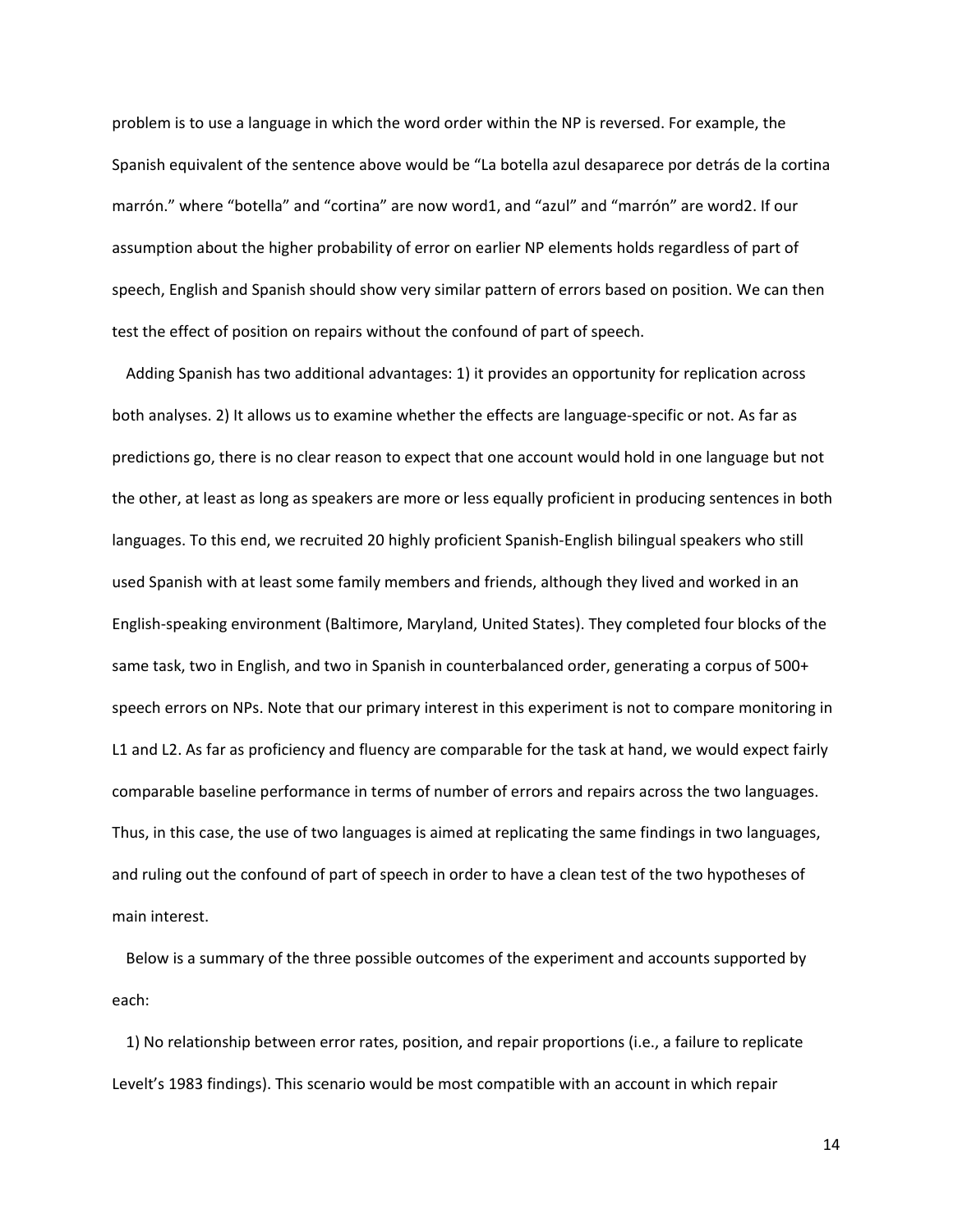processes are not sensitive to change in control demands and resources, i.e., a *purely automatic account.*

2) An increase in repair proportions for later —as opposed to earlier— parts of the utterance (i.e., NP2 > NP1 and W2 > W1). This finding would support Levelt's (1983) account of controlled repairs by suggesting the reallocation of resources from primary production processes to monitoring and repair processes in later parts of the utterance. We call this the *controlled position-based* account.

3) A change to the probability of repairs covarying with the probability of errors within speakers, irrespective of the position of the error in the sentence. This pattern would support a *controlled errorbased account*, and could itself show one of the following directions:

3a- A decrease in repair proportions with increasing error probability. This would point to the sensitivity of repairs to control demands, and would specifically support a model in which primary production and repair processes share a limited pool of resource. When primary production conditions become more difficult, error rates increase. Since repair processes share the same resources, without further adjustments in the system, proportion of repairs would decrease. We call this the *fixed-resource account.*

3b- An increase in repair proportions with increasing error probability. Similar to scenario 3a, this scenario would point to the sensitivity of the repair process to fluctuations of control. However, in this case, when primary production processes become more difficult, the system adjustably recruits more resources. Since these resources may not be adequate to prevent the problem to begin with, they may manifest as increased repair rates. We call this the *adjustable-resource account.* 

# **Methods**

In order to elicit errors and observe corrections, we strived to capture the natural production and monitoring processes as much as possible in an experimental environment. To this end, we chose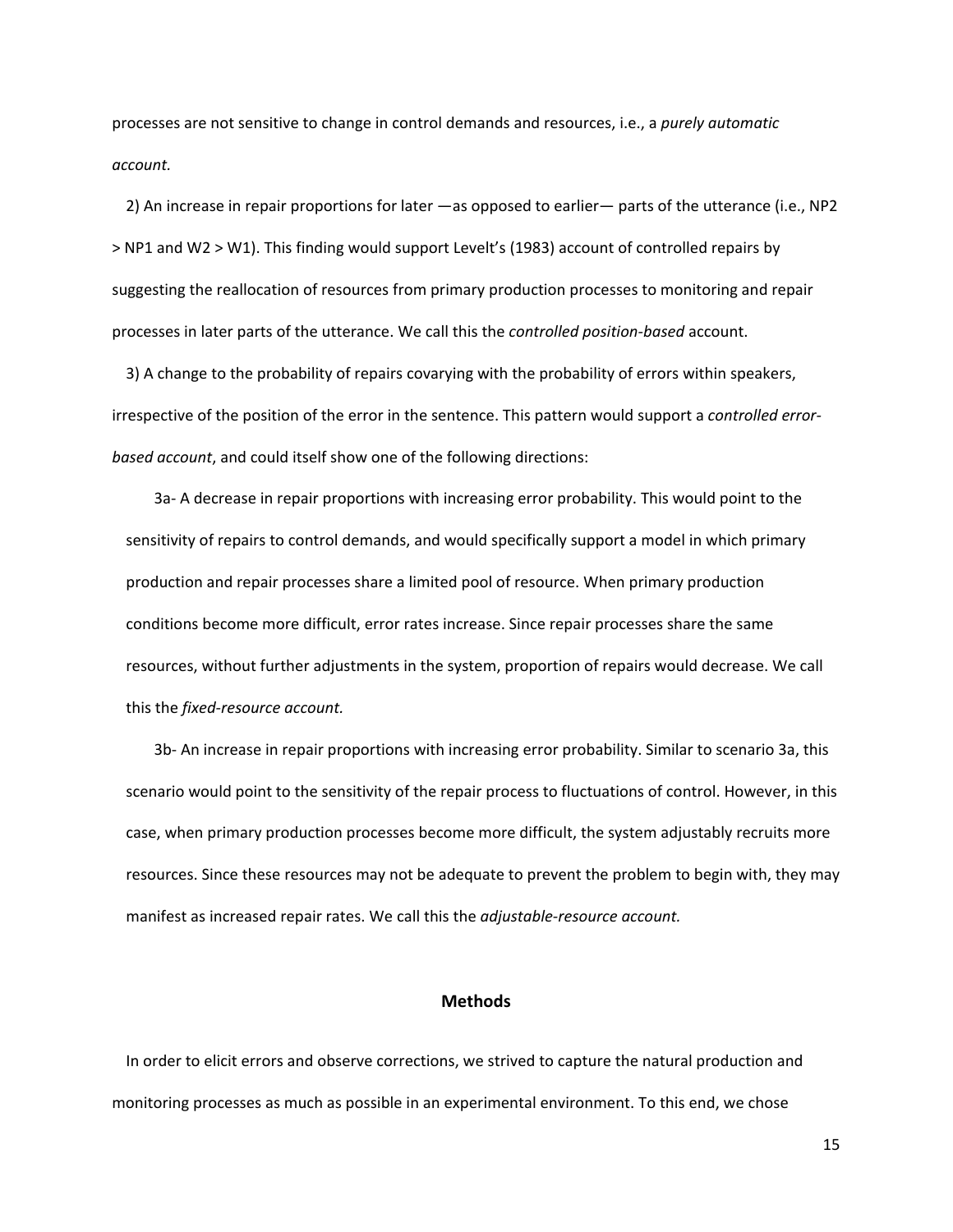paradigms that require producing an utterance with a communicative intention from a conceptual (visual) event (e.g., Arnold & Nozari, 2017; Nozari & Omaki, 2018; Nozari, Arnold, & Thompson-Schill, 2014).

## **Participants**

Twenty English-Spanish bilingual speakers (12 females; *M*age = 21, *SD*age = 2.4 years) were recruited from Johns Hopkins community and participated in the study in exchange for payment. The number of participants was fixed before data collection without sample size calculation, because there are no prior effect sizes available for many effects of interest in the study. All participants gave informed consent under a protocol approved by the Institutional Review Board of Johns Hopkins School of Medicine. Participants were all highly proficient in Spanish (self-reported proficiency on a 1-10 scale = 9.3, *SD* = 0.9) and English (proficiency = 9.9, *SD* = 0.4), and acquired both languages early in life (AoA<sub>Spanish</sub> = 0.0, *SD* = 0; *AoA*English = 3.4, *SD* = 2.7). Besides their high proficiency in both languages, they were dominant in English: Eighteen of them reported English as their dominant language, one of them reported Spanish, and one reported equal dominance in both. Their

dominance in English was also revealed by a vocabulary test (picture naming in each of the languages), in which participants produced significantly more words in English (63.2, *SD* = 1.1 out of 65) than in Spanish (52.2, *SD* = 8.2).

#### **Materials**

The "Haunted Hotel" paradigm consisted of 224 events. Each event entailed an interaction between two colored objects (see Table 1 for the list of



*Figure 1. Example of a slide with four events that unfold in the following sequential order: 1. Bouncing towards, 2. Jumping over, 3. Zigzagging towards, and 4. Looping around. The lines show the motion path and the arrows the direction of the movement. The experiment contained 56 slides, half in English and half in Spanish blocks for a total of 224 events.*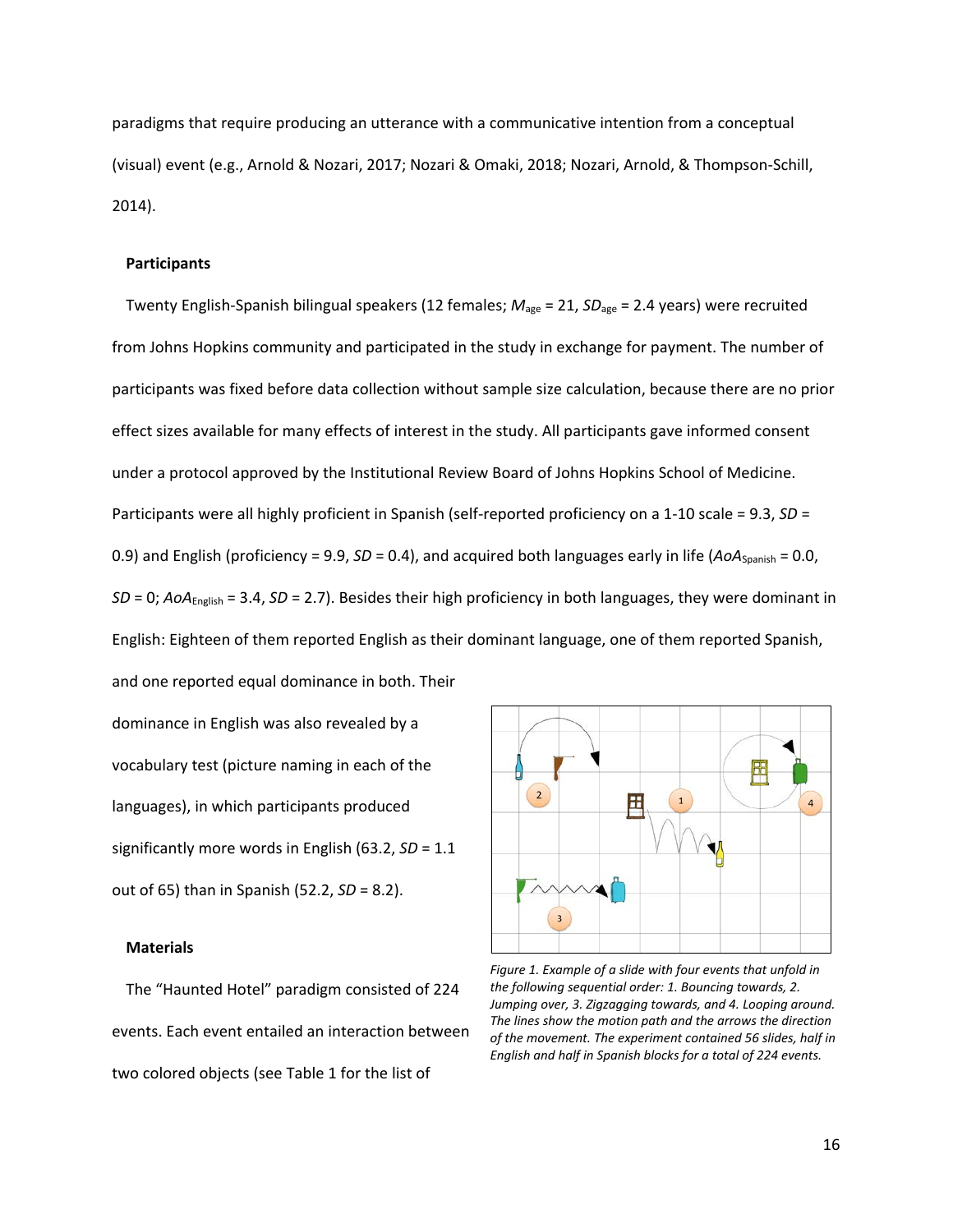possible objects, colors, and actions, and Figure 1 for pictorial examples) in a PowerPoint slide. For example, participants saw a blue bottle disappearing behind a brown curtain, corresponding to the English sentence "The blue bottle disappears behind the brown curtain" or the Spanish sentence "La botella azul desaparece por detrás de la cortina marrón". The events could always be described using a [NP1 + verb + NP2] structure, and NPs always consisted of a determiner, an adjective and a noun. Two sets of objects were used to create more diversity in utterances (sets 1 and 2 in Table 1). Each set (112 events) was divided into two blocks (a total of four blocks per participant), one to be described in English and one to be described in Spanish. The order of blocks and events were counterbalanced between participants, such that each participant started one set of two blocks in English and another set of two blocks in Spanish.

Spanish nouns in each set were either all feminine (set 1) or all masculine (set 2) to minimize the difficulty of choosing the correct determiner and make the English and Spanish blocks as close to each other as possible. For the same reason, to the extent possible (3 out of 4) we chose adjectives whose form did not change based on the noun's gender in Spanish. Half of the nouns and half of the verbs were phonologically-related in English and Spanish, but this manipulation is not relevant to the current goals and will not be further discussed in this paper. Nouns, adjectives, and verbs were matched in frequency and length (in letter but not in phonemes) in English and

| Table 1. The linguistic materials. |                          |
|------------------------------------|--------------------------|
| <b>Nouns</b>                       |                          |
| Set 1                              |                          |
| <b>English</b>                     | <b>Spanish</b>           |
| bottle                             | (la) botella             |
| curtain                            | (la) cortina             |
| window                             | (la) ventana             |
| suitcase                           | (la) maleta              |
| Set 2                              |                          |
| telephone                          | (el) teléfono            |
| package                            | (el) paquete             |
| mirror                             | (el) espejo              |
| newspaper                          | (el) periódico           |
| adjectives                         |                          |
| <b>English</b>                     | <b>Spanish</b>           |
| green                              | verde                    |
| brown                              | marrón                   |
| vellow                             | amarillo                 |
| blue                               | azul                     |
| verbs                              |                          |
| <b>English</b>                     | <b>Spanish</b>           |
| disappears (behind)                | desaparecer (por detrás) |
| pass (behind)                      | pasar (por detrás)       |
| produce                            | producir                 |
| zigzag (towards)                   | zigzaguear (hacia)       |
| jump (over)                        | saltar (por encima)      |
| loop (around)                      | rodear                   |
| bounce (towards)                   | brincar (hacia)          |
| bump (into)                        | chocar (con)             |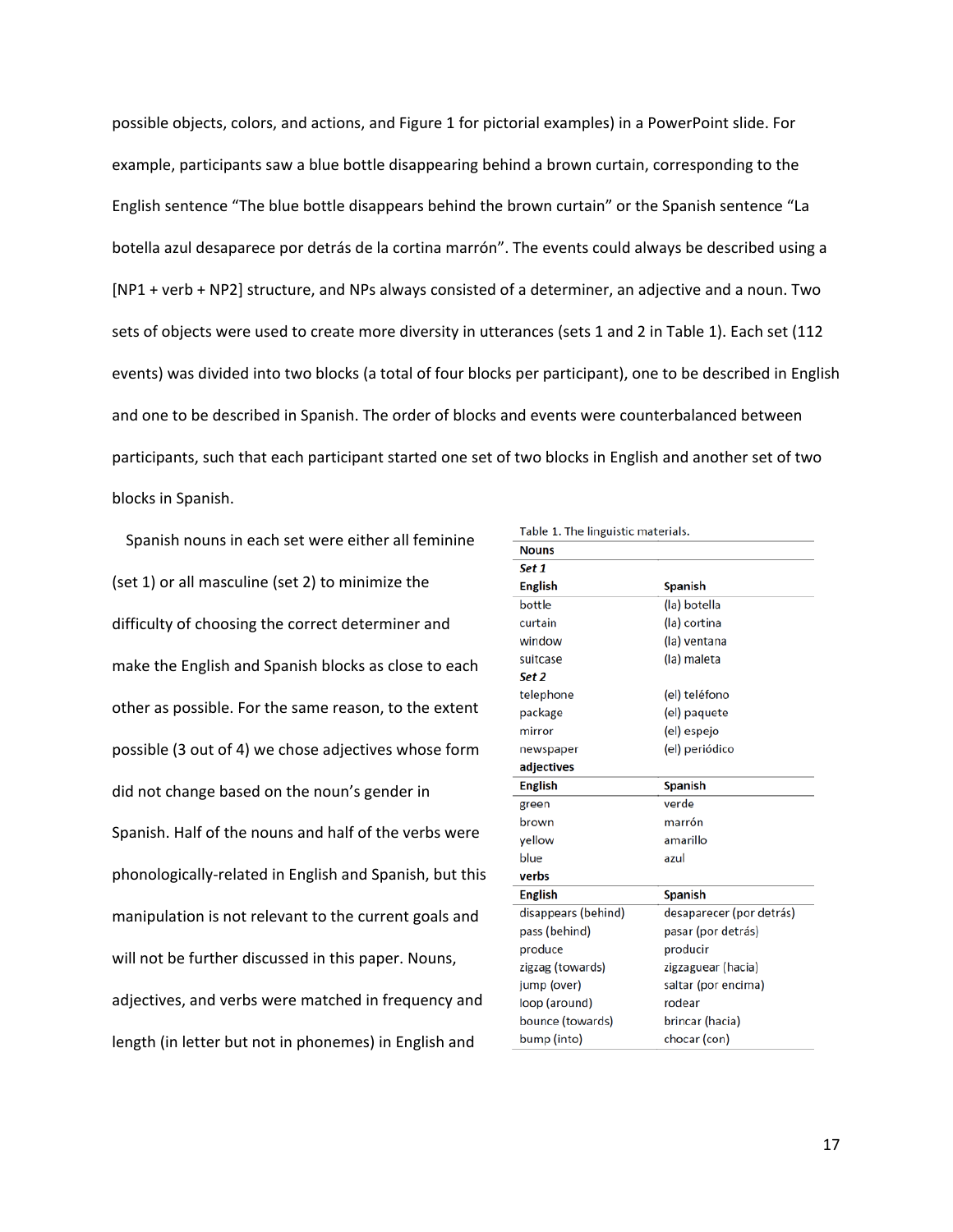Spanish. Nouns in the two sets were matched in frequency, as well as letter, phoneme and syllable length in both languages (see Appendix A).

Each of the four blocks was divided into 14 slides, each containing four consequent events (for a total of 56 events per block, and 224 per participant). The four events on each slide each took between 2 and 4 seconds and were separated from one another by a 1.5-second interval. Several aspects of the design aimed to elicit incremental planning as the optimal strategy for completing the task: For one thing, half of the actions were ambiguous before the completion of the event. For example, "disappearing behind" and "passing behind" started as identical events, with the difference that in the former case the first object never emerged from behind the second object, but in the latter case it did. This ambiguity forced participants to wait until the action was completed to plan later parts of the sentence. Moreover, in some cases, the second object was not clear when the action started. For example, an object may move towards the general direction of two objects before bumping into one of them. These two manipulations would make planning of the entire sentence at the onset of the event impossible in many cases. At the same time, the timing of events had been carefully set using extensive pilot testing such that speakers would run out of time if they held off on planning the first NP until the action had been finished. Collectively, these sets of constraints strongly encouraged an incremental mode of planning: if participants planned chunks of the sentence as actions unfolded in real time, they could speak at a normal rate without falling behind. This mode of speaking makes substantial overlap between planning of NP1 and NP2 unlikely.

# **Procedures**

Participants completed two sessions. The first session comprised language proficiency tests in English and Spanish. They completed the Haunted Hotel task in the second session. At the beginning of the second session, participants completed a short orientation, introducing the objects and actions to be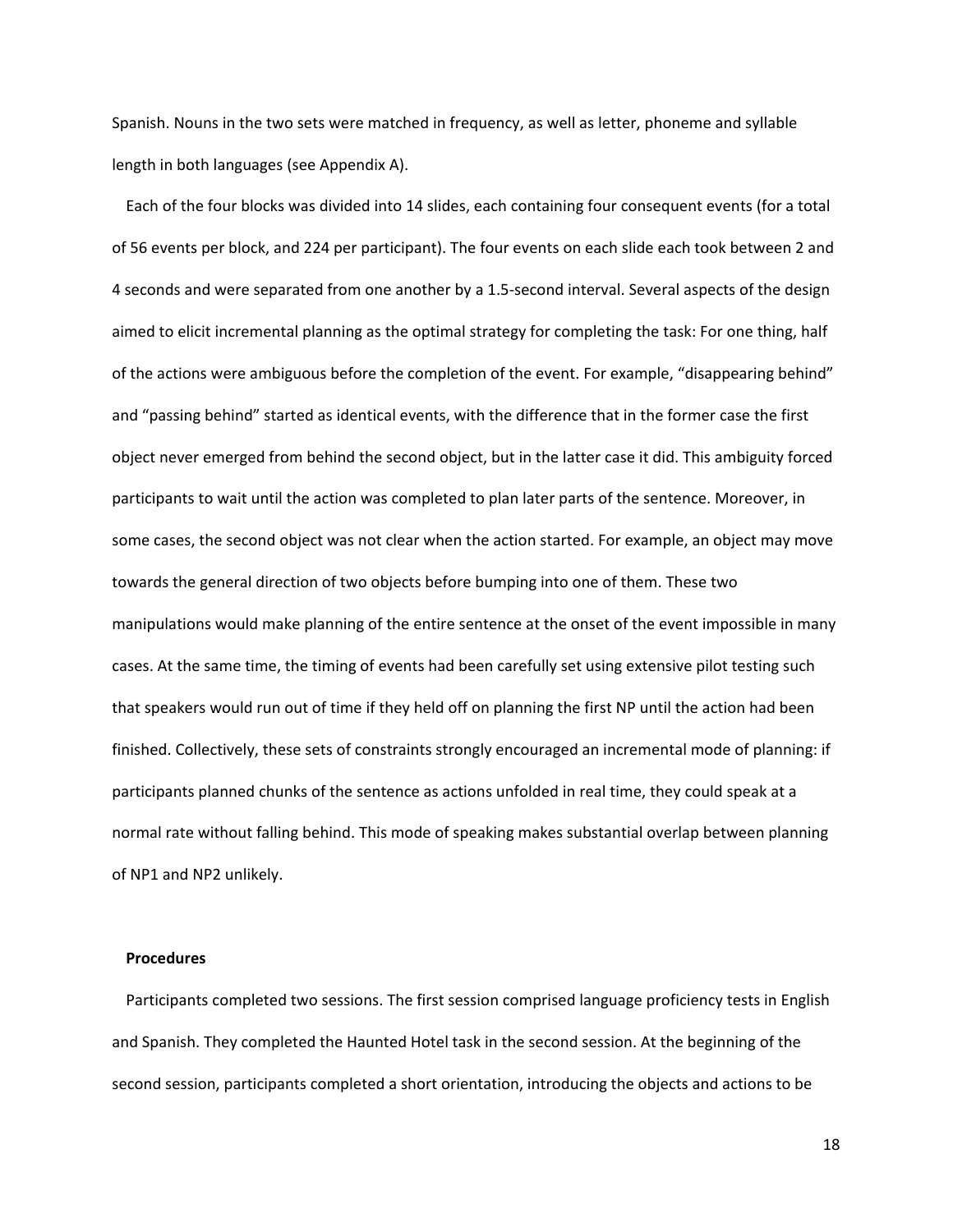seen in the experiments. They were told that all the objects were found in a haunted hotel room (the common theme to make the semantic relations clear), that these objects would move around in the room, and that their motions needed to be described to the experimenter. Participants named all objects, colors, and actions in both English and Spanish and were corrected if necessary. They then practiced describing each action using slides with only two objects on the screen until they could produce the descriptions fluently. Finally, they completed two practice slides each with four events, similar to the experimental slides. Practice was repeated if necessary, until participants could describe the actions easily at the normal speech rate. Half the participants started the first set with the English and the other half with the Spanish block. Since the second set consisted of new objects, the orientation and practice were repeated with the new objects. All instructions were delivered in the language corresponding to the first block of the set. The order of the blocks in the second set was then switched, such that participants who had started the first set with an English block, started the second set with a Spanish block and vice versa. Correspondingly, the language of the instructions, orientation, and practice was changed in the second set, such that each participant was instructed once in English and once in Spanish throughout the experiment.

During the experiment, participants produced four sentences corresponding to the four events of one slide without taking a break in between (except for the 1.5 constant gap between the events). After each slide, however, they could take a break, and advance to the next slide whenever they were ready. This rhythm created sentence sets of four, before the flow of speech was interrupted.

## **Statistical analyses**

All analyses are conducted once using non-parametric tests and once using multi-level mixed models (MLMs; e.g., Jaeger, 2008) in R version 3.4.3, using the lmerTest package version 3.0-1 (Kuznetsova, Brockhoff, & Christensen, 2017). Non-parametric tests have the advantage of being simple and requiring few assumptions, thus removing worries about the results being unreliable due to complexities in the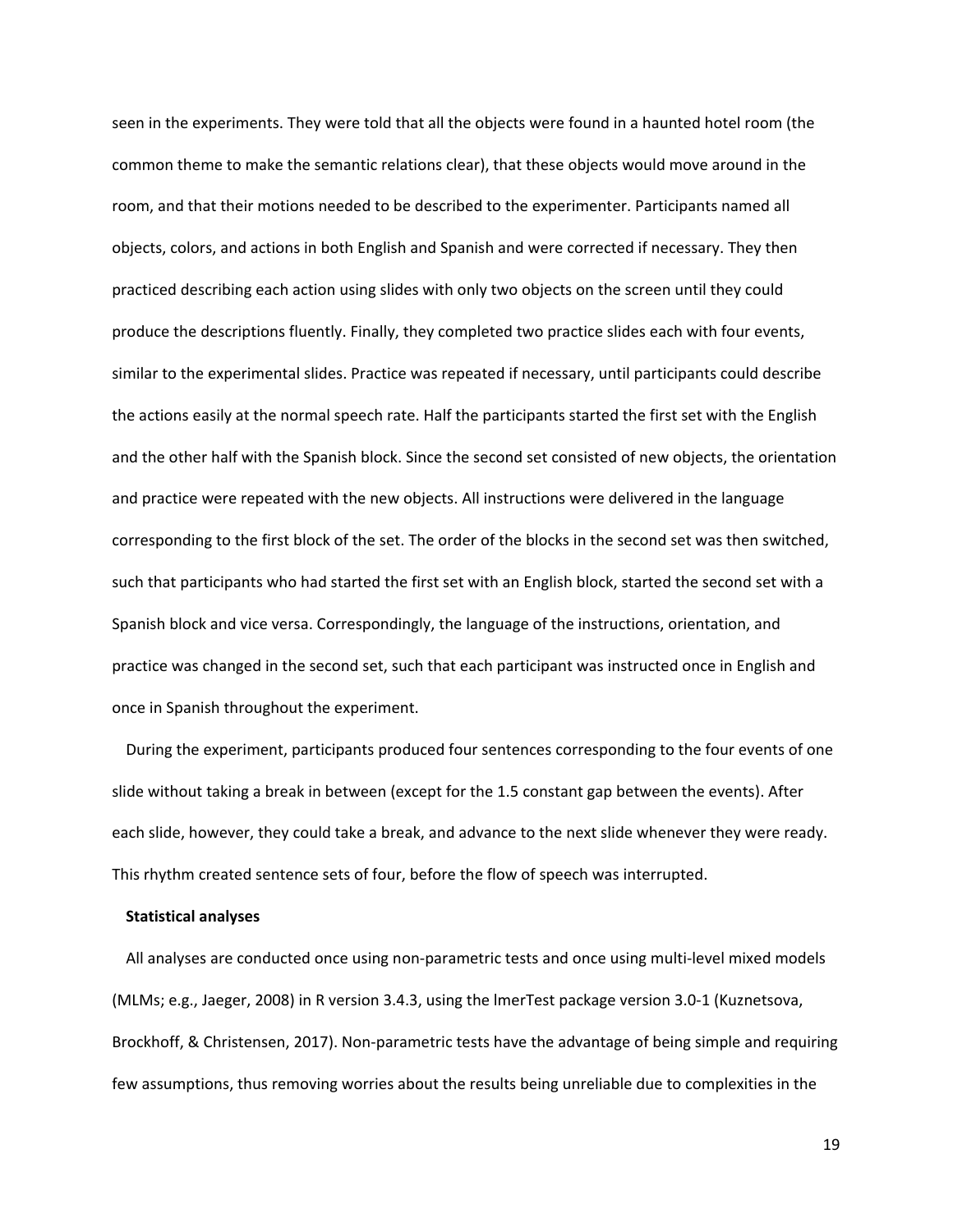model structure (as in MLMs) or violation of the model's basic assumptions by the data. MLMs on the other hand, have the advantage of capturing a much more complex structure, e.g., items nested under subjects and crossed subject-item dataframes. They can model random effects of subjects and items, and are suitable for testing main effects and interactions in the same model. This complexity, however, comes with issues of overfitting, lack of convergence, and sometimes violations of assumptions. We, therefore, report the results of both methods for the analyses of interest, and look for general convergence between the results obtained from the two methods. In fitting the MLMs, we have aimed for the maximal random effect structure the model can handle, in keeping with the recommendations of Barr, Levy, Scheepers, and Tily (2013). This structure was simplified for post-hoc models where the inclusion of the full random effect caused overfitting. The random effect structure was kept consistent between comparable models, e.g., post-hoc tests in English and Spanish. Key effects are reported in the text. Full tables reporting the details of the MLM analyses can be found in Appendix B.

## **Results**

For the purposes of this paper, we focus only on the NPs. Determiner errors were rare and are not counted in this coding scheme. The rate of misses (i.e., where no description was provided for an event) was less than 1% for English sentences and 2.5% for the Spanish sentences. This difference was not significant (*z* = 1.23, *p* = .22). Any deviations from the target utterance, complete (e.g., "yellow" for "green") or incomplete (e.g., "yell-" for green) was counted as an error. We collected 573 errors on NPs in total. Out of these, 54% were color and 46% noun errors. Participants made a total of 264 errors in English (*M* = 12.75; *SE* = 1.99) and 309 (*M* = 15.7; *SE* = 2.38) in Spanish. The difference was not significant (*z* = 1.64, *p* = .10). Corrections were coded as attempts to revise an uttered word, whether complete (e.g., "yellow, no, green"), or incomplete ("yell-green"). The majority of errors (91%) were corrected immediately, i.e., with no intervening words between the reparandum and the repair, and two thirds of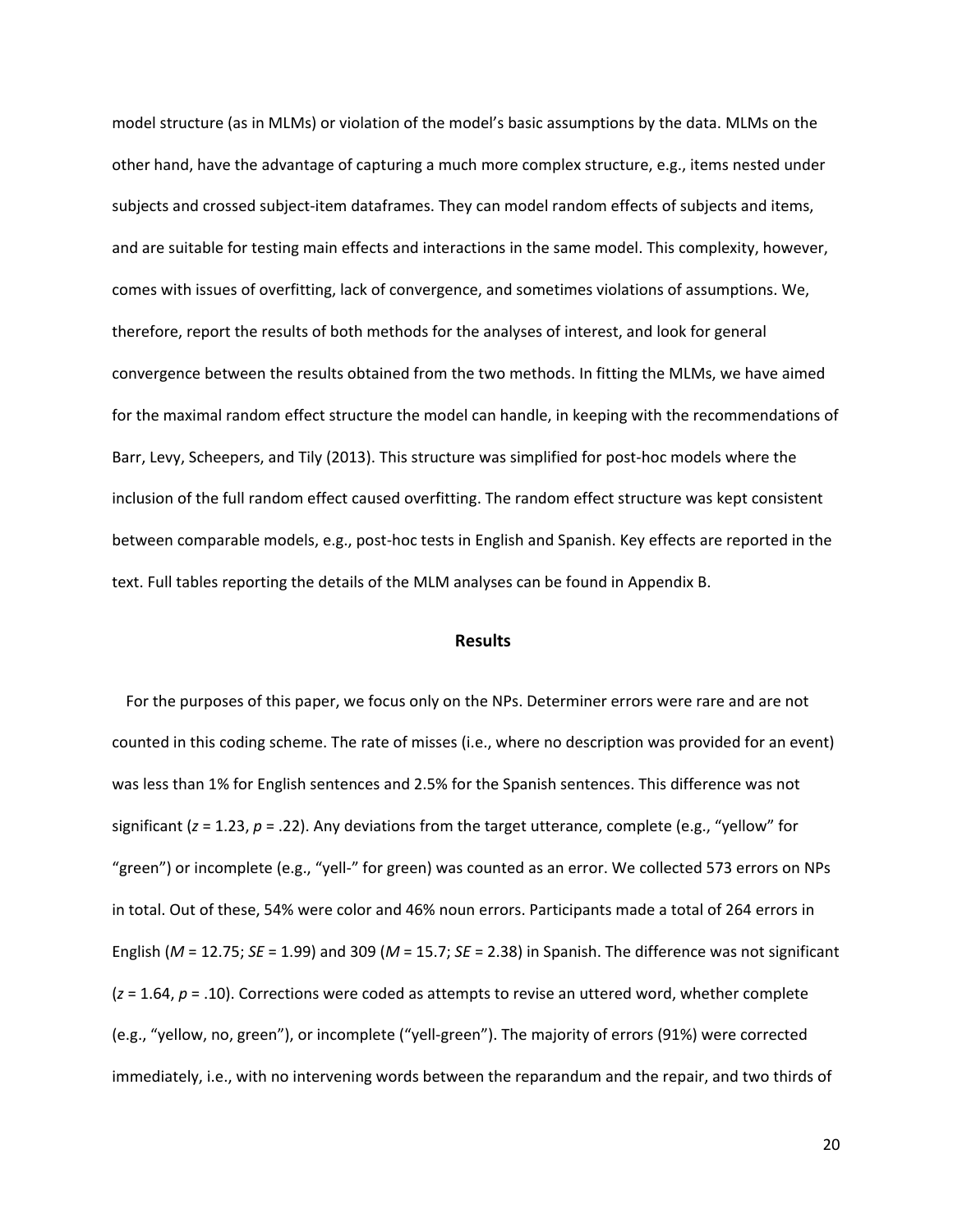these errors were corrected before the reparandum was completed. The overall repair rate was 79% in English and 71% in Spanish, also not significantly different from one another (*z* = 0.14, *p* = .89). These general findings suggest that there were no obvious differences in baseline performance in English and Spanish in our bilingual group, allowing us to compare the pattern of errors and corrections across the two languages without worrying about large imbalances in performance potentially affecting these patterns.

#### **Analysis of NP1 vs. NP2**

First, we examined the error rates on NP1 and NP2. The left panel in Figure 2 shows these data. Nonparametric tests revealed significantly more errors on NP2 compared to NP1 collapsed over both languages (*z* = 3.06, *p* = .002), and post-hoc tests showed the significance of the effects independently in English (*z* = 2.55, *p* = .011) and in Spanish (*z* = 2.15, *p* = .03). The results of the MLM analyses converged: there was a main effect of NP position (*z* = 2.07, *p* = .038), and no interaction between NP position and language (*z* = 0.19, *p* = .85; Table B1). Post-hoc MLMs revealed significant effects of NP position in both English (*z* = 2.71, *p* = .007; Table B2) and Spanish (*z* = 3.026, *p* = .002; Table B3). An analysis of sentence position within a set (sentences 1, 2, 3 and 4 spoken consecutively without a break) also returned a significant effect of NP position, consistent with the prior analysis (*z* = 3.05, *p* = .002), as well as an effect of sentence position, such that error rates increased from sentence 1 to 4 (*z* = 2.69, *p* = .007), and a marginal interaction between the two  $(z = -1.71, p = .09)$ .

Next, we examined the proportion of corrected errors on NP1 and NP2. The right panel of Figure 2 shows these data. Reflecting a similar pattern to that found for errors, non-parametric tests revealed a significantly higher proportion of corrected errors on NP2 compared to NP1 collapsed over both languages (*z* = 2.77, *p* = .006), and post-hoc tests showed the significance of the effects independently in English (*z* = 2.02, *p* = .028) and in Spanish (*z* = 2.62, *p* = .009). The MLM analysis also showed a main effect of NP position (*z* = 1.98, *p* = .048), with no interaction between NP position and language (*z* = -.45,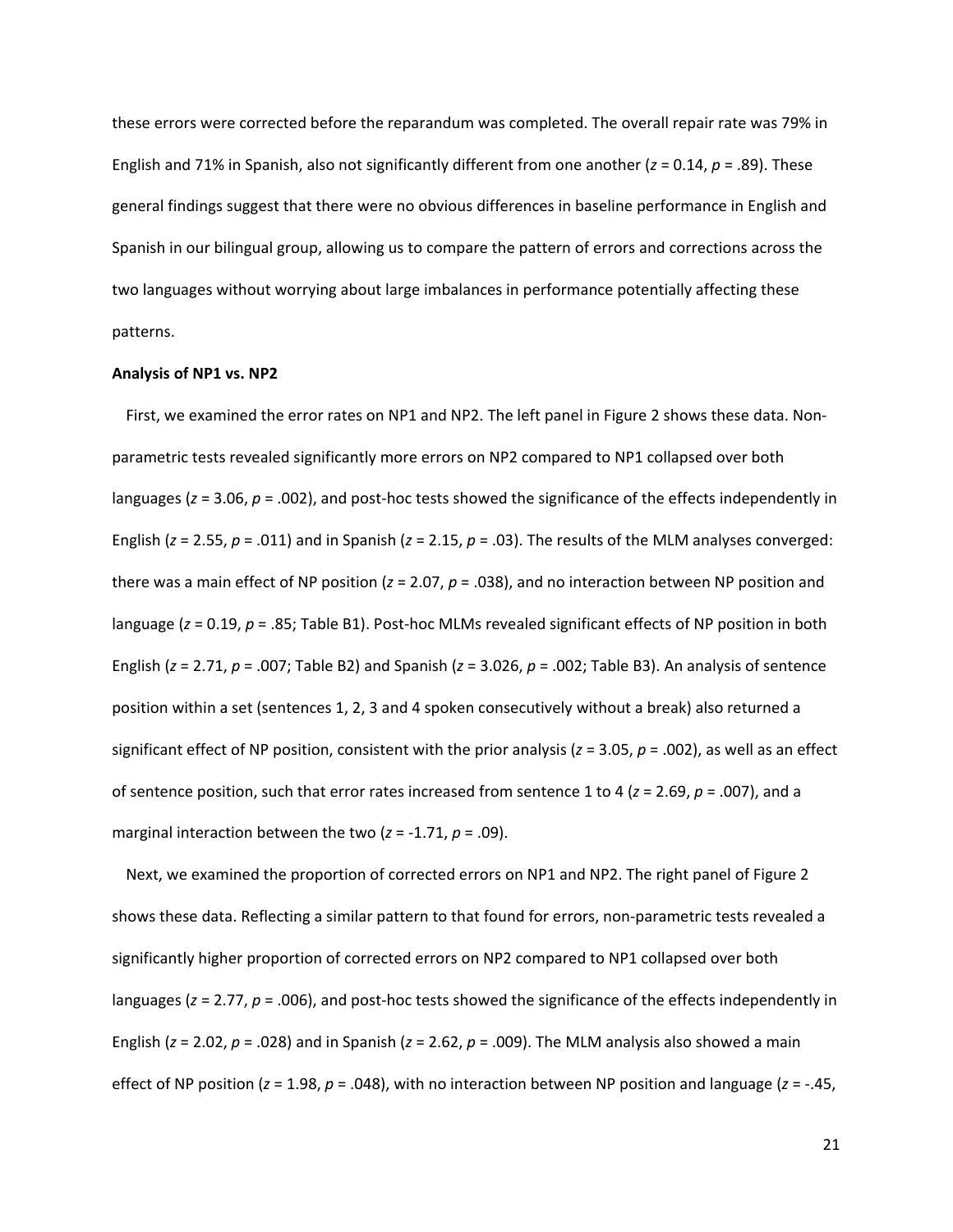*p* = .65; Table B4). Post-hoc MLMs revealed a significant effect of NP position in English (*z* = 2.45, p = .014; Table B5) and Spanish (*z* = 1.99, *p* = .047; Table B6).



*Figure 2. Proportion of errors (left) and corrections (right) on NP1 (solid light gray bars) and NP2 (polka dot black bars) in English and Spanish. Height of the bars reflects the mean of subject means and the error bars are SEs.* 

## **Discussion**

The results of the error analyses provided robust evidence for the increase in the error rates from NP1 to NP2 in both languages, as expected by the semantic blocking effect. Moreover, the results showed an increase in error rates from sentence 1 to 4, consistent with a cumulative effect of semantic interference. The findings are also in agreement with Levelt's (1989) demonstration of increased error rates towards the end of the utterance, which, in both cases, can be explained by increased semantic interference. The main question of interest was whether the correction process is sensitive to the probability of committing an error. The results suggest that when error rates increase, so does the proportion of corrected errors. These findings provide an independent replication of Levelt's (1989) findings, and show a three-way relationship between position, error, and proportion of corrections. Similar to that experiment, however, it is not possible to disentangle the effect of position and proportion of errors on the proportion of corrections. The next analysis aims to do that.

### **Analysis of the first vs. second word within the NP**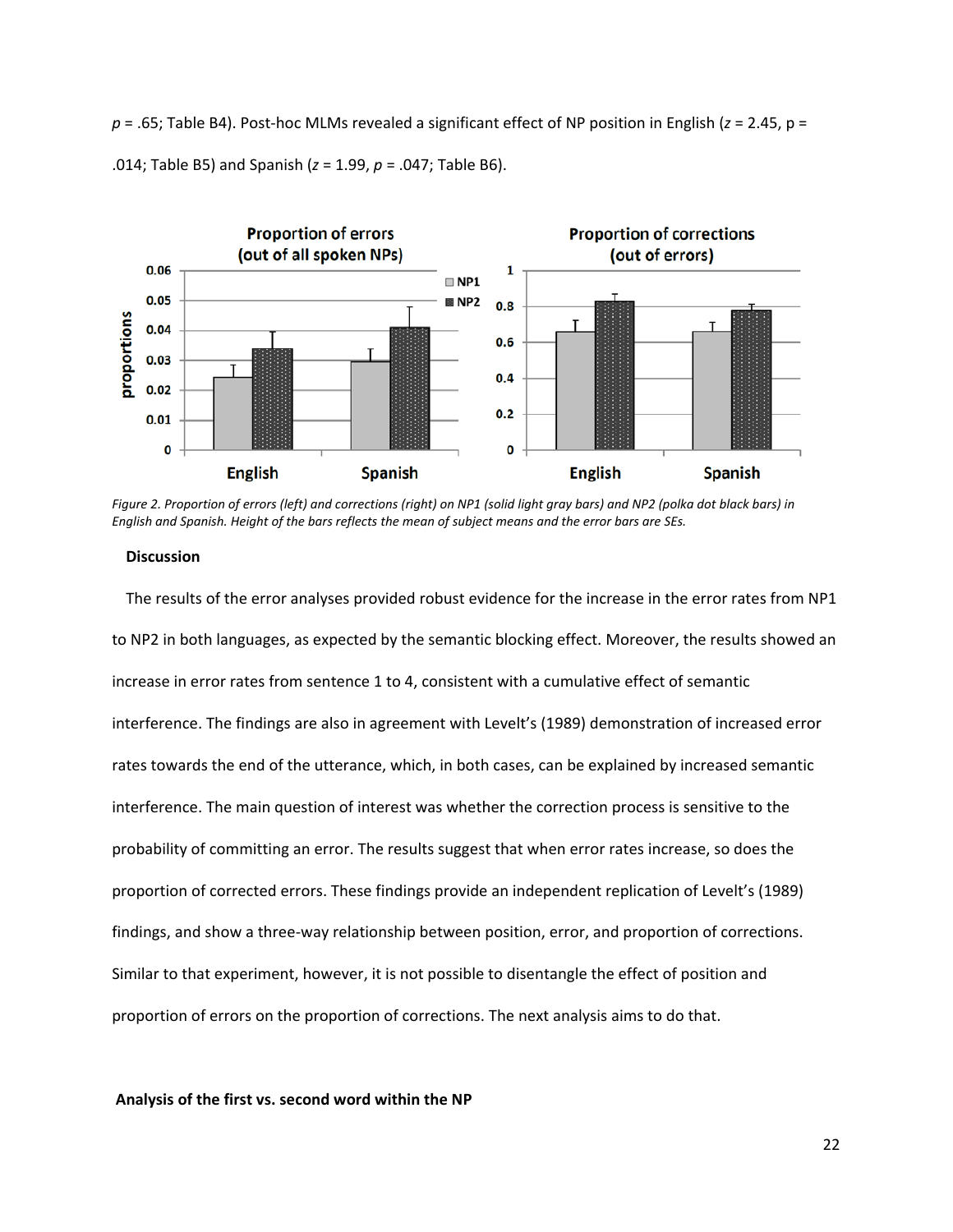This analysis focuses on the errors and corrections on word1 and word2 collapsed over NP1 and NP2. The left panel in Figure 3 shows the error data. Non-parametric tests revealed significantly more errors on word1 compared to word2 collapsed over both languages (*z* = 3.50, *p* <.001). Post-hoc tests showed that the effect was significant in English (*z* = 3.27, *p* = .001) and marginal in Spanish (*z* = 1.92, *p* = .055). MLM analyses confirmed these results: there was a significant main effect of word position (*z* = -3.47, *p*<.001), and no main effect of language (*z* = -.046, *p* = .96). There was also an interaction between word



*Figure 3. Proportion of errors (left) and corrections (right) on word 1 within the NP (solid black bars) and word 2 (shaded bars) in English and Spanish. Height of the bars reflects the mean of subject means and the error bars are SEs.*

position and language, suggesting that the difference between error rates on word1 and word2 was more prominent in English than in Spanish (*z* = 2.02, *p* = .044; Table B7). Post-hoc MLM tests revealed a significant effect of word position in English (*z* = -6.95, *p*<.001; Table B8), and a marginal effect in Spanish (*z* = -1.88, *p* = .06; Table B9).

Next, we examined the proportion of corrected errors on word1 and word2 collapsed over the two NPs. The right panel of Figure 3 shows these data. In keeping with the results of the NP analysis, corrections followed a very similar pattern as errors. Non-parametric tests revealed significantly more corrections on word1 compared to word 2 (*z* = 3.70, *p* <.001). Post-hoc tests showed this effect to be significant in English (*z* = 3.21, *p* = .001) and marginal in Spanish (*z* = 1.78, *p* = .078). MLM analyses also showed a significant main effect of word position (*z* = -4.61, *p*<.001), a marginal effect of language (*z* = -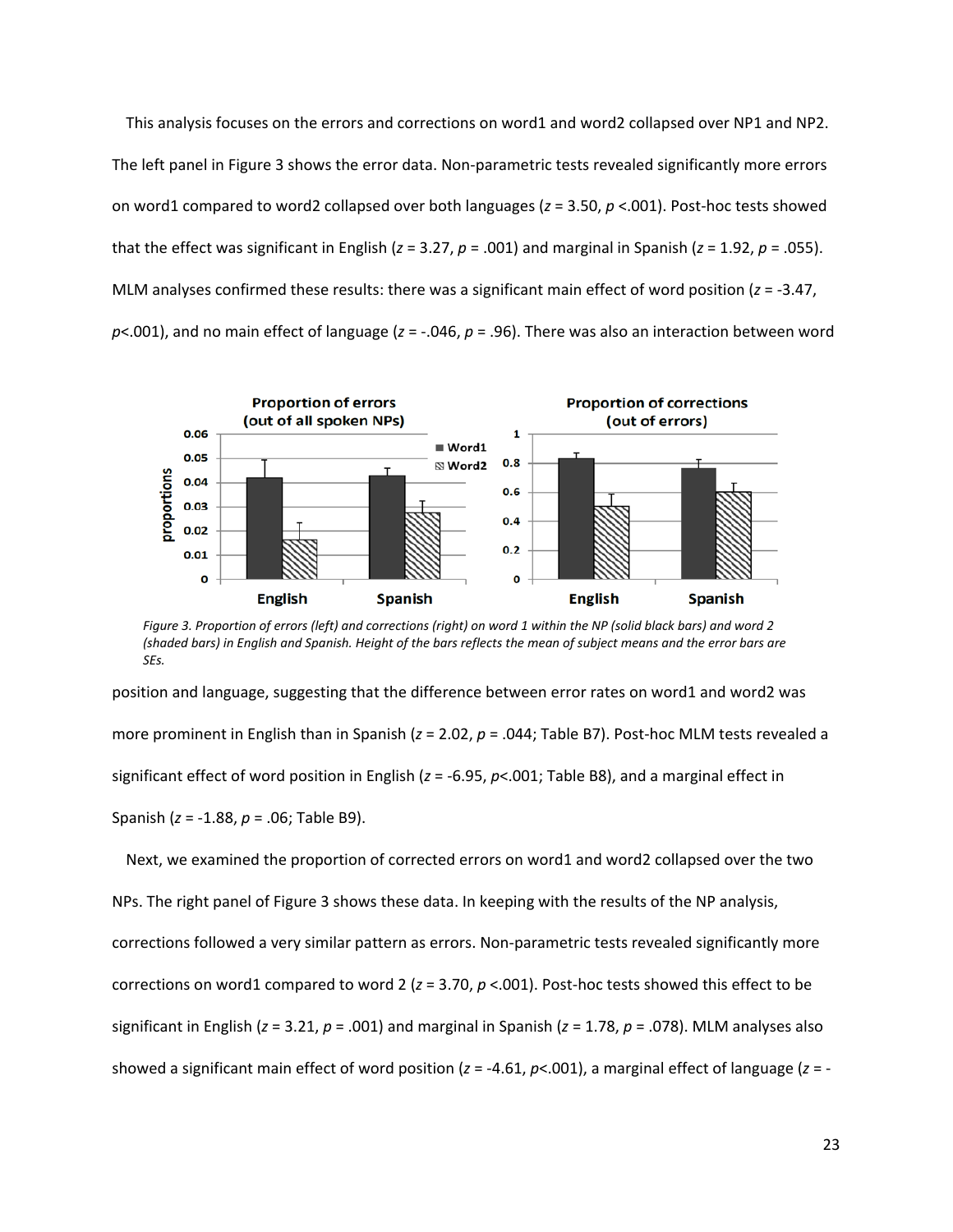1.70, *p* =.089), and no interaction between word position and language (*z* = 1.29, *p* = .197; Table B10). Post-hoc analyses using the MLM revealed significant effects in both English (*z* = -4.40, *p*<.001; Table B11) and in Spanish (*z* = -3.25, *p* = .001; Table B12).

# **Discussion**

As predicted, there were more errors on the first compared to the second element of the noun phrase because of the time pressure during the NP planning. The interaction between word position and language suggests that the difference between error rates on word1 and word2 is greater in English than Spanish. As can be seen in Figure 3, this difference is driven by the greater reduction of errors on word2 in English compared to Spanish. This means that participants were better able to plan the second element of the NP while articulating the first element in the dominant (English) language. Important for the purpose of this study, the greater likelihood of committing an error on the first compared to the second element of the NP held in both English and Spanish, despite the fact that word1 and word2 comprised different parts of speech in these languages. The results, thus, show that later positions in the phrase are not necessarily associated with higher error rates, i.e., that error rates do not monotonically increase towards the end of the utterance.

We can now ask whether the likelihood of correction is sensitive to the position of the reparandum in the phrase (in which case proportion of corrections should be higher on word2 compared to word1) or to the error rates (in which case proportion of corrections should be higher on word1 compared to word2). The results supported the second possibility. Probability of correction closely followed the probability of errors, suggesting that it is indeed the likelihood of committing an error, and not the position in the utterance which guides corrective behavior.

## **General Discussion**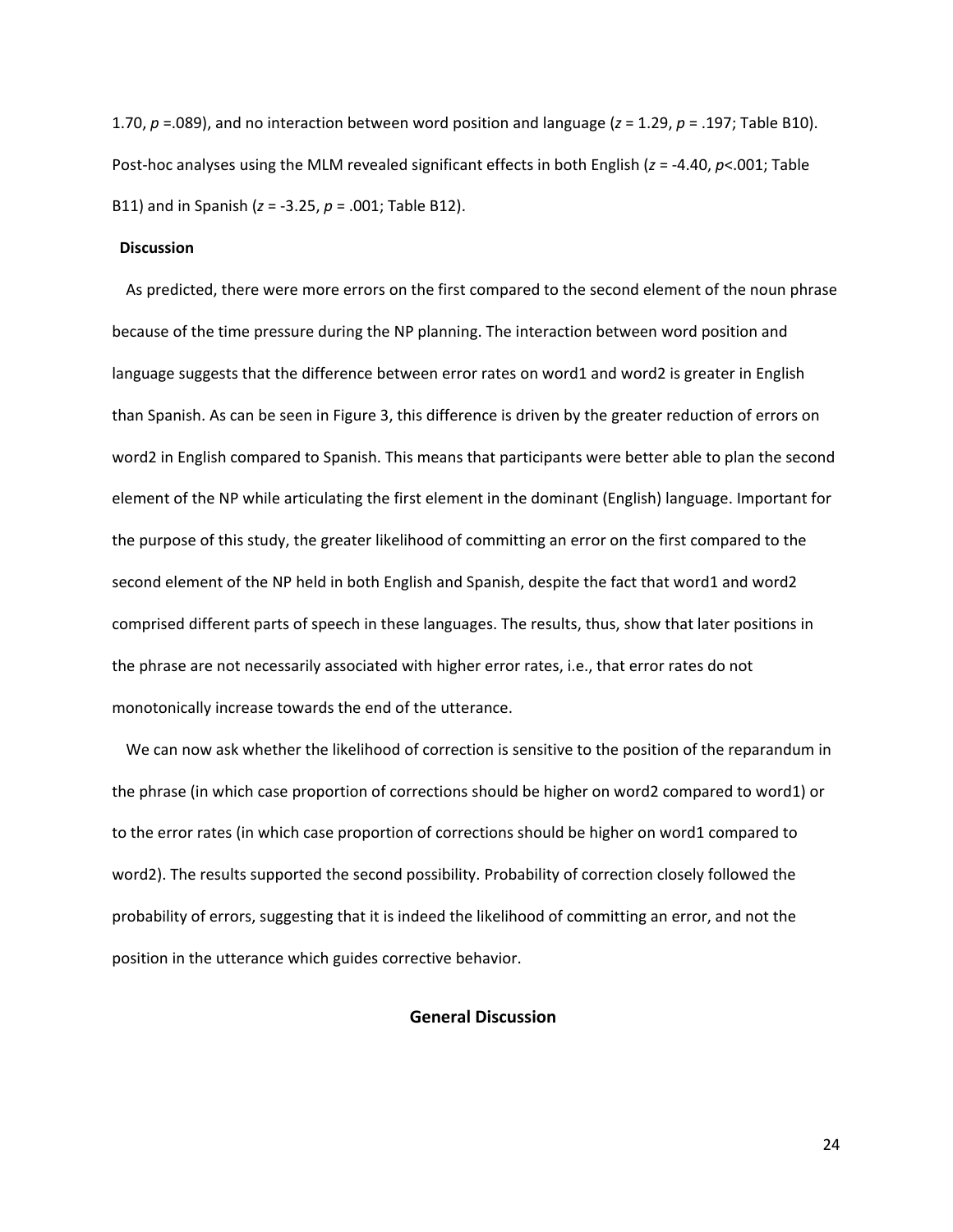The study investigated repair to lexical errors in a task in which bilingual participants produced sentences by describing simple visual events. While the goal of the current study was not to compare monitoring in L1 vs. L2, it is a useful addition to the sparse empirical reports on bilingual monitoring in that it reports on lexical monitoring in a homogenous, highly proficient bilingual group of speakers who produce a large number of errors and repairs. A few studies that have looked at this issue are either low on statistical power (e.g., Van Hest, 1996), or have focused on phonological errors and repairs (e.g., Broos, Duyck, & Hartsuiker, in press). As expected, overall performance in this group was comparable in English and Spanish. One difference was a greater reduction of errors on word2 within the NP in English compared to Spanish. This finding suggests better ability for parallel planning of word2 during the articulation of word1 in the dominant language (Hanulová, Davidson, & Indefrey, 2011; Kroll, Bobb, Misra, & Guo, 2008). The overall pattern of errors was also very similar in the two languages (Fig. 4, upper panel): NP2 was significantly more error-prone than NP1, reflecting the semantic blocking effect (Belke et al., 2005; Belke & Stielow, 2013; Damian & Als, 2005; Nozari et al., 2016; Schnur et al., 2006; 2009) at the sentence production level. Moreover, error rates on sentences 1 to 4 within a set showed a monotonic increase, pointing to the cumulating nature of interference (see Belke & Stielow, 2013 for a discussion). While semantic interference is often observed on response latencies in neurotypical speakers, the effect manifested in error rates here because the current design requires incremental planning and thus shifts the decision point on lexical retrieval towards speedy but error-prone processing (Nozari & Hepner, 2018).

The pattern of within-NP errors was also similar in the two languages: there were always more errors on word1 compared to word2, regardless of whether word1 was an adjective (English) or a noun (Spanish; a marginal effect here). Therefore our basic assumptions about the distribution of error probabilities across the sentence were verified in both languages. Importantly, the greater probability of errors on word1 vs. word2 within the NP broke the monotonic relationship between error rates and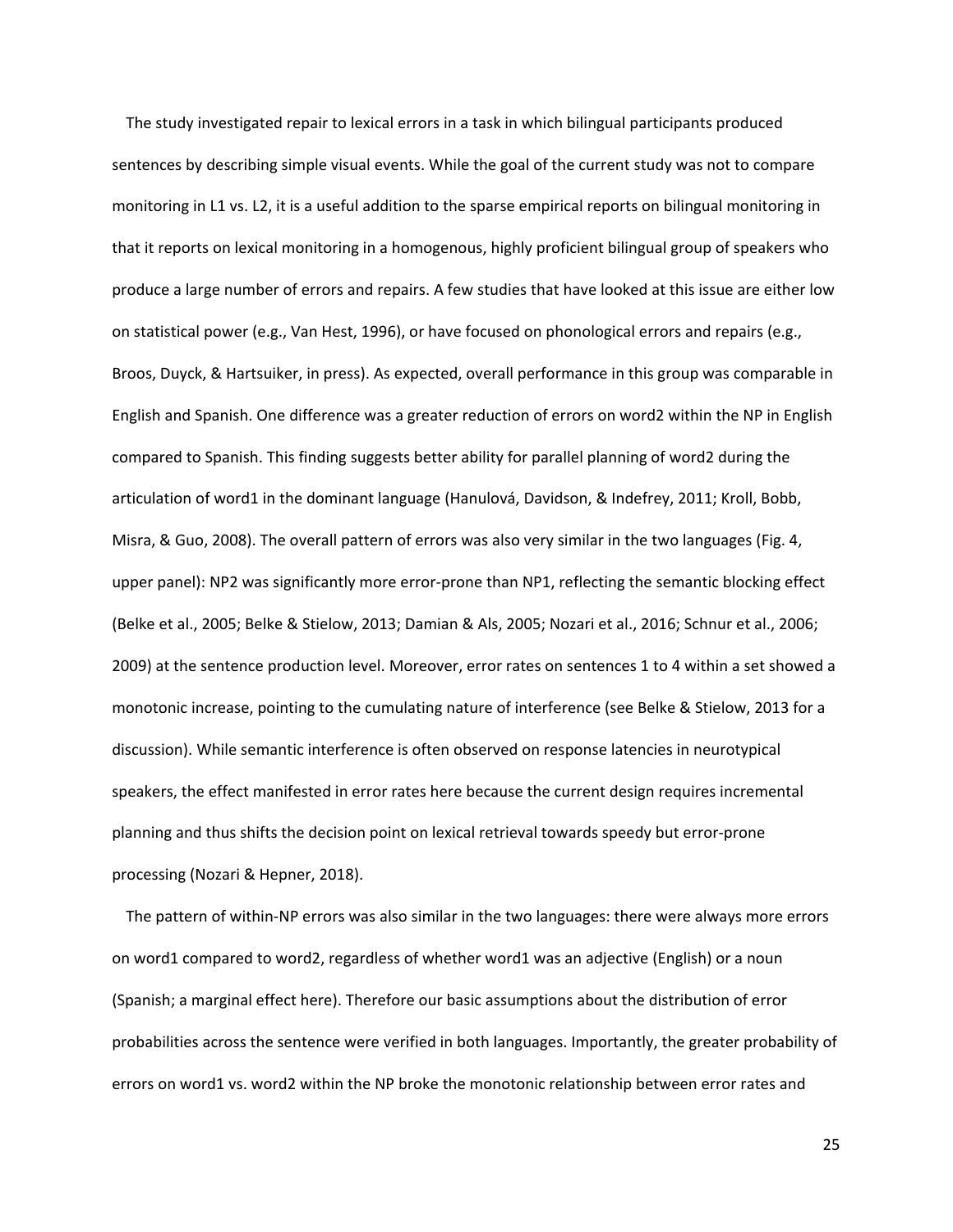later positions in the sentence, allowing us to disentangle the effect of position from error probability. Three possible outcomes were evaluated: 1) a *purely automatic account* in which repair probability is insensitive to changes in control demands either related to position or error probability. 2) A *positionbased controlled account* in which repair probability increases monotonically for later positions as more primary production processes have been completed. 3) An *error-based controlled account* in which repair probability changes with error probability. The *inflexible-resource account* version of the errorbased controlled account predicts that repair probability would decrease with increasing error probability. Conversely, the *adjustable-resource account* version predicts an increase in the repair probability with increasing error rates.

## **Critical findings**

We replicated the finding of Levelt (1983) by showing greater proportion of detected errors on the later and more error-prone NP2 compared to NP1. This finding refutes the *purely automatic account*. The results of the analysis of within-NP repairs, however, showed that it is the probability of errors, and not the position in the sentence, that determines the probability of repair. This can be seen clearly in Figure 4, which shows that the pattern of repairs (lower panel) is strikingly similar to the pattern of errors (upper panel); when error rates rise, so do the proportion of corrected errors. Position, on the other hand, is only predictive of higher repair rates when it is also associated with higher error rates, for example, the later NP2 is also more error-prone than the earlier NP1. When later position is not associated with higher error rates, as in the case of word2 vs. word1 within the NP, the probability of repair tracks error rates, and not position. These findings rule out the *controlled position-based account,*  in favor of the *controlled error-based account*. More specifically, they support the *adjustable-resource account.*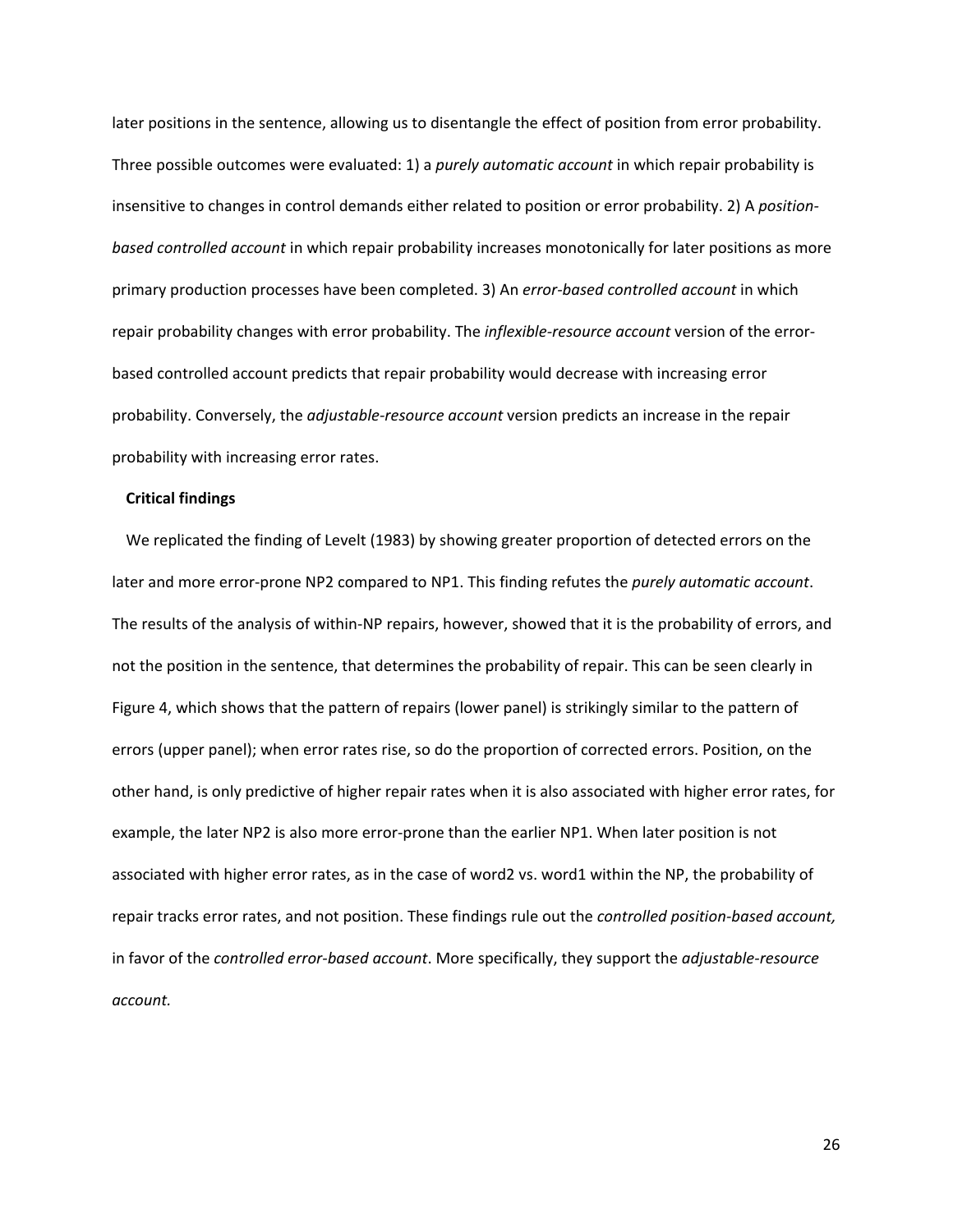It is worth noting that even though the constraints on repairing lexical and segmental errors may be different because of the different nature of representations and the different time-constraints of lexical selection and phonological encoding processes (Nooteboom, 2005); the current findings in lexical

repairs have support in phonological repairs as well. Consonant errors are more likely in the onset position than in any other position in the word (e.g., Nooteboom & Quené, 2015; Shattuck-Hufnagel, 1992) and onset position also happens to have higher repair rates, as well as shorter cutoff-to-repair times, than other positions (Nooteboom & Quené, 2019). These findings mirror those reported in this experiment for lexical errors, and point to more efficient repair processes where the error probability is the highest in both lexical and segmental domains.



*Figure 4. Summary of all the data. Proportion of errors (upper panel) and corrected errors (lower panel) for word1 and word2 in NP1 and NP2 in English (black bars) and Spanish (white bars). The figure shows the similarity between the fluctuations of error rates (decrease from word1 to word2, increase from NP1 to NP2) in the two languages, and the similarity between this pattern and the pattern of corrections.*

Before we discuss an account of error repair that accommodates these findings, we must address what may seem like a discrepancy with prior reports. We have previously reported evidence for a relationship between the quality of the production system and the quality of error detection/repair. In what was summarized as the conflict-based account of monitoring, we showed that damaged (Nozari, Dell, & Schwartz, 2011) or immature (Hanley et al., 2016) production systems are associated with higher levels of conflict between the target and the competitors. This high conflict gives rise to higher error rates, and also poorer distinction between error and correct trials (see Nozari & Novick, 2017, for a short review). The conflict-based model, thus, predicts a reverse relationship between the number of errors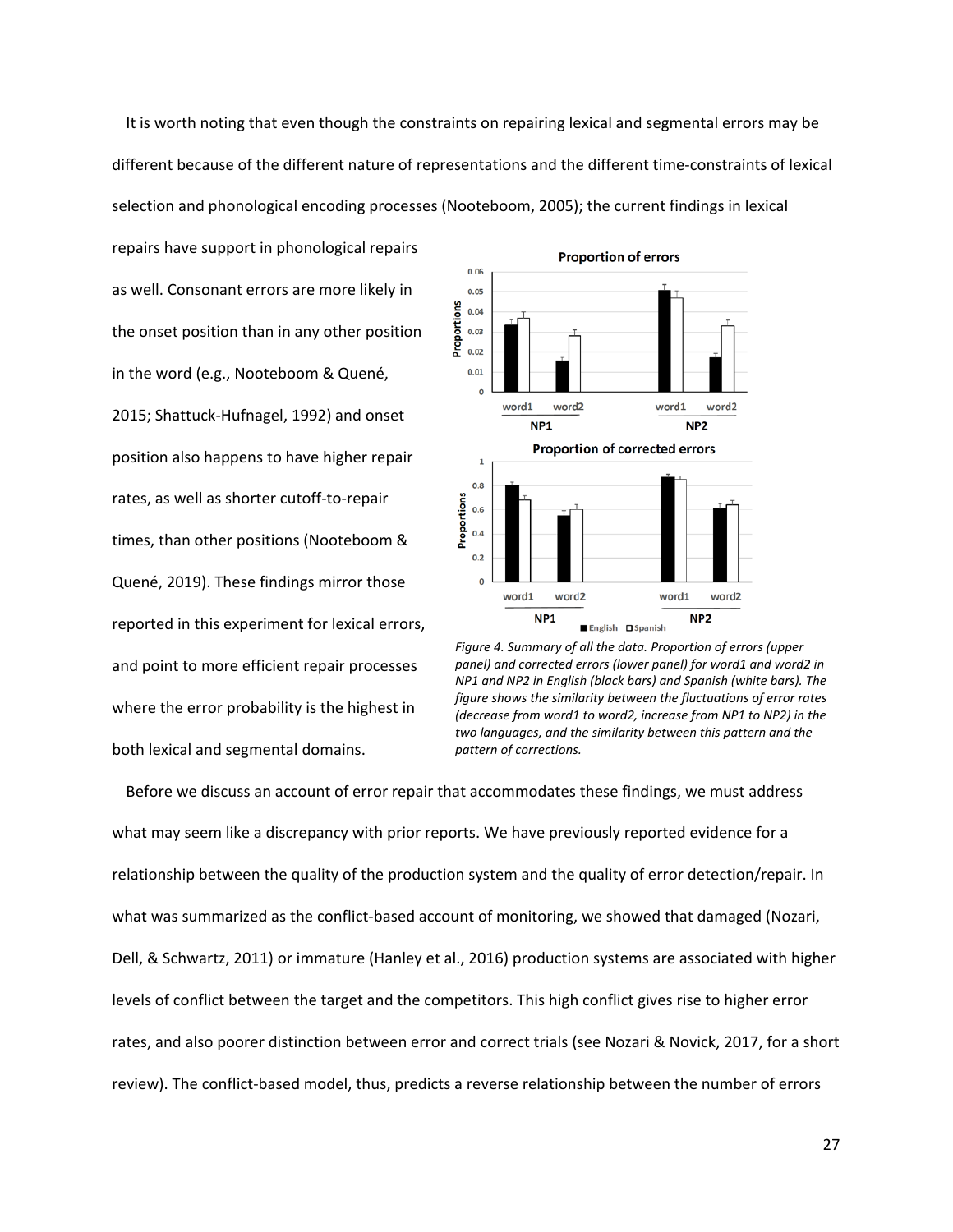(in so far as they represent the quality of the production system) and the ability to detect/repair those errors, the exact opposite of what we have reported here.

The critical distinction here is between the general state of the production system (i.e., that which cannot be much improved by implementation of control) and the temporary states (i.e., those which can benefit from the implementation of control). For example, if semantic-lexical mapping has been damaged (e.g., after stroke), the amount of conflict between target and non-target lexical representations during each naming attempt cannot be decreased more than a certain amount no matter how much control is exerted. In other words, high conflict has become a "trait" of the individual. On the other hand, a healthy system may temporarily be in a "state" of high conflict (e.g., because of time pressure during planning), which can be effectively resolved by deployment of control processes. This trait/state difference is important in making predictions regarding the relationship between error rates and proportion of repaired errors: when high conflict is a "trait", more errors and worse detection/correction performance is expected. This means that *across individuals*, one would expect a negative correlation between the probability of errors and the probability of repairs. In keeping with this prediction, we observed a significant negative correlation between the proportion of errors they commit in Spanish and the ability to detect/correct those errors  $(r = -.48, p = .034)^{1}$  $(r = -.48, p = .034)^{1}$  $(r = -.48, p = .034)^{1}$  across the individuals, adding to the results of previous studies showing a similar correspondence between the quality of production and the quality of monitoring/repair in individuals with aphasia and children (Hanley et al., 2016; Nozari et al., 2011). *Within the same individuals*, however, fluctuations of conflict as a "state" could still lead to better recruitment of control, hence the pattern of covariance between error and repair probabilities reported in this study.

## **An account of repair in speech production**

<span id="page-27-0"></span><sup>&</sup>lt;sup>1</sup> This correlation is also negative in English ( $r = -27$ ) but does not reach significance ( $p = 0.25$ ) most likely because of the smaller variability in the number of errors made in English across subjects.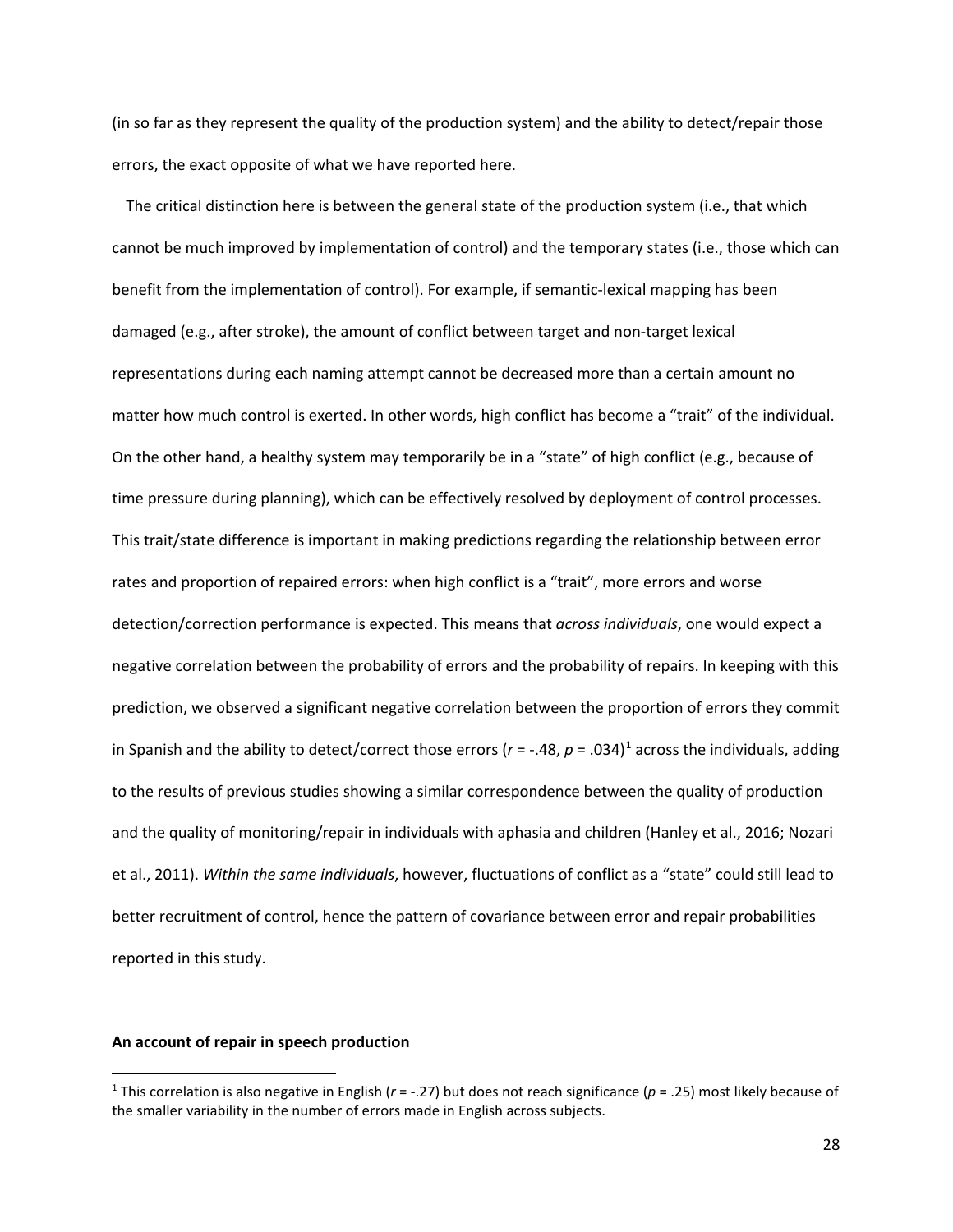Generally-speaking, two classes of accounts have been proposed for repairing speech errors. The first type views the repair process as re-initiating the production process from scratch, albeit with some degree of priming of the repair by the reparandum (Hartsuiker & Kolk, 2001). This presumably requires recommitting to the goal or defining a new goal to restart the production process. The second class views the repair process as a form of revising the previous plan (e.g., Boland, Hartsuiker, Pickering, & Postma, 2005). A version of this account was introduced in the Introduction: detection of an error triggers a repair process which simply entails selecting the most highly activated item that was *not*  produced (see also Nooteboom & Quené, 2019). Note that this process does not require resetting or recommitting to a goal, as it picks up production from the middle of the process. This account is reasonable, because while there is a debate on whether activation of non-target responses slows down the production of target (e.g., Abdel Rahman & Melinger, 2009; Mahon, Costa, Peterson, Vargas, & Caramazza, 2007; Nozari & Hepner, 2018), it is agreed by all production accounts that similar target and non-target representations can and do become activated simultaneously. Moreover, this simple mechanism could lead to efficient repair behavior at least in fully developed neurotypical systems, because the target response is often highly activated even on trials where a non-target response has been erroneously produced. Support for this claim comes from studies reporting responses that seem to be a blend of the correct and error responses suggesting the coactivation ---and the tendency for selection--- of both in close temporal vicinity (Goldrick & Blumstein, 2006; McMillan & Corley, 2010; Nooteboom & Quené, 2008). In weaker production systems, e.g., those of children and individuals with aphasia, this mechanism still leads to repair attempts, although the success rate of such repairs would be lower since competitors have comparatively high levels of activations and may be selected mistakenly as the repair. This kind of process can account well for findings such as conduite d'approche discussed in the earlier sections, and why speakers may inadvertently switch a correct response to a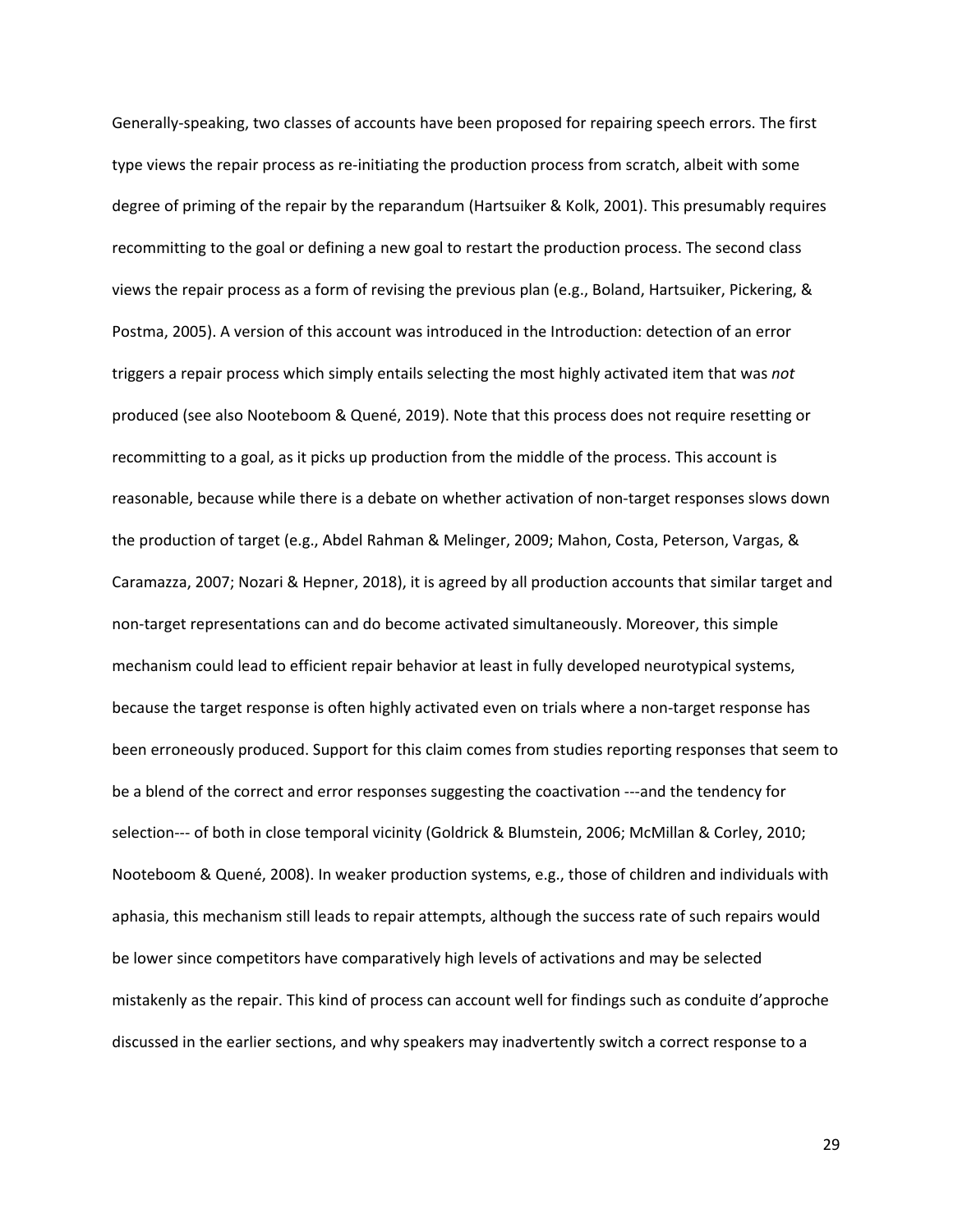wrong one, as repairs are done fairly automatically, as long as alternatives with high activation are available (e.g., Nozari, 2019).

This purely automatic account, however, cannot by itself explain the relationship observed between the error rates and proportion of corrected errors found here, and also reported in Levelt (1983) and Nooteboom and Quené (2019). The most straightforward prediction is that repair attempts in the purely automatic account should remain fairly insensitive to error probabilities. If anything, one would expect a decrease in the accuracy of repair outcomes, because although an automatic process may initiate lots of repairs in error-prone situations (as in conduite d'approche), more competitors have activation levels comparable to the target and can be selected as potential repairs by an automatic system. It is thus unlikely that correct repairs are more prevalent under error-prone conditions.

An automatic mechanism can, however, be augmented by cognitive control. The increase in the rate of repairs when speakers make more errors is compatible with greater recruitment of control resources in these situations. More precisely, when competition is high, the monitor detects the need for greater control, signals this need to control centers, which in turn deploy the necessary control to the part of the system where such control is needed to resolve the conflict between competing responses. This control is primarily put towards preventing the generation of an error (Nozari & Hepner, 2018); however, since speakers are under time pressure, sometimes the control cannot resolve the conflict in a timely manner, and an overt error is generated. Under such circumstances, the control system exerts its influence to repair the errors, e.g., by suppressing the activation of the recently produced error or by boosting the activation of the next most highly activated response so that it could overtake the error. Since error-prone conditions are precisely those conditions that recruit the highest amount of control, a controlled process of repair can explain the direct relationship between the probabilities of error commission and repair.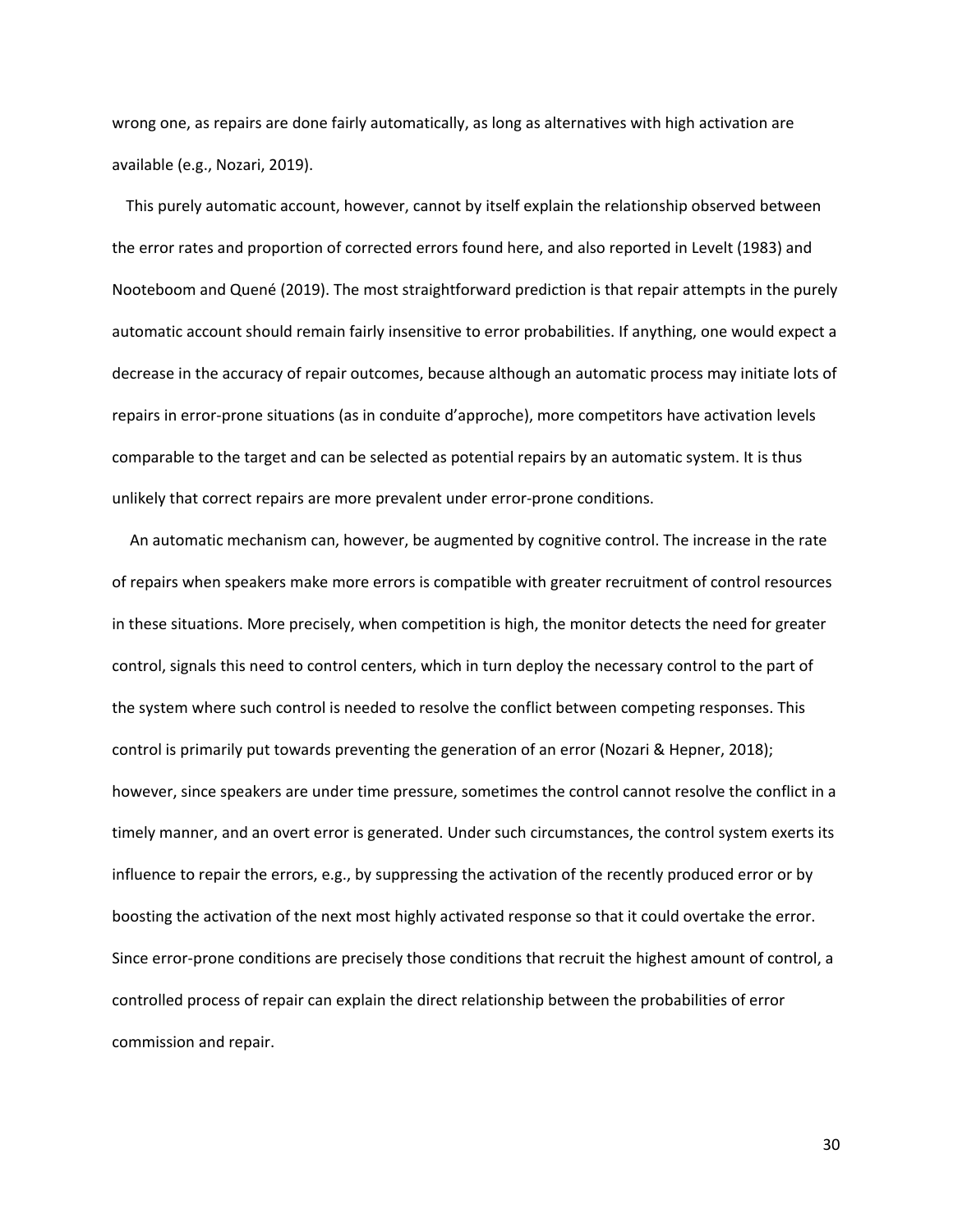To summarize, the empirical findings on repairing speech errors point to an underlying automatic process that provides "quick and dirty" repairs. This mechanism can explain many findings such as the quick timeline of repairs, as well as a rapid sequence of repair attempts in individuals with brain damage, and potentially cases of unconscious repairs in production. The automatic account, however, needs to be augmented with control processes to explain effects such as increased probability of error correction as a function of increased error rates. Such control may be implemented strategically, i.e., speakers may become aware of the difficult parts of production and consciously divert attentional control to those parts. This possibility shifts the locus of the effect from *correction* to *detection*. An alternative —non-mutually-exclusive— explanation is that control is implicitly assessed and implemented when necessary through incremental learning processes which help regulate production (e.g., Freund & Nozari, 2018). It is a key critical question for future research to determine the nature of control processes that contribute to repairs and the circumstances under which a certain type of control is triggered. The answer to this question may also shed more light on why some repairs seem to be readily available after error detection, while others take a while to be planned (Nooteboom & Quené, 2017).

Another critical question for future studies concerns the exact mechanisms by which control may enhance the repair behavior in error-prone situations. One mechanism could be the triggering of an activation boost (Gauvin & Hartsuiker, under review). An alternative could be stronger suppression of the reparandum to give the repair a better chance of production, or a combined activation-suppression account.

# **Acknowledgment**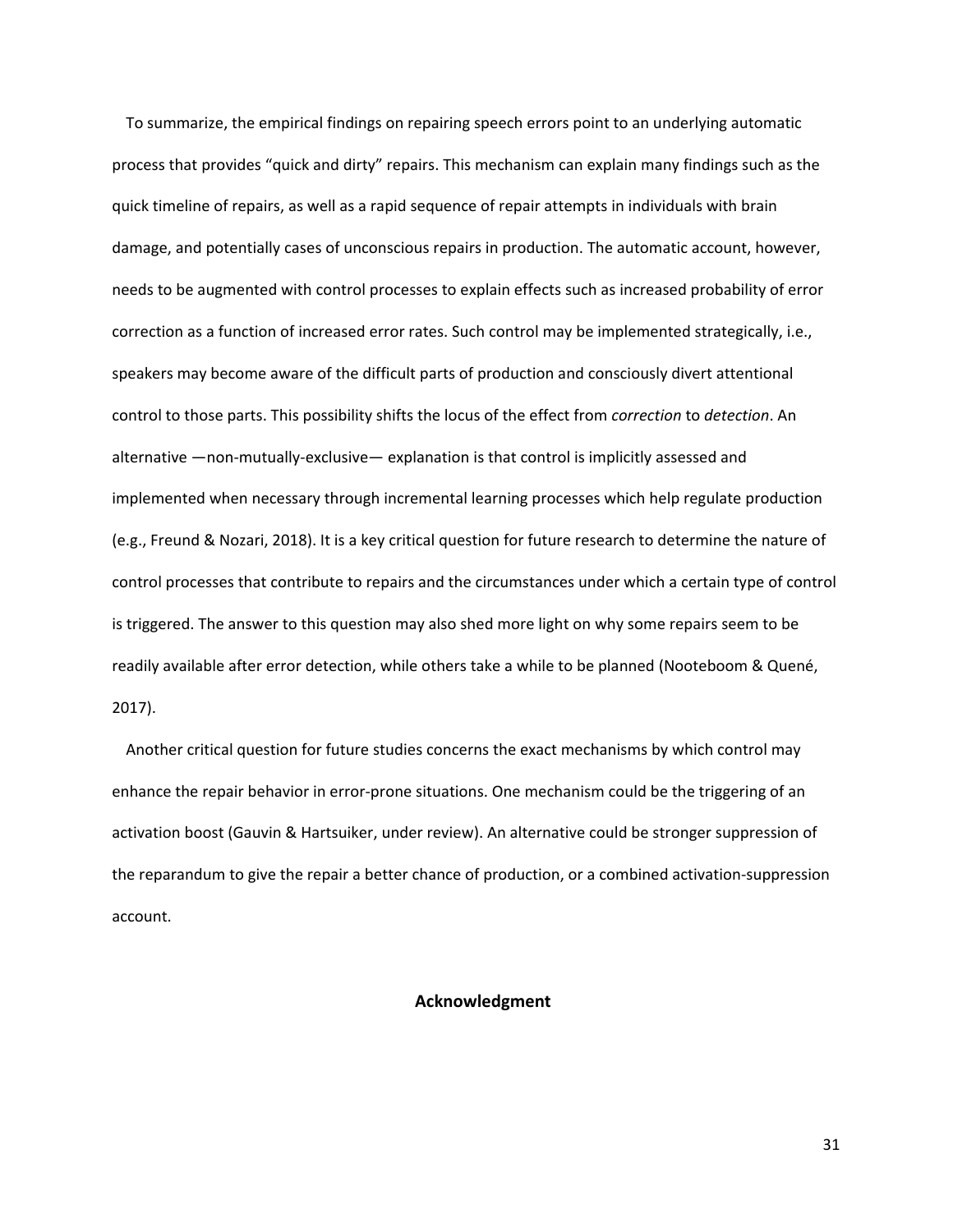We thank Michael Freund for his help with data collection. This work was supported in part by the NSF grant 1631993 awarded to N.N., and in part by the Therapeutic Cognitive Neuroscience Fund endowed to the Cognitive Neurology division of the Neurology Department at Johns Hopkins University. C.D. Martin was supported by the Spanish Ministry of Economy and Competitiveness (SEV-2015-490; PSI2017-82941-P; Europa-Excelencia ERC2018-092833) and the Basque Government (PIBA18-29).

#### **Disclosure of interest**

The authors declare no conflict of interest.

## **Data availability statement**

The data corpus used in this paper is currently being analyzed for (a) testing the predictions of an implemented computational model of speech repairs, and (b) the effects directly related to bilingualism. Once those analyses are completed and their results are submitted for publication, the data will be made publicly available. In the meantime, they are available upon request.

# **References**

- Abdel Rahman, R., & Melinger, A. (2009). Dismissing lexical competition does not make speaking any easier: A rejoinder to Mahon and Caramazza (2009). *Language and Cognitive Processes*, *24*(5), 749–760. http://dx.doi.org/10.1080/01690960802648491
- Abdel Rahman, R., & Melinger, A. (2011). The dynamic microstructure of speech production: Semantic interference built on the fly. *Journal of Experimental Psychology: Learning, Memory, and Cognition*, *37*(1), 149. https://doi.org/10.1037/a0021208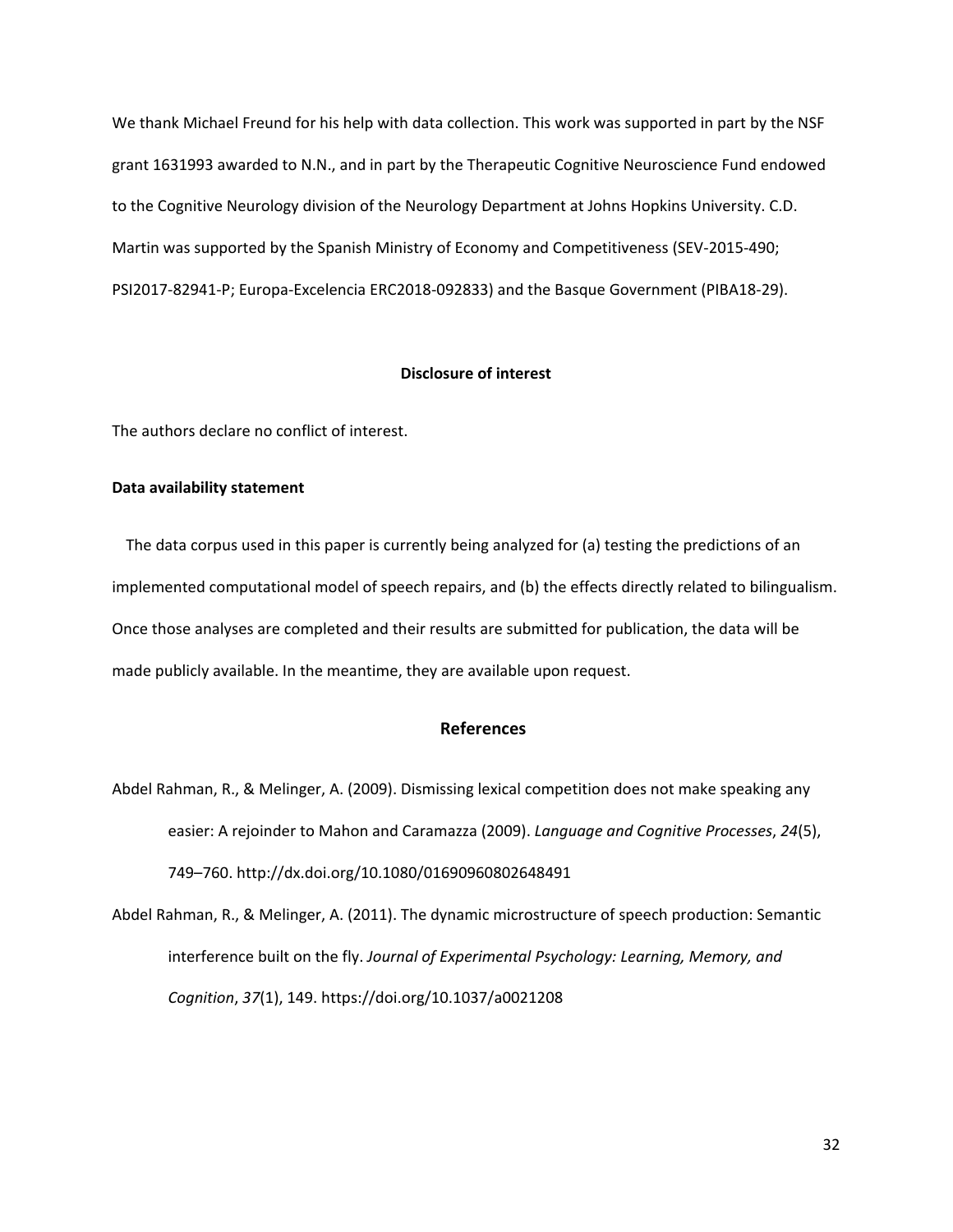- Arnold, J. E., & Nozari, N. (2017). The effects of utterance timing and stimulation of left prefrontal cortex on the production of referential expressions. *Cognition*, *160*, 127–144. http://dx.doi.org/10.1016/j.cognition.2016.12.008
- Barr, D. J., Levy, R., Scheepers, C., & Tily, H. J. (2013). Random effects structure for confirmatory hypothesis testing: Keep it maximal. *Journal of Memory and Language*, *68*(3), 255–278. http://dx.doi.org/10.1016/j.jml.2012.11.001
- Belke, E., Meyer, A. S., & Damian, M. F. (2005). Refractory effects in picture naming as assessed in a semantic blocking paradigm. *The Quarterly Journal of Experimental Psychology*, *58*(4), 667–692. http://dx.doi.org/10.1080/02724980443000142
- Belke, E., & Stielow, A. (2013). Cumulative and non-cumulative semantic interference in object naming: Evidence from blocked and continuous manipulations of semantic context. *The Quarterly Journal of Experimental Psychology*, *66*(11), 2135–2160. http://dx.doi.org/10.1080/17470218.2013.775318
- Blackmer, E. R., & Mitton, J.(1991). Theories of monitoring and the timing of repairs in spontaneous speech. *Cognition*, *39*, 173–194. http://dx.doi.org/10.1016/0010-0277(91)90052-6
- Boland, H. T., Hartsuiker, R. J., Pickering, M. J., & Postma, A. (2005). Repairing inappropriately specified utterances: Revision or restart?. *Psychonomic bulletin & review*, *12*(3), 472-477. http://dx.doi.org/10.3758/BF03193790
- Broos, W., Duyck, W., & Hartsuiker, R. (in press). Monitoring Speech Production and Comprehension: Where is the Second-Language Delay? *Quarterly Journal of Experimental Psychology*. https://doi.org/10.1177/1747021818807447
- Brysbaert, M., & New, B. (2009). Moving beyond Kučera and Francis: A critical evaluation of current word frequency norms and the introduction of a new and improved word frequency measure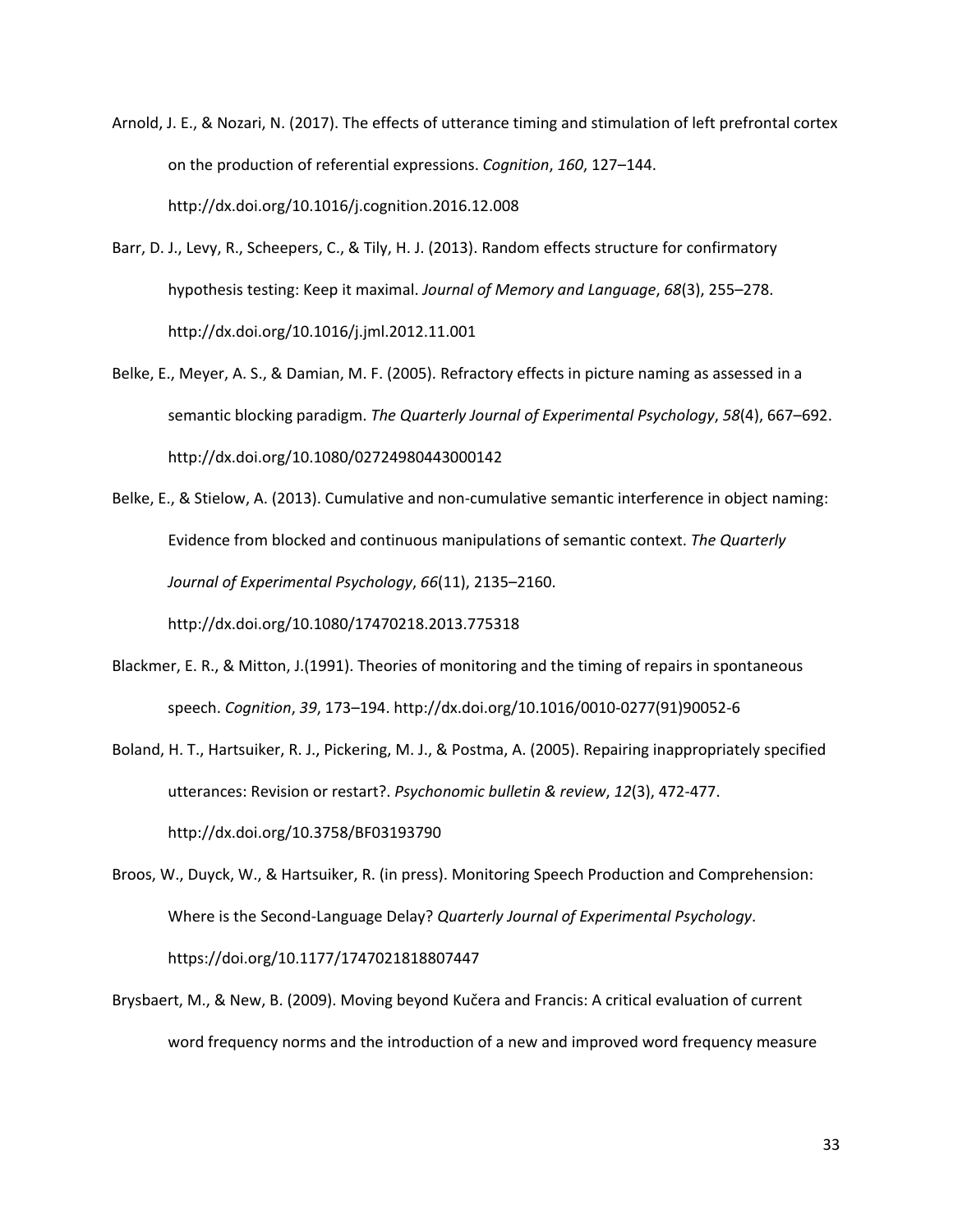for American English. *Behavior Research Methods, 41,* 977–990.

http://dx.doi.org/10.3758/BRM.41.4.977

- Clark, E. V. (1978). Awareness of language: Some evidence from what children say and do. In *The child's conception of language* (pp. 17-43). Heidelberg, Germany: Springer. https://doi.org/10.1007/978-3-642-67155-5\_2
- Damian, M. F., & Als, L. C. (2005). Long-lasting semantic context effects in the spoken production of object names. *Journal of Experimental Psychology: Learning, Memory, and Cognition*, *31*(6), 1372. https://doi.org/10.1037/0278-7393.31.6.1372
- Damian, M. F., & Bowers, J. S. (2003). Locus of semantic interference in picture-word interference tasks. *Psychonomic Bulletin & Review*, *10*(1), 111–117. http://dx.doi.org/10.3758/BF03196474
- Dell, G. S. (1986). A spreading-activation theory of retrieval in sentence production. *Psychological Review*, *93*(3), 283. http://dx.doi.org/10.1037/0033-295X.93.3.283
- Duchon, A., Perea, M., Sebastián-Gallés, N., Martí, A., Carreiras, M. (2013). EsPal: One-stop Shopping for Spanish Word Properties. *Behavior Research Methods*, 45, 1246-1258. http://dx.doi.org/10.3758/s13428-013-0326-1
- Endrass, T., Reuter, B., & Kathmann, N. (2007). ERP correlates of conscious error recognition: aware and unaware errors in an antisaccade task. *European Journal of Neuroscience*, *26*(6), 1714–1720. http://dx.doi.org/10.1111/j.1460-9568.2007.05785.x
- Fodor, J.A. (1983). The modularity of mind. Cambridge, MA: MIT Press. http://dx.doi.org/10.7551/mitpress/4737.001.0001
- Freund, M., & Nozari, N. (2018). Is adaptive control in language production mediated by learning? *Cognition*, *176*, 107–130. https://doi.org/10.1016/j.cognition.2018.03.009
- Gauvin, H., & Hartsuiker, R. (under revision). Towards a new model of verbal monitoring. Retrieved from https://osf.io/fraz9/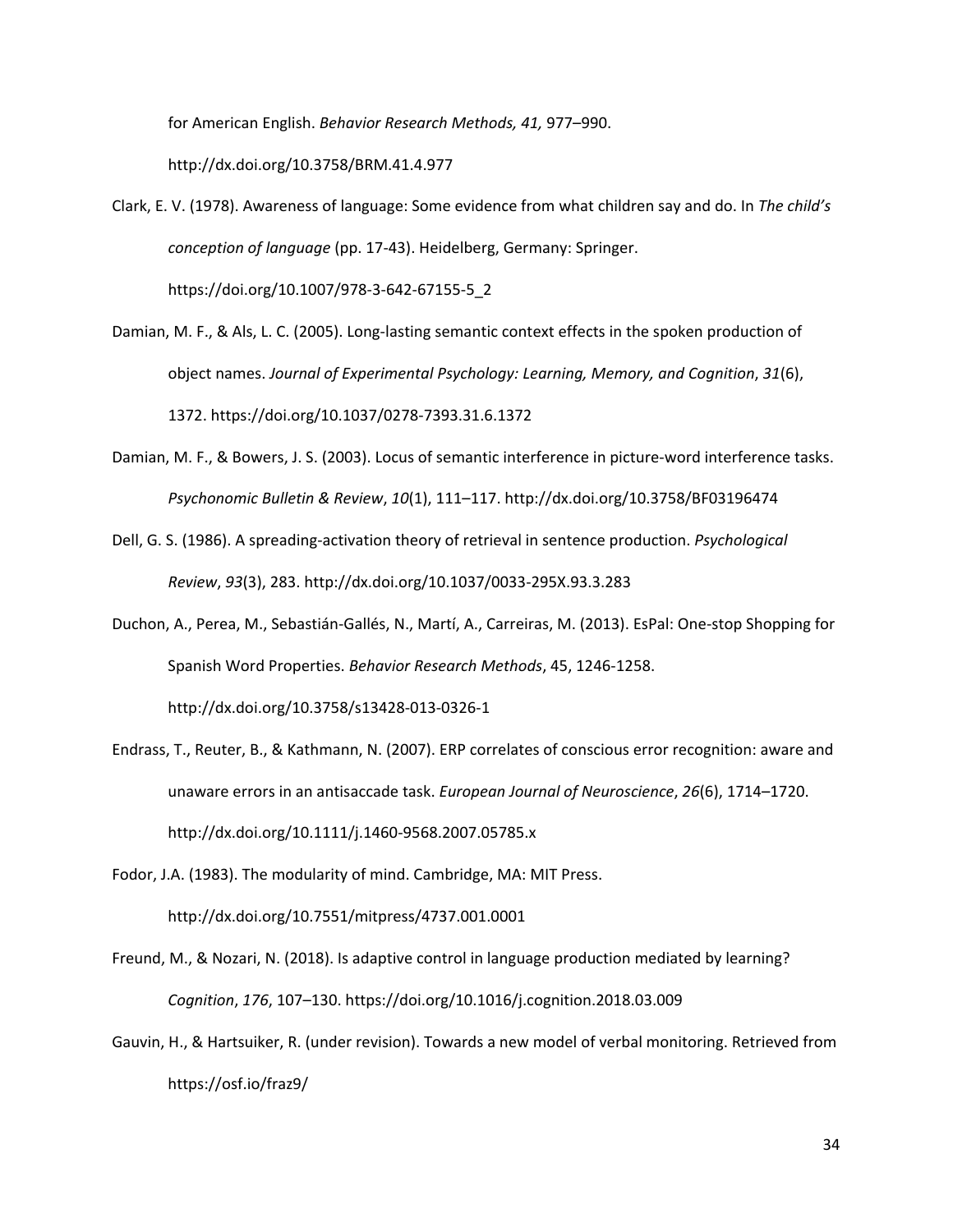- Goldrick, M., & Blumstein, S. E. (2006). Cascading activation from phonological planning to articulatory processes: Evidence from tongue twisters. *Language and Cognitive Processes*, *21*(6), 649-683. https://doi.org/10.1080/01690960500181332
- Hanley, J. R., Cortis, C., Budd, M.-J., & Nozari, N. (2016). Did I say dog or cat? A study of semantic error detection and correction in children. *Journal of Experimental Child Psychology*, *142*, 36–47. https://doi.org/10.1016/j.jecp.2015.09.008
- Hanulová, J., Davidson, D. J., & Indefrey, P. (2011). Where does the delay in L2 picture naming come from? Psycholinguistic and neurocognitive evidence on second language word production. *Language and Cognitive Processes*, *26*(7), 902–934.

http://dx.doi.org/10.1080/01690965.2010.509946

- Hartsuiker, R. J., Catchpole, C. M., de Jong, N. H., & Pickering, M. J. (2008). Concurrent processing of words and their replacements during speech. *Cognition*, *108*(3), 601–607. https://doi.org/10.1016/j.cognition.2008.04.005
- Hartsuiker, R. J., & Kolk, H. H. (2001). Error monitoring in speech production: A computational test of the perceptual loop theory. *Cognitive psychology*, *42*(2), 113-157.

https://doi.org/10.1006/cogp.2000.0744

- Hartsuiker, R. J. & Moors, A. (2016). On the automaticity of language processing. In: H.J. Schmid (Ed.), Entrenchment, memory and automaticity. The psychology of linguistic knowledge and language learning (pp. 201-225). Berlin: De Gruyter. http://doi.org/10.1037/15969-010
- Hartsuiker, R. J., Pickering, M. J., & De Jong, N. H. (2005). Semantic and phonological context effects in speech error repair. *Journal of Experimental Psychology: Learning, Memory, and Cognition*, *31*(5), 921. http://dx.doi.org/10.1037/0278-7393.31.5.921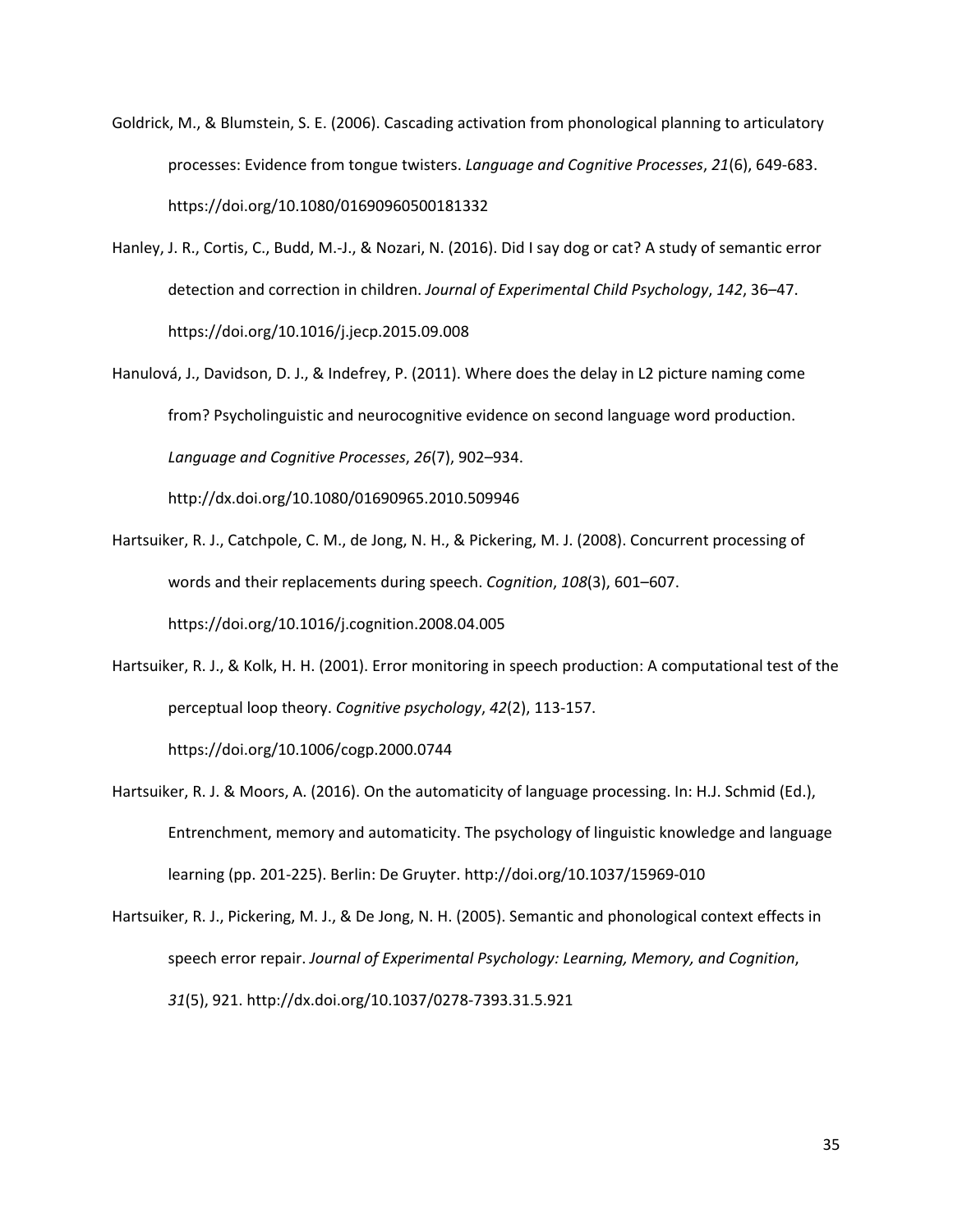- Hester, R., Foxe, J. J., Molholm, S., Shpaner, M., & Garavan, H. (2005). Neural mechanisms involved in error processing: a comparison of errors made with and without awareness. *Neuroimage*, *27*(3), 602–608. https://doi.org/10.1016/j.neuroimage.2005.04.035
- Hester, R., Simoes-Franklin, C., & Garavan, H. (2007). Post-error behavior in active cocaine users: poor awareness of errors in the presence of intact performance adjustments. *Neuropsychopharmacology*, *32*(9), 1974. https://doi.org/10.1038/sj.npp.1301326
- Hickok, G. (2012). Computational neuroanatomy of speech production. *Nature Reviews Neuroscience*, *13*(2), 135. https://doi.org/10.1038/nrn3158

James, W. (1890). The principles of psychology. New York: Holt, Rinehart & Winston. http://dx.doi.org/10.1037/11059-000

Jaeger, T. F. (2008). Categorical data analysis: Away from ANOVAs (transformation or not) and towards logit mixed models. *Journal of Memory and Language*, *59*(4), 434–446. https://dx.doi.org/10.1016%2Fj.jml.2007.11.007

- Karmiloff-Smith, A. (1986). From meta-processes to conscious access: Evidence from children's metalinguistic and repair data. https://doi.org/10.1016/0010-0277(86)90040-5
- Kohn, S. E. (1984). The nature of the phonological disorder in conduction aphasia. *Brain and Language*, *23*(1), 97–115. http://dx.doi.org/10.1016/0093-934X(84)90009-9

Kroll, J. F., Bobb, S. C., Misra, M., & Guo, T. (2008). Language selection in bilingual speech: Evidence for inhibitory processes. *Acta Psychologica*, *128*(3), 416–430.

https://doi.org/10.1016/j.actpsy.2008.02.001

Kuznetsova, A., Brockhoff, P. B., & Christensen, R. H. B. (2017). lmerTest package: tests in linear mixed effects models. *Journal of Statistical Software*, *82*(13). http://dx.doi.org/10.18637/jss.v082.i13

Laver, J. D. (1973). The detection and correction of slips of the tongue. *Speech Errors as Linguistic Evidence*, 132–143. https://doi.org/10.1515/9783110888423.132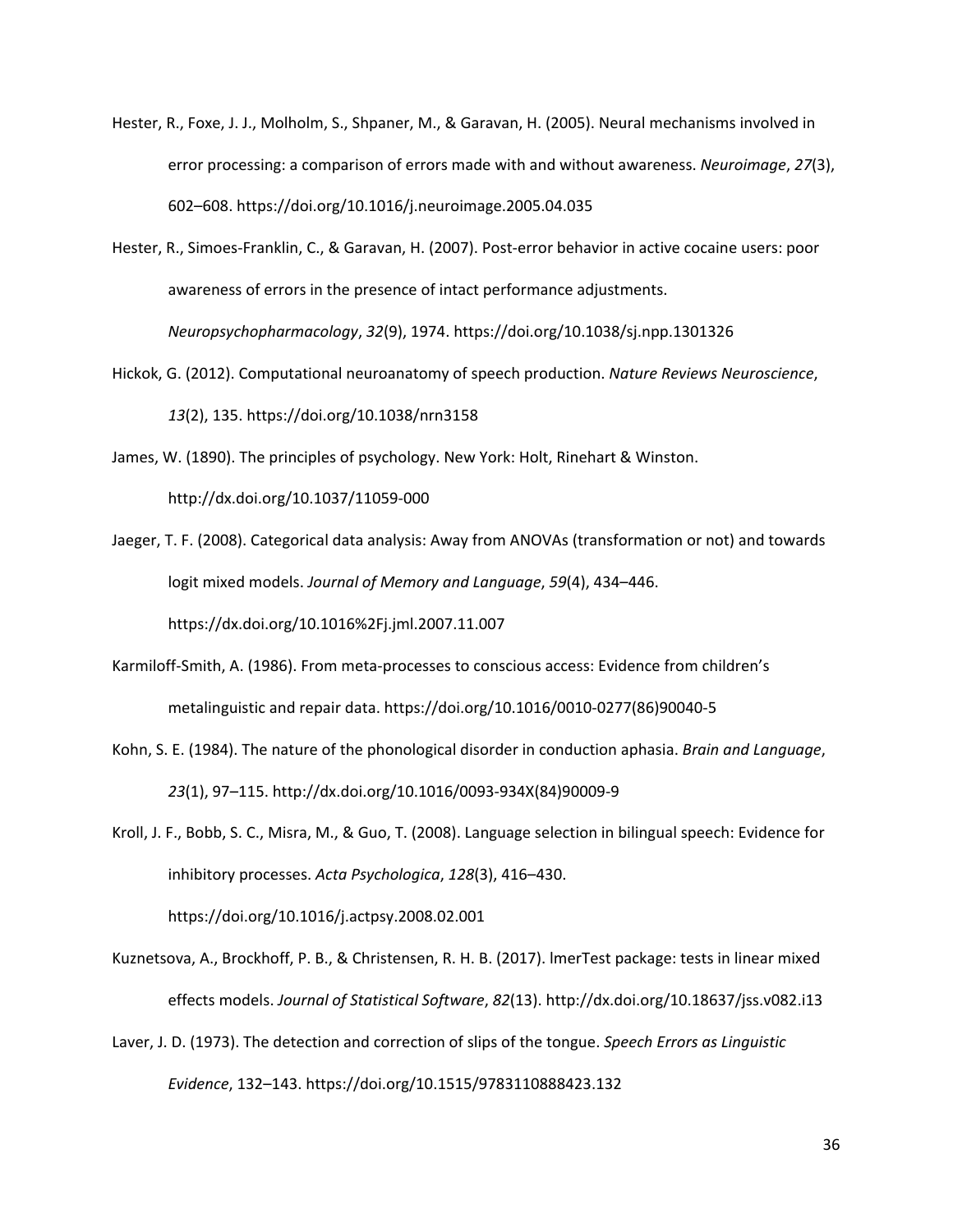Levelt, W. J. (1983). Monitoring and self-repair in speech. *Cognition*, *14*, 41–104. http://dx.doi.org/10.1016/0010-0277(83)90026-4

- Levelt, W. J. M. (1989). Speaking: From intention to articulation. Cambridge, MA: MIT Press. http://doi.org/10.2307/1423219
- McMillan, C. T., & Corley, M. (2010). Cascading influences on the production of speech: Evidence from articulation. . *Cognition*, *117*(3), 243-260. http://doi.org/10.1016/j.cognition.2010.08.019
- Mahon, B. Z., Costa, A., Peterson, R., Vargas, K. A., & Caramazza, A. (2007). Lexical selection is not by competition: a reinterpretation of semantic interference and facilitation effects in the pictureword interference paradigm. *Journal of Experimental Psychology: Learning, Memory, and Cognition*, *33*(3), 503. https://doi.org/10.1037/0278-7393.33.3.503
- Moors, A., & De Houwer, J. (2006). Automaticity: a theoretical and conceptual analysis. *Psychological bulletin*, *132*(2), 297-326. https://doi.org/10.1037/0033-2909.132.2.297
- Nieuwenhuis, S., Ridderinkhof, K. R., Blom, J., Band, G. P., & Kok, A. (2001). Error-related brain potentials are differentially related to awareness of response errors: evidence from an antisaccade task. *Psychophysiology*, *38*(5), 752–760. http://dx.doi.org/10.1111/1469-8986.3850752
- Nooteboom, S. G. (1980). Speaking and unspeaking: Detection and correction of phonological and lexical errors in spontaneous speech. *Errors in Linguistic Performance*. http://doi.org/10.2307/413970
- Nooteboom, S. G. (2005). 10 Listening to oneself: Monitoring speech production. *Phonological Encoding and Monitoring in Normal and Pathological Speech*, 167. http://doi.org/ 10.4324/9780203506196
- Nooteboom, S., & Quené, H. (2008). Self-monitoring and feedback: A new attempt to find the main cause of lexical bias in phonological speech errors. *Journal of Memory and Language*, *58*(3), 837- 861. http://dx.doi.org/10.1016/j.jml.2007.05.003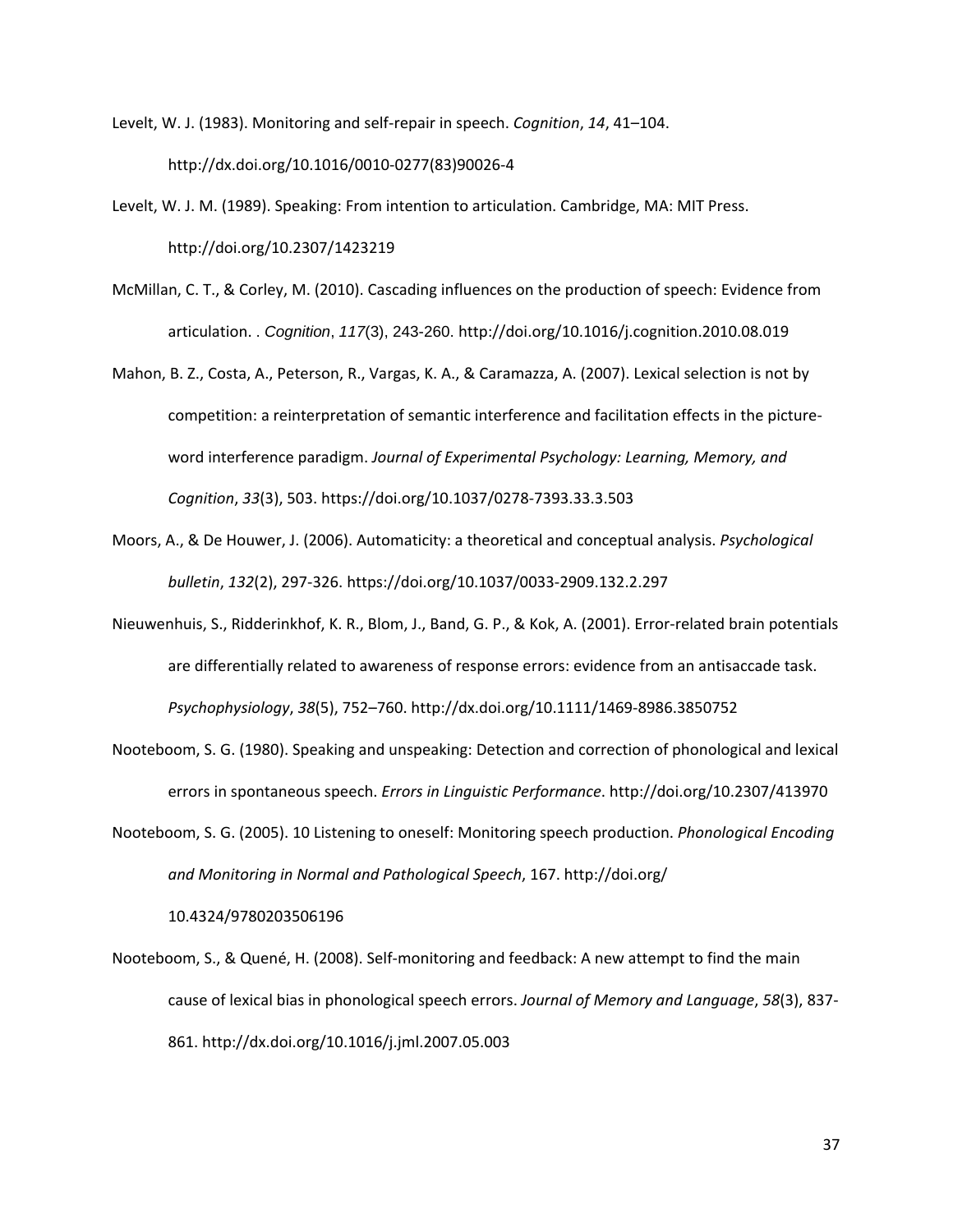Nooteboom, S. G., & Quené, H. (2013a). Heft lemisphere: Exchanges predominate in segmental speech errors. *Journal of Memory and Language*, *68*(1), 26–38.

http://dx.doi.org/10.1016/j.jml.2012.08.004

- Nooteboom, S. G., & Quené, H. (2013b). Parallels between self-monitoring for speech errors and identification of the misspoken segments. *Journal of Memory and Language*, *69*(3), 417–428. http://doi.org/ 10.1016/j.jml.2013.04.006
- Nooteboom, S. G., & Quené, H. (2015). Word onsets and speech errors. Explaining relative frequencies of segmental substitutions. *Journal of Memory and Language*, *78*, 33–46. http://dx.doi.org/10.1016/j.jml.2014.10.001
- Nooteboom, S. G., & Quené, H. (2017). Self-monitoring for speech errors: Two-stage detection and repair with and without auditory feedback. *Journal of Memory and Language*, *95*, 19–35. http://dx.doi.org/10.1016/j.jml.2017.01.007
- Nooteboom, S. G., & Quené, H. (2019). Temporal aspects of self-monitoring for speech errors. *Journal of Memory and Language, 105,* 43-59. http://dx.doi.org/10.1016/j.jml.2018.11.002
- Notebaert, W., Houtman, F., Van Opstal, F., Gevers, W., Fias, W., & Verguts, T. (2009). Post-error slowing: an orienting account. *Cognition*, *111*(2), 275–279. https://doi.org/10.1016/j.cognition.2009.02.002
- Nozari, N. (2019). The dual origin of semantic errors in access deficit: activation vs. inhibition deficit. *Cognitive Neuropsychology*, online March, 2019.

https://doi.org/10.1080/02643294.2019.1587397

Nozari, N. (2018). How special is language production? Perspectives from monitoring and control. In K. Federmeier and D. Watson (Eds.), *Psychology of Learning and Motivation: Current Topics in Language* (Vol. 68, pp. 179-23). Cambridge, MA: Academic Press.

https://doi.org/10.1016/bs.plm.2018.08.006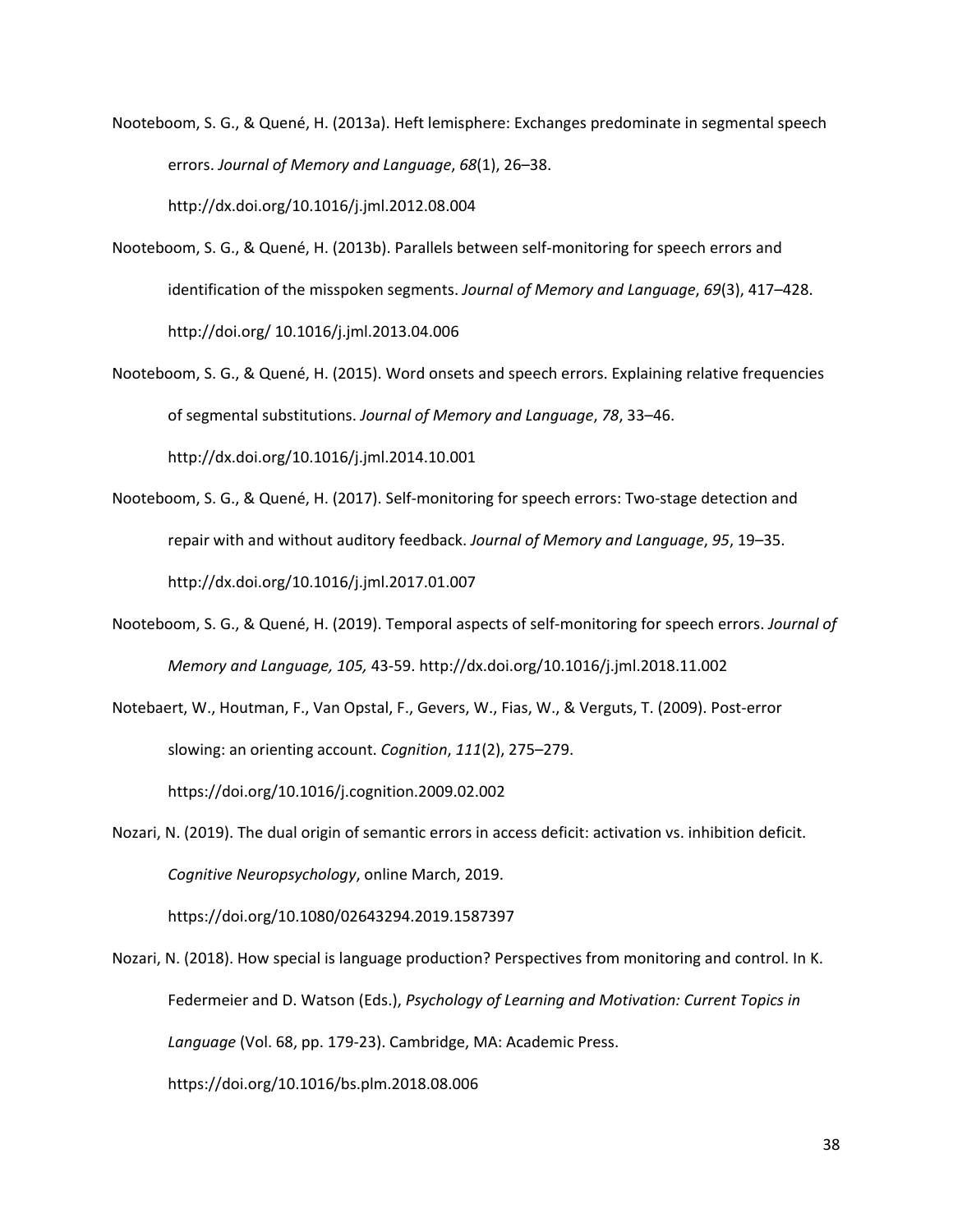- Nozari, N., Arnold, J. E., & Thompson-Schill, S. L. (2014). The effects of anodal stimulation of the left prefrontal cortex on sentence production. *Brain Stimulation*, *7*(6), 784–792. http://dx.doi.org/10.1016/j.brs.2014.07.035
- Nozari, N., Dell, G. S., & Schwartz, M. F. (2011). Is comprehension necessary for error detection? A conflict-based account of monitoring in speech production. *Cognitive Psychology*, *63*(1), 1–33. https://doi.org/10.1016/j.cogpsych.2011.05.001
- Nozari, N., Freund, M., Breining, B., Rapp, B., & Gordon, B. (2016). Cognitive control during selection and repair in word production. *Language, Cognition and Neuroscience*, *31*(7), 886–903. http://dx.doi.org/10.1080/23273798.2016.1157194
- Nozari, N., & Hepner, C. R. (2018). To select or to wait? The importance of criterion setting in debates of competitive lexical selection. *Cognitive Neuropsychology*, 1–15. http://dx.doi.org/10.1080/02643294.2018.1476335
- Nozari, N., & Novick, J. (2017). Monitoring and control in language production. *Current Directions in Psychological Science*, *26*(5), 403–410. http://dx.doi.org/10.1177/0963721417702419
- Nozari, N., & Omaki, A. (2018). Syntactic production is not independent of inhibitory control: Evidence from agreement attraction errors. In *Proceedings of the 40th Annual Conference of the Cognitive Science Society Austin, TX: Cognitive Science Society*.
- Oomen, C. E., Postma, A., & Kolk, H. H. J. (2005). Speech monitoring in aphasia: Error detection and repair behaviour in a patient with Broca's aphasia. In R. J. Hartsuiker, R. Bastiaanse, A. Postma, & F. Wijnen (Eds.), Phonological encoding and monitoring in normal and pathological speech. Hove, UK: Psychology Press.
- Postma, A., & Noordanus, C. (1996). Production and detection of speech errors in silent, mouthed, noise-masked, and normal auditory feedback speech. *Language and Speech*, *39*(4), 375–392. https://doi.org/10.1177%2F002383099603900403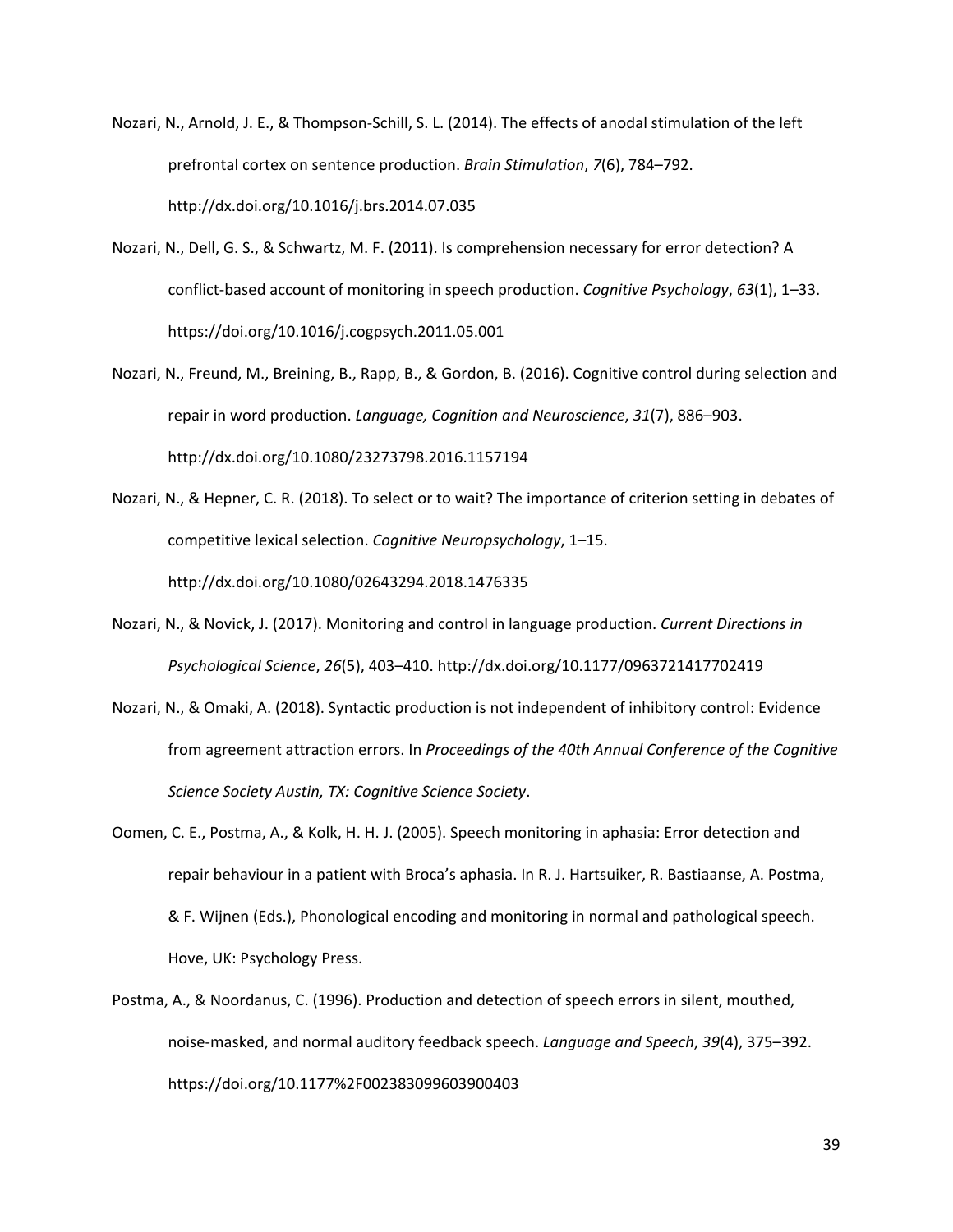- Schnur, T. T., Schwartz, M. F., Brecher, A., & Hodgson, C. (2006). Semantic interference during blockedcyclic naming: Evidence from aphasia. *Journal of Memory and Language*, *54*(2), 199–227. http://dx.doi.org/10.1016/j.jml.2005.10.002
- Schnur, T. T., Schwartz, M. F., Kimberg, D. Y., Hirshorn, E., Coslett, H. B., & Thompson-Schill, S. L. (2009). Localizing interference during naming: Convergent neuroimaging and neuropsychological evidence for the function of Broca's area. *Proceedings of the National Academy of Sciences*, *106*(1), 322–327. https://doi.org/10.1073/pnas.0805874106
- Schuchard, J., Middleton, E. L., & Schwartz, M. F. (2017). The timing of spontaneous detection and repair of naming errors in aphasia. *Cortex*, *93*, 79–91. https://doi.org/10.1016/j.cortex.2017.05.008
- Shattuck-Hufnagel, S. (1992). The role of word structure in segmental serial ordering. *Cognition*, *42*(1–3), 213–259. http://dx.doi.org/10.1016/0010-0277(92)90044-I
- Tydgat, I., Diependaele, K., Hartsuiker, R. J., & Pickering, M. J. (2012). How lingering representations of abandoned context words affect speech production. *Acta Psychologica*, *140*(3), 218–229. http://dx.doi.org/10.1016/j.actpsy.2012.02.004
- Tydgat, I., Stevens, M., Hartsuiker, R. J., & Pickering, M. J. (2011). Deciding where to stop speaking. *Journal of Memory and Language*, *64*(4), 359–380. https://doi.org/10.1016/j.jml.2011.02.002

Van Hest, E. (1996). *Self-repair in L1 and L2 production*. Tilburg: Tilburg University Press. https://doi.org/10.1075/itl.117-118.05van

- Van Wijk, C., & Kempen, G. (1987). A dual system for producing self-repairs in spontaneous speech: Evidence from experimentally elicited corrections. *Cognitive Psychology*, *19*(4), 403–440. http://dx.doi.org/10.1016/0010-0285(87)90014-4
- Weighall, A. R. (2008). The kindergarten path effect revisited: Children's use of context in processing structural ambiguities. *Journal of Experimental Child Psychology*, *99*(2), 75–95. https://doi.org/10.1016/j.jecp.2007.10.004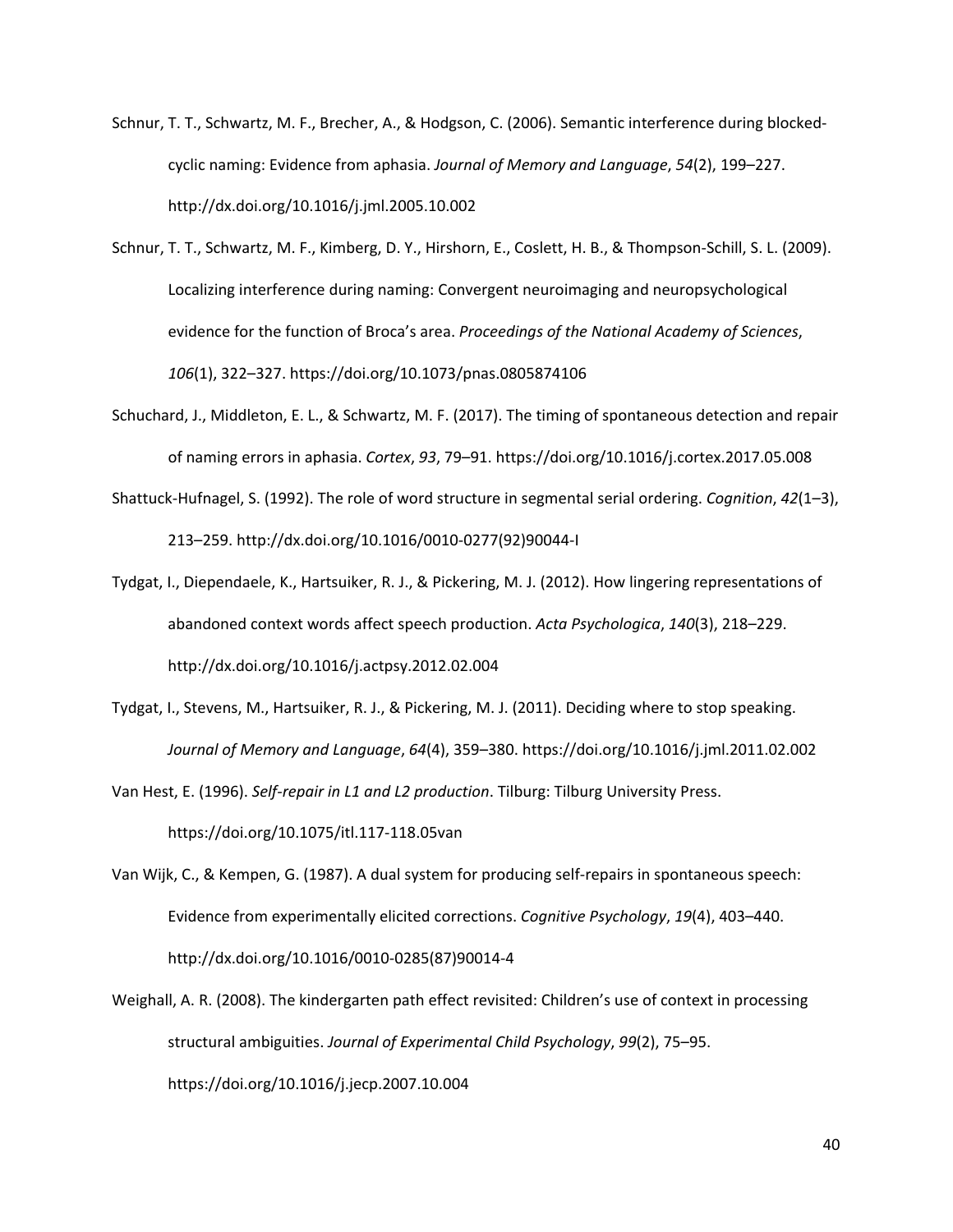Wessel, J. R., Danielmeier, C., & Ullsperger, M. (2011). Error awareness revisited: accumulation of multimodal evidence from central and autonomic nervous systems. *Journal of Cognitive Neuroscience*, *23*(10), 3021–3036. https://doi.org/10.1162/jocn.2011.21635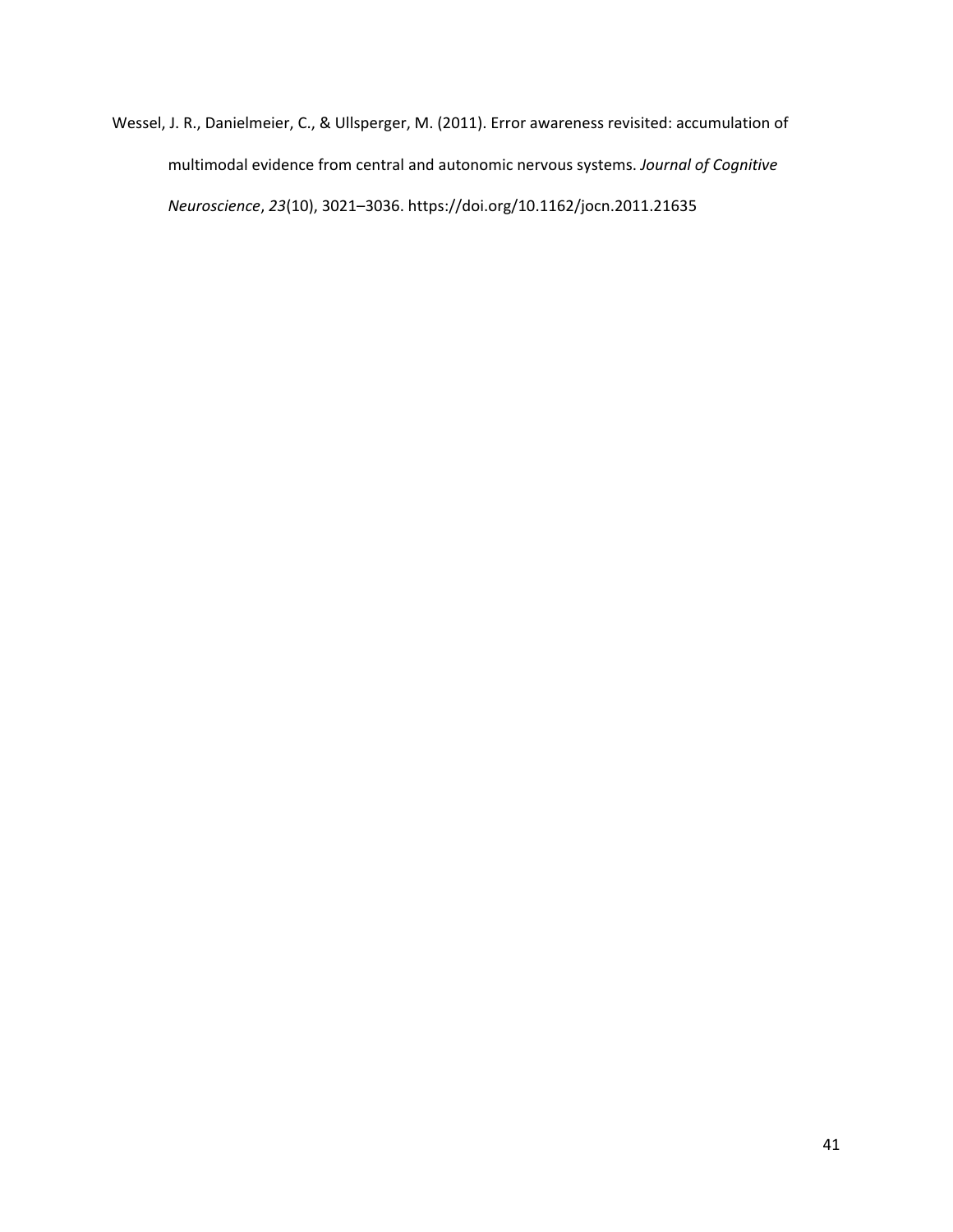# **Tables**

Table 1. The linguistic materials.

| <b>Nouns</b>        |                          |
|---------------------|--------------------------|
| Set 1               |                          |
| <b>English</b>      | <b>Spanish</b>           |
| bottle              | (la) botella             |
| curtain             | (la) cortina             |
| window              | (la) ventana             |
| suitcase            | (la) maleta              |
| Set <sub>2</sub>    |                          |
| telephone           | (el) teléfono            |
| package             | (el) paquete             |
| mirror              | (el) espejo              |
| newspaper           | (el) periódico           |
| adjectives          |                          |
| <b>English</b>      | Spanish                  |
| green               | verde                    |
| brown               | marrón                   |
| yellow              | amarillo                 |
| blue                | azul                     |
| verbs               |                          |
| <b>English</b>      | <b>Spanish</b>           |
| disappears (behind) | desaparecer (por detrás) |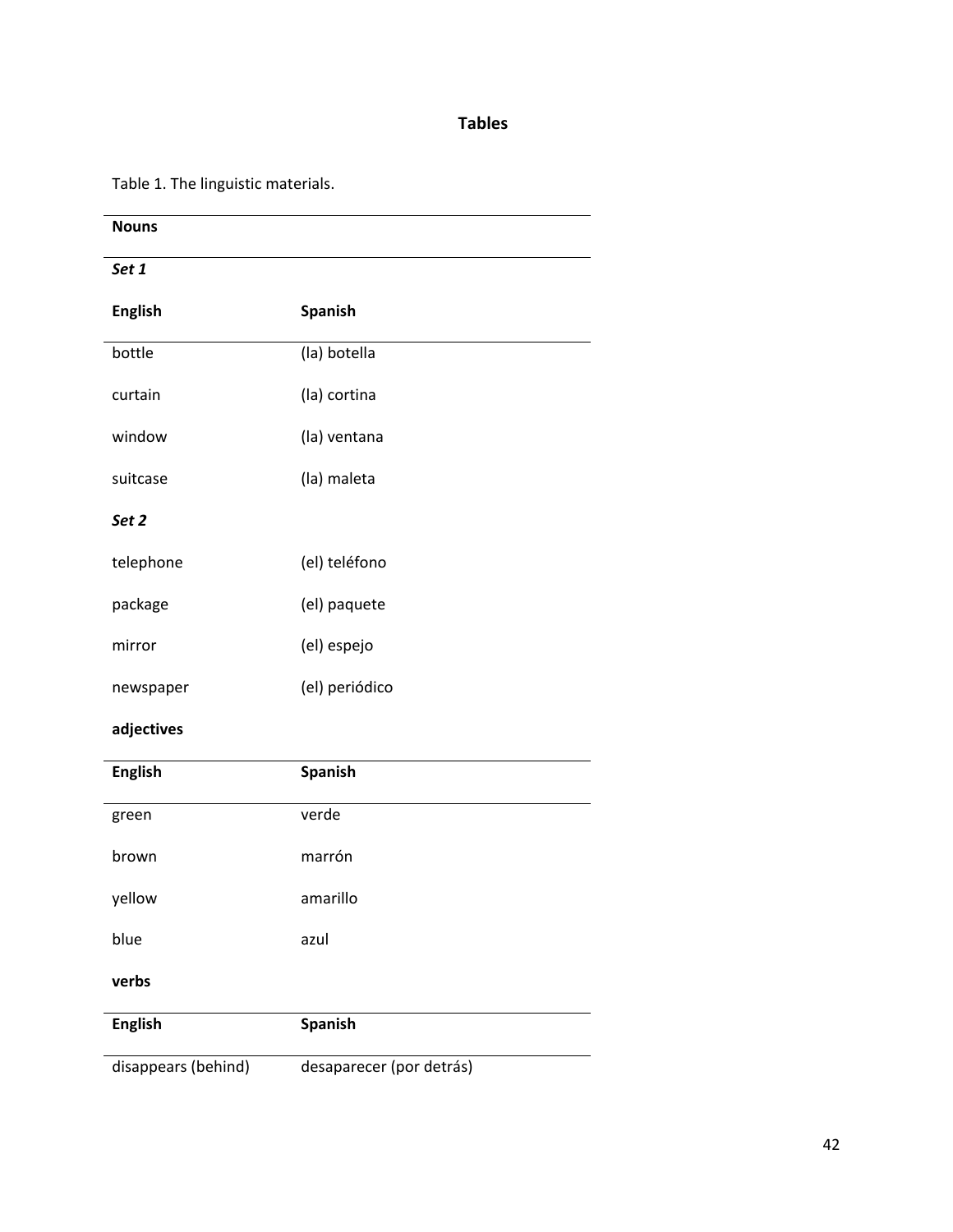| pass (behind)    | pasar (por detrás)  |
|------------------|---------------------|
| produce          | producir            |
| zigzag (towards) | zigzaguear (hacia)  |
| jump (over)      | saltar (por encima) |
| loop (around)    | rodear              |
| bounce (towards) | brincar (hacia)     |
| bump (into)      | chocar (con)        |